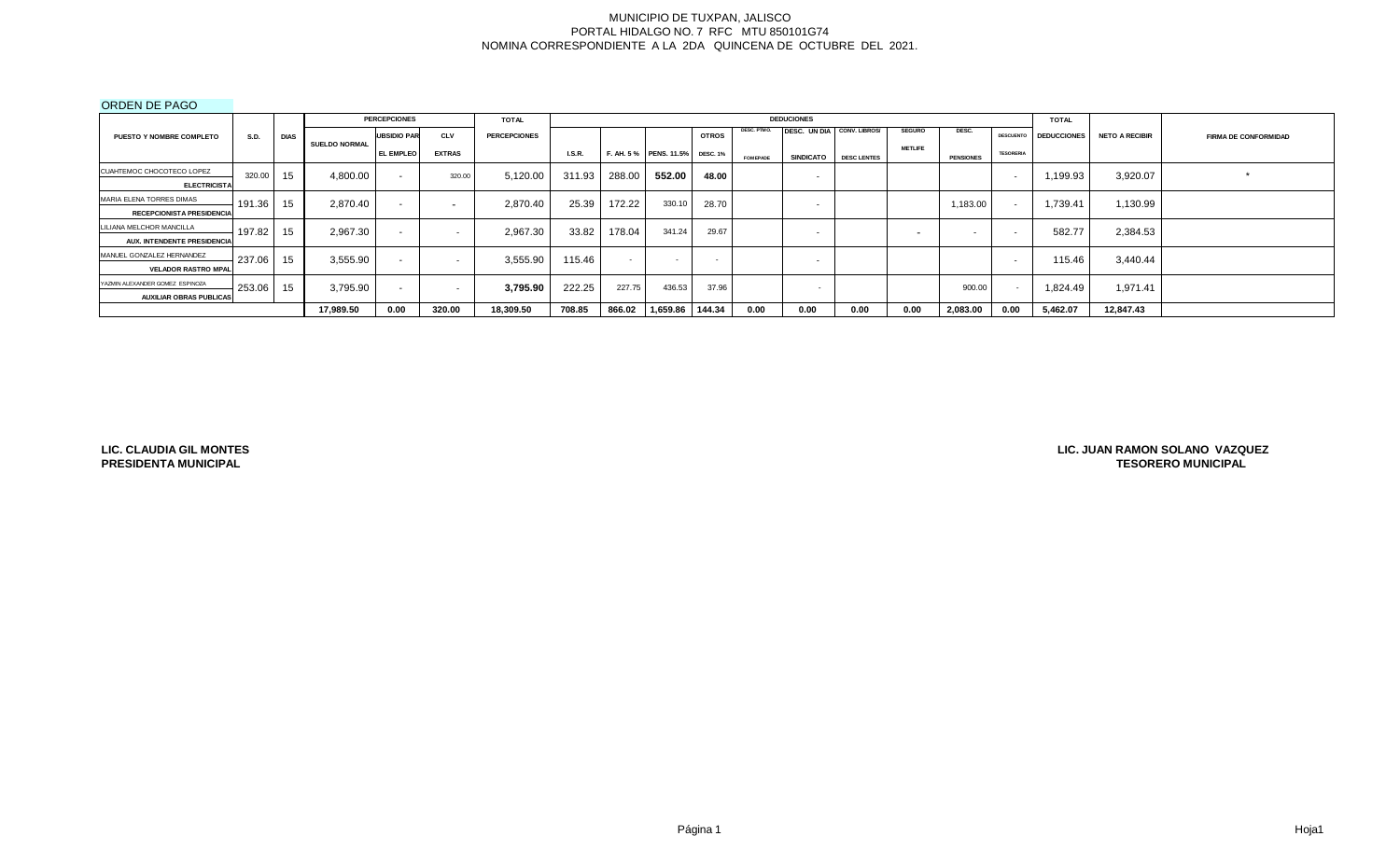# ORDEN DE PAGO

|                                     |             |             |                      | <b>PERCEPCIONES</b> |                          | <b>TOTAL</b>        |                                   |        |                       |                 |                 | <b>DEDUCIONES</b>          |                    |                |                          |                          | <b>TOTAL</b>       |                       |                             |
|-------------------------------------|-------------|-------------|----------------------|---------------------|--------------------------|---------------------|-----------------------------------|--------|-----------------------|-----------------|-----------------|----------------------------|--------------------|----------------|--------------------------|--------------------------|--------------------|-----------------------|-----------------------------|
| <b>PUESTO Y NOMBRE COMPLETO</b>     | <b>S.D.</b> | <b>DIAS</b> |                      | <b>UBSIDIO PAR</b>  | <b>CLV</b>               | <b>PERCEPCIONES</b> |                                   |        |                       | <b>OTROS</b>    | DESC. PTMO.     | DESC. UN DIA CONV. LIBROS/ |                    | <b>SEGURO</b>  | DESC.                    | <b>DESCUENTO</b>         | <b>DEDUCCIONES</b> | <b>NETO A RECIBIR</b> | <b>FIRMA DE CONFORMIDAD</b> |
|                                     |             |             | <b>SUELDO NORMAL</b> | EL EMPLEO           | <b>EXTRAS</b>            |                     | I.S.R.                            |        | F. AH. 5% PENS. 11.5% | <b>DESC. 1%</b> | <b>FOMEPADE</b> | <b>SINDICATO</b>           | <b>DESC LENTES</b> | <b>METLIFE</b> | <b>PENSIONES</b>         | <b>TESORERIA</b>         |                    |                       |                             |
| MA DEL CARMEN DIMAS FABIAN          |             |             |                      |                     |                          |                     |                                   |        |                       |                 |                 |                            |                    |                |                          |                          |                    |                       |                             |
| AUX. DE PROMOCION ECONOMICA         | 225.22      | 15          | 3.378.30             | $\sim$              | $\overline{\phantom{a}}$ | 3,378.30            | 85.82                             | 202.70 | 388.50                | 33.78           |                 | $\overline{\phantom{a}}$   |                    | 323.70         | $\overline{\phantom{a}}$ |                          | 1,034.51           | 2,343.79              |                             |
| <b>RUBEN FABIAN ISABELES</b>        | 160.17      |             | 2,402.55             | 20.78               |                          | 2,823.76            |                                   | 144.15 | 276.29                | 24.03           |                 |                            |                    |                |                          |                          | 444.47             | 2,379.28              | $\star$                     |
| <b>JARDINERO</b>                    |             | 15          |                      |                     | 400.43                   |                     |                                   |        |                       |                 | $\sim$          | $\overline{\phantom{a}}$   |                    |                |                          | $\sim$                   |                    |                       |                             |
| JUAN PABLO MARTINEZ VAZQUEZ         | 220.82      | 15          | 3,312.30             | $\sim$              |                          | 3,312.30            | 80.87                             |        |                       | 33.12           | $\sim$          |                            |                    |                |                          |                          | 113.99             | 3,198.31              |                             |
| <b>AUX. PLANEACION</b>              |             |             |                      |                     |                          |                     |                                   |        |                       |                 |                 |                            |                    |                |                          |                          |                    |                       |                             |
| JUAN HUMBERTO MUNGUIA DIAZ          | 443.83      | 15          | 6,657.45             | $\sim$              | $\sim$                   | 6,657.45            | 568.74                            |        |                       |                 |                 |                            |                    |                |                          | $\sim$                   | 568.74             | 6,088.71              | $***$                       |
| JEFE DPTO. PATRIMONIC               |             |             |                      |                     |                          |                     |                                   |        |                       |                 |                 |                            |                    |                |                          |                          |                    |                       |                             |
| JUAN VAZQUEZ PALOMINO               | 165.73      | 15          | 2,485.95             | 15.44               |                          | 2,501.39            |                                   | 149.16 | 285.88                | 24.86           |                 | $\sim$                     |                    |                | 1,148.00                 | $\overline{\phantom{a}}$ | 1,607.90           | 893.49                |                             |
| <b>ENC. EQUIPO DE BOMBEO</b>        |             |             |                      |                     |                          |                     |                                   |        |                       |                 |                 |                            |                    |                |                          |                          |                    |                       |                             |
| MARGARITA GARCIA VACA               | 636.86      | 15          | 9,552.90             | $\sim$              | $\overline{\phantom{a}}$ | 9,552.90   1,063.52 |                                   | $\sim$ |                       | $\sim$          |                 | $\overline{\phantom{a}}$   |                    |                | $\overline{\phantom{a}}$ | $\sim$                   | 1,063.52           | 8,489.38              |                             |
| <b>ASESOR DE PRESIDENCIA</b>        |             |             |                      |                     |                          |                     |                                   |        |                       |                 |                 |                            |                    |                |                          |                          |                    |                       |                             |
| JOSE LUIS CASILLA NUÑEZ             | 886.91      | 15          | 13,303.65            | $\sim$              | $\overline{\phantom{a}}$ | 13,303.65           | 1,704.45                          |        |                       |                 | $\sim$          |                            | $\sim$             |                |                          |                          | 1,704.45           | 11,599.20             |                             |
| <b>DIR. SERV MUNICIPALES</b>        |             |             |                      |                     |                          |                     |                                   |        |                       |                 |                 |                            |                    |                |                          |                          |                    |                       |                             |
| VICTOR MORAN MEZA                   | 159.82      | 15          | 2,397.30             | 21.12               | $\overline{\phantom{a}}$ | 2,418.42            |                                   | 143.84 | 275.69                | 23.97           |                 |                            |                    |                |                          |                          | 443.50             | 1,974.92              |                             |
| <b>VELARDO AUDITORIO MPAL</b>       |             |             |                      |                     |                          |                     |                                   |        |                       |                 |                 |                            |                    |                |                          |                          |                    |                       |                             |
| LUCERO JAZMIN LLAMAS OCHOA          | 134.05      | 15          | 2,010.75             | 74.27               |                          | 2,085.02            |                                   |        |                       |                 |                 |                            |                    |                |                          | $\sim$                   |                    | 2,085.02              |                             |
| FONTANERO DELEGACION HIGUERA        |             |             |                      |                     |                          |                     |                                   |        |                       |                 |                 |                            |                    |                |                          |                          |                    |                       |                             |
| MA. DEL ROSARIO LOPEZ GARCIA        | 443.83      | 15          | 6,657.45             | $\sim$              |                          | 6,657.45            | 568.74                            |        |                       |                 | $\sim$          |                            |                    |                |                          |                          | 568.74             | 6,088.71              |                             |
| JEFE DEL DPTO, ADULTOS MAYORES      |             |             |                      |                     |                          |                     |                                   |        |                       |                 |                 |                            |                    |                |                          |                          |                    |                       |                             |
| VERONICA ALEJANDRA VELAZQUEZ CORTES | 220.85      | 15          | 3,312.75             | $\sim$              | $\sim$                   | 3,312.75            | 80.11                             | 198.77 | 380.97                | 33.13           |                 | $\overline{\phantom{a}}$   |                    | $\sim$         | $\overline{\phantom{a}}$ | $\sim$                   | 692.97             | 2,619.78              | ***                         |
| AUX. PADRON Y LICENCIAS             |             |             |                      |                     |                          |                     |                                   |        |                       |                 |                 |                            |                    |                |                          |                          |                    |                       |                             |
| JUAN CARLOS CHAVEZ FLORES           | 202.14      | 15          | 3,032.10             | $\sim$              |                          | 3,032.10            | 39.46                             | 181.93 | 348.69                | 30.32           |                 | $\sim$                     |                    |                |                          | $\sim$                   | 600.40             | 2,431.70              |                             |
| <b>AGUA POTABLI</b>                 |             |             |                      |                     |                          |                     |                                   |        |                       |                 |                 |                            |                    |                |                          |                          |                    |                       |                             |
|                                     |             |             | 58,503.45            | 131.61              | 400.43                   | 59,035.49           | 4,191.71 1,020.54 1,956.03 203.21 |        |                       |                 | 0.00            | 0.00                       | 0.00               | 323.70         | 1,148.00                 | 0.00                     | 8,843.19           | 50,192.30             |                             |

**LIC. CLAUDIA GIL MONTES PRESIDENTA MUNICIPAL**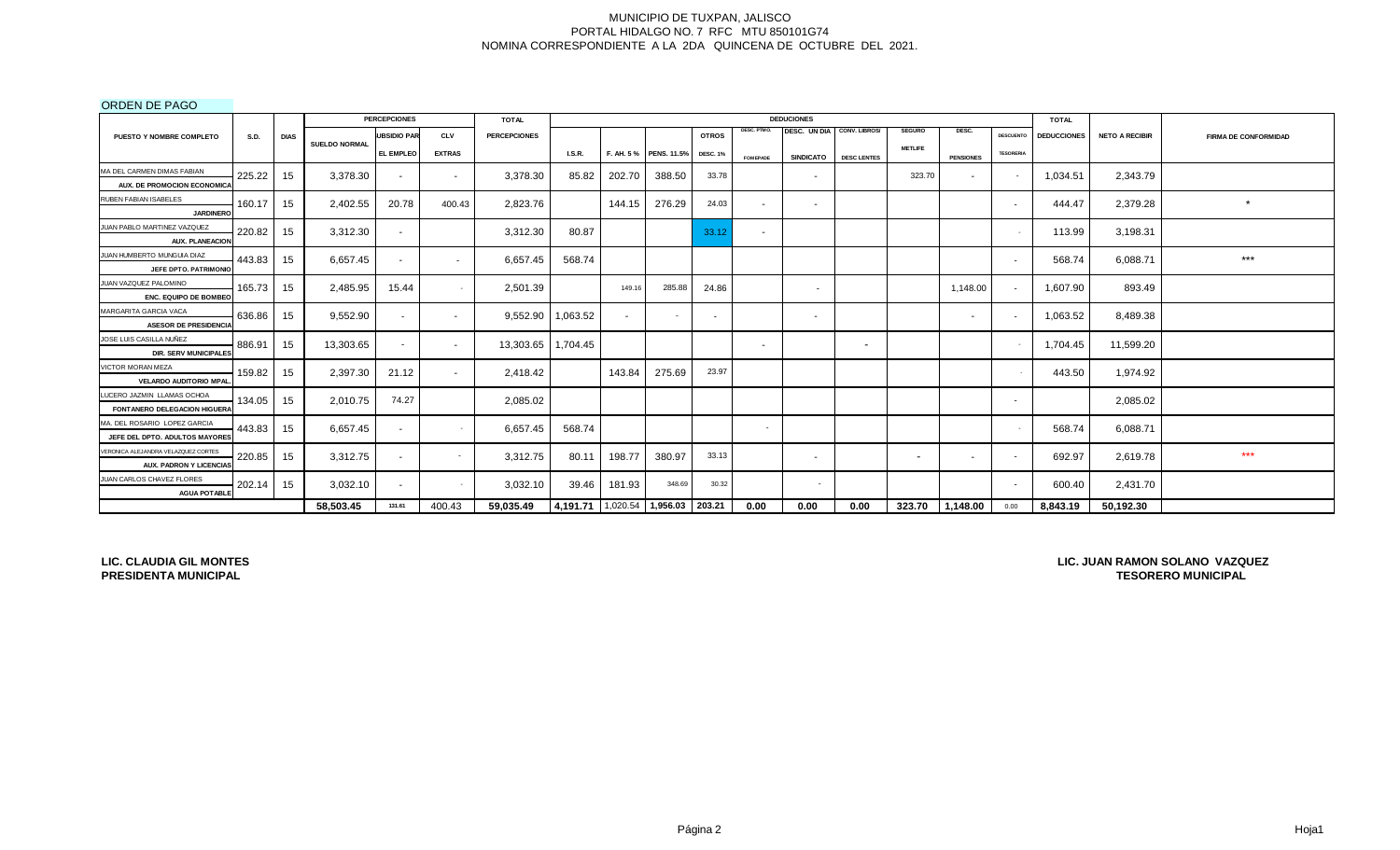ORDEN DE PAGO

|                                   |             |             |                      | <b>PERCEPCIONES</b> |               | TOTAL               |               |        |                       |                         |                          | <b>DEDUCIONES</b>          |                    |                |                  |                          | <b>TOTAL</b>                 |                       |                             |
|-----------------------------------|-------------|-------------|----------------------|---------------------|---------------|---------------------|---------------|--------|-----------------------|-------------------------|--------------------------|----------------------------|--------------------|----------------|------------------|--------------------------|------------------------------|-----------------------|-----------------------------|
| PUESTO Y NOMBRE COMPLETO          | <b>S.D.</b> | <b>DIAS</b> |                      | <b>UBSIDIO PAR</b>  | <b>CLV</b>    | <b>PERCEPCIONES</b> |               |        |                       | <b>OTROS</b>            | DESC. PTMO.              | DESC. UN DIA CONV. LIBROS/ |                    | <b>SEGURO</b>  | DESC.            |                          | <b>DESCUENTO DEDUCCIONES</b> | <b>NETO A RECIBIR</b> | <b>FIRMA DE CONFORMIDAD</b> |
|                                   |             |             | <b>SUELDO NORMAL</b> | <b>EL EMPLEO</b>    | <b>EXTRAS</b> |                     | <b>I.S.R.</b> |        | F. AH. 5% PENS. 11.5% | <b>CUOTA SIND</b><br>1% | <b>FOMEPADE</b>          | <b>SINDICATO</b>           | <b>DESC LENTES</b> | <b>METLIFE</b> | <b>PENSIONES</b> | <b>TESORERIA</b>         |                              |                       |                             |
| J. FELIX MANZO CEJA               | 122.32      | 15          | 1,834.80             | 85.53               |               | 1,920.33            |               |        |                       |                         |                          |                            |                    |                |                  |                          |                              | 1,920.33              | $***$                       |
| <b>AGUA POTABLE</b>               |             |             |                      |                     |               |                     |               |        |                       |                         |                          |                            |                    |                |                  |                          |                              |                       |                             |
| MARIA DEL CARMEN RAMIREZ VELASCO  | 113.38      | 15          | 1,700.70             | 106.04              |               | 1,806.74            |               | 102.04 | 195.58                | 17.01                   |                          | $\overline{\phantom{a}}$   |                    | $\sim$         |                  | $\sim$                   | 314.63                       | 1,492.11              |                             |
| <b>MECANOGRAFA BUEN PAIS</b>      |             |             |                      |                     |               |                     |               |        |                       |                         |                          |                            |                    |                |                  |                          |                              |                       |                             |
| SALVADOR MURGUIA CHAVEZ           | 160.13      | 15          | 2,401.95             | 20.82               |               | 2,422.77            |               |        |                       |                         |                          |                            |                    |                |                  | $\sim$                   |                              | 2,422.77              |                             |
| <b>PARQUES Y JARDINES</b>         |             |             |                      |                     |               |                     |               |        |                       |                         |                          |                            |                    |                |                  |                          |                              |                       |                             |
| CARLOS ENRIQUE SILVA CASTILLO     | 224.97      | 15          | 3,374.55             | $\sim$              | 393.70        | 3,768.25            | 85.49         |        |                       | $\sim$                  | $\overline{\phantom{a}}$ | $\overline{\phantom{a}}$   |                    |                |                  | $\overline{\phantom{a}}$ | 85.49                        | 3,682.76              | $***$                       |
| <b>MECANICO</b>                   |             |             |                      |                     |               |                     |               |        |                       |                         |                          |                            |                    |                |                  |                          |                              |                       |                             |
| NANCY ESTHER MARTINEZ MARTINEZ    | 227.50      | 15          | 3,412.50             | $\sim$              | $\sim$        | 3,412.50            | 88.79         |        |                       | 34.13                   |                          |                            |                    |                |                  | $\overline{\phantom{a}}$ | 122.92                       | 3,289.58              |                             |
| <b>SECRETARIA</b>                 |             |             |                      |                     |               |                     |               |        |                       |                         |                          |                            |                    |                |                  |                          |                              |                       |                             |
| ABRAHAM HUMBERTO VAZQUEZ VALENCIA | 210.53      | 15          | 3.157.95             | $\sim$              | 210.53        | 3,368.48            | 66.64         |        |                       |                         |                          |                            |                    |                |                  | $\sim$                   | 66.64                        | 3,301.84              | ***                         |
| <b>CHOFER</b>                     |             |             |                      |                     |               |                     |               |        |                       |                         |                          |                            |                    |                |                  |                          |                              |                       |                             |
| DAVID ALEJANDRO GIL MUNGUIA       | 146.08      | 15          | 2,191.20             | 62.72               | $\sim$        | 2,253.92            | $\sim$        |        |                       |                         |                          |                            |                    |                |                  | $\sim$                   | $\sim$                       | 2,253.92              | $***$                       |
| AUXILIAR IMAJ                     |             |             |                      |                     |               |                     |               |        |                       |                         |                          |                            |                    |                |                  |                          |                              |                       |                             |
| SERGIO SALDAÑA GOMEZ              | 126.54      | 15          | 1,898.10             | 81.48               | $\sim$        | 1,979.58            | $\sim$        |        |                       |                         |                          |                            |                    |                |                  | $\sim$                   | $\sim$                       | 1,979.58              |                             |
| <b>JARDINERO</b>                  |             |             |                      |                     |               |                     |               |        |                       |                         |                          |                            |                    |                |                  |                          |                              |                       |                             |
| JOSE FIDENCIO DEL TORO BARAJAS    | 443.83      | 15          | 6,657.45             |                     | $\sim$        | 6,657.45            | 568.74        |        |                       |                         |                          |                            |                    |                |                  | $\sim$                   | 568.74                       | 6,088.71              |                             |
| JEFE SALUD Y BIENESTAR FAM        |             |             |                      |                     |               |                     |               |        |                       |                         |                          |                            |                    |                |                  |                          |                              |                       |                             |
|                                   |             |             | 26,629.20            | 356.59              | 604.23        | 27,590.02           | 809.66        | 102.04 | 195.58                | 51.14                   | 0.00                     | 0.00                       |                    |                | 0.00             | 0.00                     | 1,158.42                     | 26,431.60             |                             |

**LIC. CLAUDIA GIL MONTES PRESIDENTA MUNICIPAL**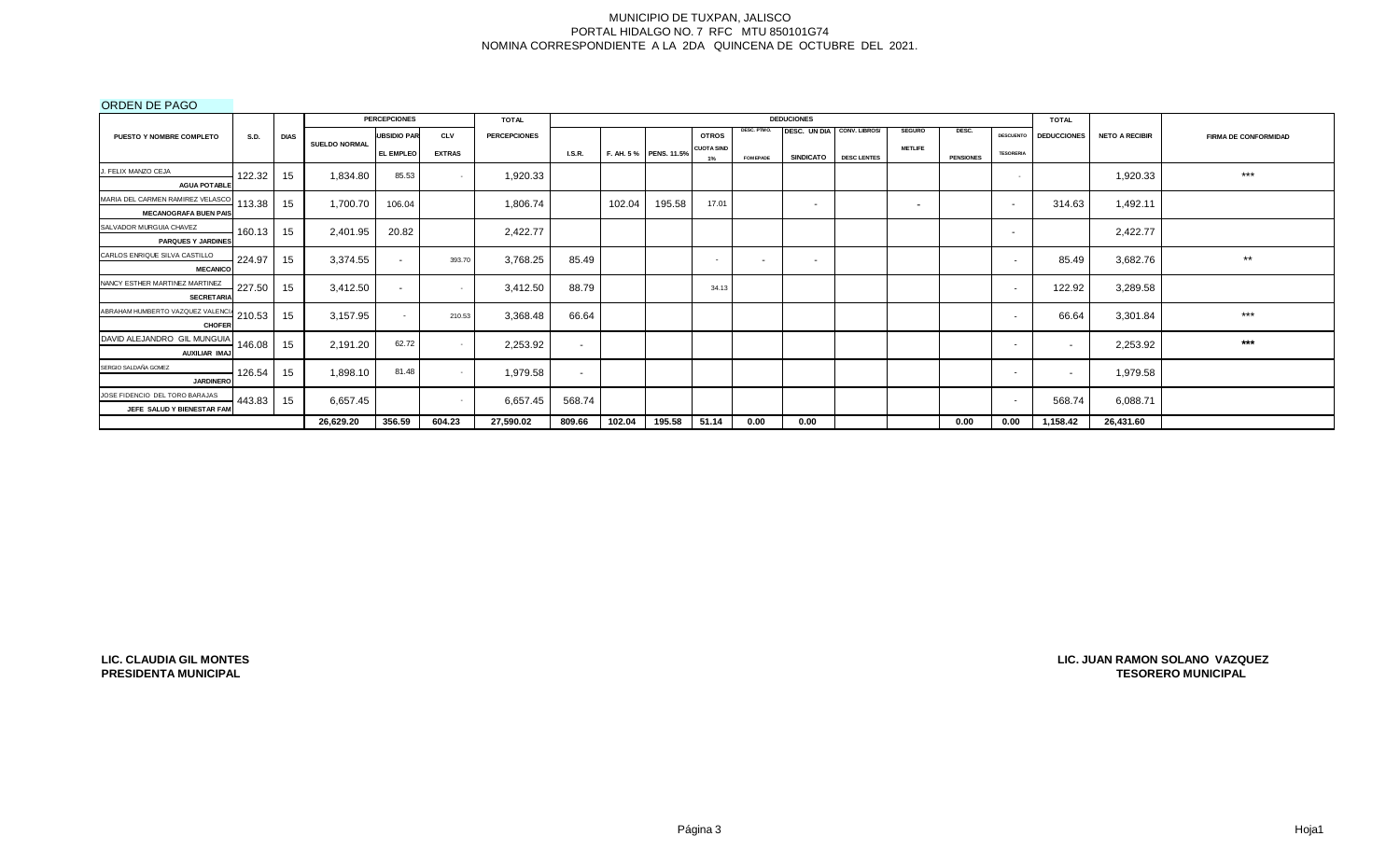ORDEN DE PAGO

| - - - - - - - - - - - - - -                                 |             |             |               | <b>PERCEPCIONES</b> |               | <b>TOTAL</b>        |          |          |                       |                         |                  | <b>DEDUCIONES</b>        |                      |                |                  |                          | <b>TOTAL</b>             |                       |                             |
|-------------------------------------------------------------|-------------|-------------|---------------|---------------------|---------------|---------------------|----------|----------|-----------------------|-------------------------|------------------|--------------------------|----------------------|----------------|------------------|--------------------------|--------------------------|-----------------------|-----------------------------|
| PUESTO Y NOMBRE COMPLETO                                    | <b>S.D.</b> | <b>DIAS</b> |               | <b>UBSIDIO PAR</b>  | <b>CLV</b>    | <b>PERCEPCIONES</b> |          |          |                       | <b>OTROS</b>            | DESC. PTMO.      | <b>DESC. UN DIA</b>      | <b>CONV. LIBROS/</b> | <b>SEGURO</b>  | DESC.            | <b>DESCUENTO</b>         | <b>DEDUCCIONES</b>       | <b>NETO A RECIBIR</b> | <b>FIRMA DE CONFORMIDAD</b> |
|                                                             |             |             | SUELDO NORMAL | <b>EL EMPLEO</b>    | <b>EXTRAS</b> |                     | LS.R.    |          | F. AH. 5% PENS. 11.5% | <b>CUOTA SIND</b><br>1% | <b>FOM EPADE</b> | <b>SINDICATO</b>         | <b>DESC LENTES</b>   | <b>METLIFE</b> | <b>PENSIONES</b> | <b>TESORERIA</b>         |                          |                       |                             |
| JORGE ENRIQUE PALACIOS GARCIA                               | 443.83      | 15          | 6,657.45      |                     |               | 6,657.45            | 568.74   | $\sim$   |                       |                         |                  |                          | $\sim$               |                |                  | $\sim$                   | 568.74                   | 6,088.71              | $***$                       |
| SUB-DIRECTOR OBRAS PUBLICAS                                 |             |             |               |                     |               |                     |          |          |                       |                         |                  |                          |                      |                |                  |                          |                          |                       |                             |
| AUX. CASA DE LA CULTURA                                     | 134.98      | $\mathbf 0$ |               | $\sim$              | $\sim$        | $\sim$              |          |          |                       |                         |                  |                          |                      |                |                  | $\overline{\phantom{a}}$ |                          |                       |                             |
| MUNGUIA ROLON GLENDA                                        |             |             |               |                     |               |                     |          |          |                       |                         |                  |                          |                      |                |                  |                          |                          |                       |                             |
| <b>INTENDENTE</b>                                           | 164.49      | 15          | 2,467.35      | 16.63               |               | 2,483.98            |          | 148.04   | 283.75                | 24.67                   |                  | $\sim$                   |                      | 150.02         | $\sim$           | $\sim$                   | 606.48                   | 1,877.50              |                             |
| GABRIEL VENTURA ZAMORA<br>JEFE DE AGUA POTABLE              | 443.83      | 15          | 6,657.45      | $\sim$              | $\sim$        | 6,657.45            | 568.74   |          |                       |                         |                  |                          |                      |                |                  | $\sim$                   | 568.74                   | 6,088.71              | $\star$                     |
| CEBALLOS NUÑEZ MAYRA GRISELDA<br><b>SECRETARIA</b>          | 320.01      | 15          | 4,800.15      | $\sim$              |               | 4,800.15            | 311.95   | 288.01   | 552.02                | 48.00                   |                  |                          |                      |                |                  | $\sim$                   | 1,199.98                 | 3,600.17              |                             |
| FRANCISCO JAVIER SANCHEZ GOMEZ<br><b>CULTURA</b>            | 421.77      | 15          | 6,326.55      | $\sim$              | $\sim$        | 6,326.55            | 519.80   | 379.59   | 727.55                | 63.27                   | $\sim$           | $\sim$                   |                      |                | 891.00           |                          | 2,581.21                 | 3,745.34              |                             |
| IVAN GUERRERO ALCARAZ<br>AUX. DE ALUMBRADO PUBLICO          | 253.06      | 15          | 3,795.90      | $\sim$              | $\sim$        | 3,795.90            | 222.25   |          |                       |                         |                  |                          |                      |                |                  | $\sim$                   | 222.25                   | 3,573.65              |                             |
| BEATRIZ ADRIANA SILVA FLORES<br>SECRETARIA PARQUE VEHICULAR | 134.98      | 15          | 2,024.70      | 73.38               | $\sim$        | 2,098.08            | $\sim$   |          |                       |                         |                  |                          |                      |                |                  | $\overline{\phantom{a}}$ | $\overline{\phantom{a}}$ | 2,098.08              |                             |
| OSCAR CORONA MACIAS<br>JEFE DE MAQUINARIA                   | 443.83      | 15          | 6,657.45      | $\sim$              | $\sim$        | 6,657.45            | 568.74   |          |                       |                         |                  | $\overline{\phantom{a}}$ |                      |                |                  |                          | 568.74                   | 6,088.71              |                             |
| RUTH CONCEPCION CAMPOS SILVA<br><b>AUXILIAR INTENDENTE</b>  | 159.70      | 15          | 2,395.50      | 21.23               | $\sim$        | 2,416.73            |          | 143.73   | 275.48                | 23.96                   |                  | $\sim$                   |                      |                | 740.00           | - -                      | 1,183.17                 | 1,233.56              |                             |
| MARTIN RIOS JIMENEZ<br>AUXILIAR DE ALCANTARILLADO           | 177.14      | 15          | 2,657.10      | $\sim$              | 354.28        | 3,011.38            | 8.34     | 159.43   | 305.57                | 26.57                   |                  | $\sim$                   |                      |                | $\sim$           | $\sim$                   | 499.90                   | 2,511.48              | $\star$                     |
| ANAEL MUNGUIA CHAVEZ<br><b>AUX, DE SISTEMAS</b>             | 245.22      | 15          | 3,678.30      | $\sim$              |               | 3,678.30            | 212.01   | 220.70   | 423.00                | 36.78                   |                  |                          |                      |                |                  | $\overline{\phantom{a}}$ | 892.50                   | 2,785.80              |                             |
| <b>DIAZ MENDOZA DIONICIO ALBERTO</b><br>JEFE DE COM. SOCIAL | 228.79      | 15          | 3,431.85      | $\sim$              | 3,225.00      | 6,656.85            | 109.00   | 205.91   | 394.66                | 34.32                   | $\sim$           |                          |                      | $\sim$         | 866.00           | $\sim$                   | 1,609.89                 | 5,046.96              | $\star\star$                |
| IVON RUIZ MALDONADO<br><b>CAJERA</b>                        | 250.46      | 15          | 3,756.90      | $\sim$              | $\sim$        | 3,756.90            | 218.58   |          |                       |                         |                  |                          |                      |                |                  | $\sim$                   | 218.58                   | 3,538.32              |                             |
| <b>TOTAL</b>                                                |             |             | 55,306.65     | 111.24              | 3,579.28      | 58,997.17           | 3,308.15 | 1,545.41 | 2,962.03              | 257.57                  | $\sim$           | $\sim$                   | $\sim$               | 150.02         | 2,497.00         |                          | 10,720.18                | 48,276.99             |                             |

**LIC. CLAUDIA GIL MONTES PRESIDENTA MUNICIPAL**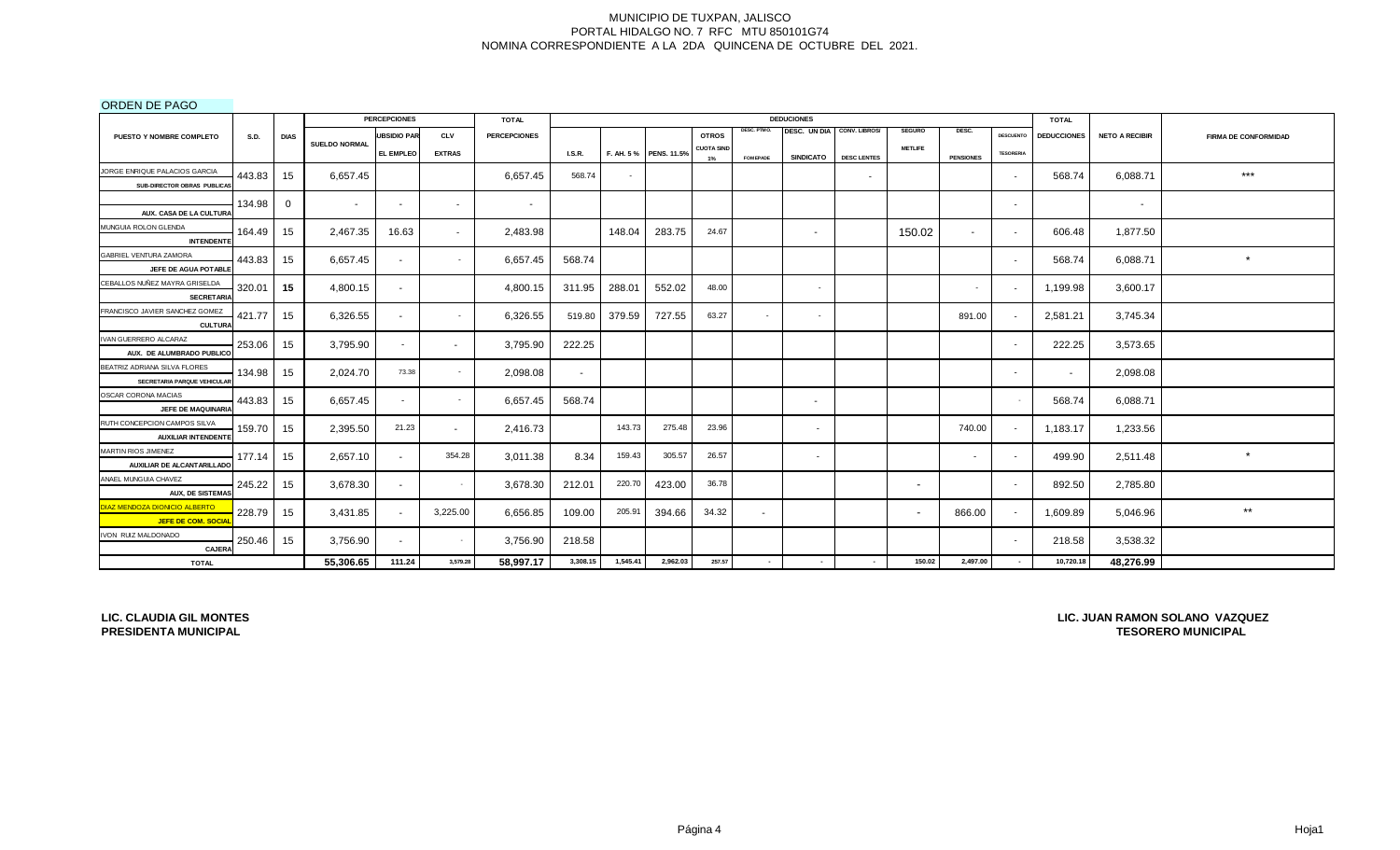# ORDEN DE PAGO

|                                                                     |             |                 |                      | <b>PERCEPCIONES</b>      |               | <b>TOTAL</b>             |                          |          |                                            |        |                 | <b>DEDUCIONES</b>          |                    |                |                  |                  | <b>TOTAL</b>       |                          |                             |
|---------------------------------------------------------------------|-------------|-----------------|----------------------|--------------------------|---------------|--------------------------|--------------------------|----------|--------------------------------------------|--------|-----------------|----------------------------|--------------------|----------------|------------------|------------------|--------------------|--------------------------|-----------------------------|
| PUESTO Y NOMBRE COMPLETO                                            | <b>S.D.</b> | <b>DIAS</b>     |                      | <b>UBSIDIO PAR</b>       | <b>CLV</b>    | <b>PERCEPCIONES</b>      |                          |          | <b>OTROS</b>                               |        | DESC. PTMO.     | DESC. UN DIA CONV. LIBROS/ |                    | <b>SEGURO</b>  | DESC.            | <b>DESCUENTO</b> | <b>DEDUCCIONES</b> | <b>NETO A RECIBIR</b>    | <b>FIRMA DE CONFORMIDAD</b> |
|                                                                     |             |                 | <b>SUELDO NORMAL</b> | <b>EL EMPLEO</b>         | <b>EXTRAS</b> |                          | <b>I.S.R.</b>            |          | <b>CUOTA SIND</b><br>F. AH. 5% PENS. 11.5% |        | <b>FOMEPADE</b> | <b>SINDICATO</b>           | <b>DESC LENTES</b> | <b>METLIFE</b> | <b>PENSIONES</b> | <b>TESORERIA</b> |                    |                          |                             |
| <b>AUX. EVENTOS CIVICOS</b>                                         | 208.00      | $\mathbf{0}$    | $\sim$               | $\sim$                   |               | $\overline{\phantom{a}}$ | $\overline{\phantom{a}}$ |          |                                            |        |                 |                            |                    |                |                  | $\sim$           | $\sim$             | $\overline{\phantom{a}}$ |                             |
| EVERARDO GONZALEZ FLORES<br><b>CHOFER</b>                           | 332.03      | 15 <sub>1</sub> | 4,980.45             |                          | 830.08        | 5,810.53                 | 335.03                   | 298.83   | 572.75                                     | 49.80  |                 | $\overline{\phantom{a}}$   |                    |                | 455.54           |                  | 1,711.95           | 4,098.57                 | $***$                       |
| SAMUEL GUZMAN FLORES<br>AUX, ENC. EQ. BOMBEO SN JUAN ESPANATICA     | 188.98      | 15              | 2,834.70             |                          | $\sim$        | 2,834.70                 | 22.28                    |          |                                            |        |                 |                            |                    |                |                  |                  | 22.28              | 2,812.42                 |                             |
| MARIA JUDITH VARGAS MARTINEZ<br>INTENDENTE J. DE NIÑOS JEAN PIAGET  | 79.03       | 15              | 1,185.45             | 139.12                   |               | 1,324.57                 | $\overline{\phantom{a}}$ |          |                                            |        |                 |                            |                    |                |                  |                  |                    | 1,324.57                 |                             |
| <b>GRACIELA PADILLA LARIOS</b>                                      | 64.90       | $\mathbf{0}$    | $\sim$               | $\overline{\phantom{a}}$ |               | $\overline{a}$           | $\sim$                   |          |                                            |        |                 |                            |                    |                |                  |                  |                    | $\overline{\phantom{a}}$ |                             |
| AUX, INTENDENTE SAN JUAN ESPANATICA<br>LUZ ROXANA BAUTISTA MARTINEZ | 253.06      | 15              | 3,795.90             |                          | $\sim$        | 3,795.90                 | 222.25                   | 227.75   | 436.53                                     | 37.96  |                 | $\sim$                     |                    |                | 1,898.00         |                  | 2,822.49           | 973.41                   |                             |
| <b>OFICIALIA MAYOR</b><br>JOSE DE JESUS MELCHOR CISNEROS            | 222.14      | 15              | 3,332.10             |                          | $\sim$        | 3,332.10                 | 81.80                    | 199.93   | 383.19                                     | 33.32  |                 | $\sim$                     |                    |                | 538.01           |                  | 1,236.25           | 2,095.85                 |                             |
| <b>JARDINERO</b>                                                    |             |                 |                      |                          |               |                          |                          |          |                                            |        |                 |                            |                    |                |                  |                  |                    |                          |                             |
| MAYRA MARITZA AYALA ARCEO<br>JEFE PARTICIPACION CIUDADANA           | 443.83      | 15              | 6,657.45             |                          |               | 6,657.45                 | 568.74                   |          |                                            |        |                 |                            | $\blacksquare$     |                |                  |                  | 568.74             | 6,088.71                 |                             |
| BARAJAS MONTAÑO ALEJANDRO<br><b>AUX. SECRETARIO GENERAL</b>         | 468.33      | 15              | 7,024.95             |                          | $\sim$        | 7,024.95                 | 631.54                   | 421.50   | 807.87                                     | 70.25  |                 | $\overline{\phantom{a}}$   |                    | $\sim$         | 454.27           |                  | 2,385.43           | 4,639.52                 |                             |
| OMAR ALEJANDRO LOPEZ DIAZ<br>JEFE DE INGRESOS                       | 443.83      | 15              | 6,657.45             | $\sim$                   | $\sim$        | 6,657.45                 | 568.74                   |          |                                            |        |                 | $\overline{\phantom{a}}$   |                    |                |                  |                  | 568.74             | 6,088.71                 |                             |
| MATEO GARCIA VAZQUEZ<br><b>AUX. INTENDENTE</b>                      | 113.31      | 15              | 1,699.65             | 106.10                   | $\sim$        | 1,805.75                 | $\sim$                   |          |                                            | 17.00  |                 |                            |                    |                |                  |                  | 17.00              | 1,788.75                 |                             |
| ROSA ELENA GONZALEZ GARCIA<br>AUX. INTENDENTE MERCADO MPAL.         | 165.36      | 15              | 2,480.40             | 15.80                    | $\sim$        | 2,496.20                 | $\sim$                   | 148.82   | 285.25                                     | 24.80  | $\sim$          | $\overline{\phantom{a}}$   |                    | $\sim$         | 1,064.00         |                  | 1,522.87           | 973.33                   |                             |
| FELIPE TORRES FLORES<br>CHOFER DE LA PIPA                           | 227.75      | 15              | 3,416.25             | $\sim$                   | $\sim$        | 3,416.25                 | 89.12                    | 204.98   | 392.87                                     | 34.16  |                 | $\overline{\phantom{a}}$   |                    |                | 1,465.00         |                  | 2,186.13           | 1,230.12                 |                             |
| <b>TOTAL</b>                                                        |             |                 | 44,064.75            | 261.02                   | 830.08        | 45,155.85                | 2,519.50                 | 1,501.81 | 2,878.45                                   | 267.30 |                 |                            |                    | $\sim$         | 5,874.82         |                  | 13,041.88          | 32,113.97                |                             |

**LIC. CLAUDIA GIL MONTES PRESIDENTA MUNICIPAL**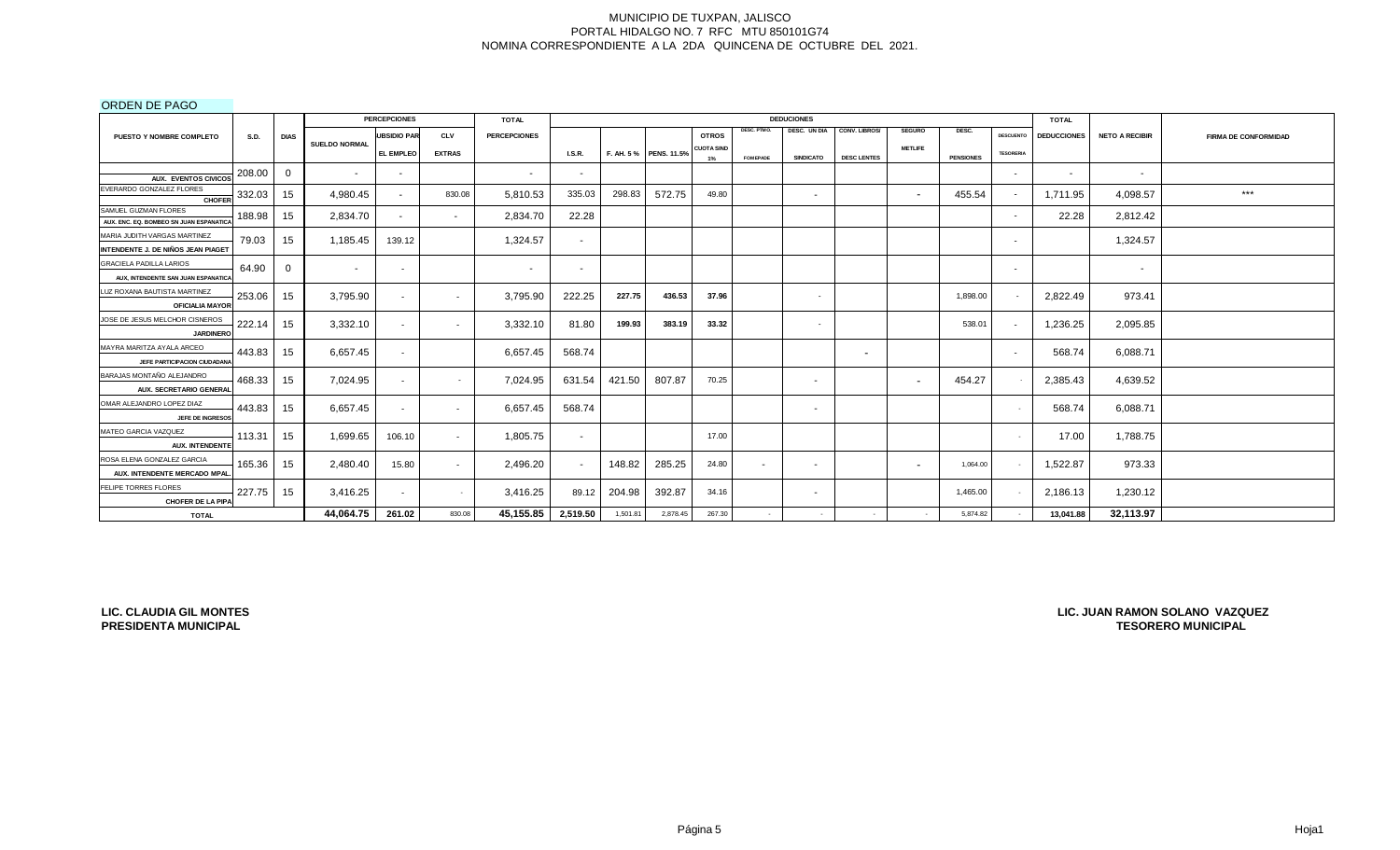# ORDEN DE PAGO

|                                                          |             |             |               | <b>PERCEPCIONES</b>      |               | <b>TOTAL</b>        |          |                          |                    |                 |                          | <b>DEDUCIONES</b>          |                    |                |                  |                          | <b>TOTAL</b>       |                       |                             |
|----------------------------------------------------------|-------------|-------------|---------------|--------------------------|---------------|---------------------|----------|--------------------------|--------------------|-----------------|--------------------------|----------------------------|--------------------|----------------|------------------|--------------------------|--------------------|-----------------------|-----------------------------|
| PUESTO Y NOMBRE COMPLETO                                 | <b>S.D.</b> | <b>DIAS</b> |               | <b>UBSIDIO PAR</b>       | <b>CLV</b>    | <b>PERCEPCIONES</b> |          |                          |                    | <b>OTROS</b>    | DESC. PTMO.              | DESC. UN DIA CONV. LIBROS/ |                    | <b>SEGURO</b>  | DESC.            | <b>DESCUENTO</b>         | <b>DEDUCCIONES</b> | <b>NETO A RECIBIR</b> | <b>FIRMA DE CONFORMIDAD</b> |
|                                                          |             |             | SUELDO NORMAL | <b>EL EMPLEO</b>         | <b>EXTRAS</b> |                     | I.S.R.   | F. AH. 5%                | <b>PENS. 11.5%</b> | <b>DESC. 2%</b> | <b>FOMEPADE</b>          | <b>SINDICATO</b>           | <b>DESC LENTES</b> | <b>METLIFE</b> | <b>PENSIONES</b> | <b>TESORERIA</b>         |                    |                       |                             |
| ALDO SAMAEL MACHUCA VAZQUEZ                              |             |             |               |                          |               |                     |          |                          |                    |                 |                          |                            |                    |                |                  |                          |                    |                       |                             |
| FE DPTO. BIENESTAR DE LOS JOVENES                        | 443.83      | 15          | 6,657.45      | $\sim$                   |               | 6.657.45            | 568.74   | $\overline{\phantom{0}}$ |                    |                 |                          |                            |                    |                |                  | $\sim$                   | 568.74             | 6,088.71              | $\star$                     |
| LILIA JUDITH GODINEZ VAZQUEZ                             |             |             |               |                          |               |                     |          |                          |                    |                 |                          |                            |                    |                |                  |                          |                    |                       | $\star$                     |
| JEFE DPTO. BIENESTAR DE LA MUJER                         | 443.83      | 15          | 6,657.45      | $\sim$                   | $\sim$        | 6,657.45            | 568.74   |                          |                    |                 |                          |                            |                    |                |                  | $\overline{\phantom{a}}$ | 568.74             | 6,088.71              |                             |
| DAVID CEBALLOS MARTINEZ                                  | 438.04      | 15          | 6.570.60      | $\sim$                   | $\sim$        | 6,570.60            | 554.78   | 394.24                   | 755.62             | 65.71           |                          | $\overline{\phantom{a}}$   |                    |                |                  | $\sim$                   | 1.770.34           | 4,800.26              |                             |
| <b>CHOFER DIF MPAL</b>                                   |             |             |               |                          |               |                     |          |                          |                    |                 |                          |                            |                    |                |                  |                          |                    |                       |                             |
| DANIA GABRIELA CEBALLOS MACIAS                           | 300.00      | 15          | 4,500.00      | $\overline{\phantom{a}}$ | $\sim$        | 4,500.00            | 283.53   | 270.00                   | 517.50             | 45.00           |                          | 0.00                       |                    | 0.00           |                  |                          | 1,116.03           | 3,383.97              | $\star$                     |
| SECRETARIA AUX. PRESIDENCIA                              |             |             |               |                          |               |                     |          |                          |                    |                 |                          |                            |                    |                |                  |                          |                    |                       |                             |
| CRISTINA ZUÑIGA GARCIA                                   | 75.00       | 15          | 1,125.00      | 142.99                   | $\sim$        | 1,267.99            |          |                          |                    |                 |                          |                            |                    |                |                  | $\overline{\phantom{a}}$ |                    | 1,267.99              |                             |
| DELEGADA NUEVO PUBLADO                                   |             |             |               |                          |               |                     |          |                          |                    |                 |                          |                            |                    |                |                  |                          |                    |                       |                             |
| SILVINO BUENO VALDOVINOS<br><b>CHOFER</b>                | 248.56      | 15          | 3,728.40      | $\sim$                   | 248.56        | 3,976.96            | 216.37   |                          |                    | 37.28           |                          |                            |                    |                |                  | $\sim$                   | 253.65             | 3,723.31              | $***$                       |
| CLAUDIA LORENA LOZOYA MUNGUIA                            |             |             |               |                          |               |                     |          |                          |                    |                 |                          |                            |                    |                |                  |                          |                    |                       | $\star\star$                |
| <b>AUXILIAR TESORERIA</b>                                | 415.00      | 15          | 6,225.00      | $\overline{\phantom{a}}$ | $\sim$        | 6,225.00            | 505.24   | 373.50                   | 715.88             | 62.25           |                          | $\overline{\phantom{a}}$   |                    |                |                  |                          | 1,656.87           | 4,568.14              |                             |
| JAIME NOE GONZALEZ DIMAS                                 | 315.13      | 15          | 4,726.95      | $\overline{\phantom{a}}$ | 787.82        | 5,514.77            | 303.28   |                          |                    | 47.27           |                          |                            |                    |                |                  | $\overline{\phantom{a}}$ | 350.55             | 5,164.22              | $***$                       |
| <b>ASEO PUBLICO</b>                                      |             |             |               |                          |               |                     |          |                          |                    |                 |                          |                            |                    |                |                  |                          |                    |                       |                             |
| GUILLERMO VAZQUEZ VAZQUEZ                                | 210.60      | 15          | 3,159.00      | $\sim$                   | 210.60        | 3,369.60            | 66.73    | 189.54                   | 363.29             | 31.59           |                          | $\overline{\phantom{a}}$   |                    | $\sim$         |                  | $\sim$                   | 651.15             | 2,718.46              | $***$                       |
| <b>ASEO PUBLICO</b>                                      |             |             |               |                          |               |                     |          |                          |                    |                 |                          |                            |                    |                |                  |                          |                    |                       |                             |
| MIRANDELI MIROSLAVA SALAZAR NEGRI                        | 252.25      | 15          | 3,783.75      | $\overline{\phantom{a}}$ | $\sim$        | 3,783.75            | 221.19   |                          |                    | 37.84           | $\overline{\phantom{a}}$ | $\overline{\phantom{a}}$   |                    | 120.01         |                  |                          | 379.04             | 3,404.71              |                             |
| ENC. TRANSPARENCIA                                       |             |             |               |                          |               |                     |          |                          |                    |                 |                          |                            |                    |                |                  |                          |                    |                       |                             |
| ULISSES RAFAEL VELASCO SILVA                             | 443.83      | 15          | 6,657.45      |                          |               | 6,657.45            | 568.74   |                          | $\overline{a}$     |                 |                          | $\overline{\phantom{a}}$   |                    |                |                  |                          | 568.74             | 6,088.71              | $\star\star$                |
| JEFE DESARROLLO RURAL                                    |             |             |               |                          |               |                     |          |                          |                    |                 |                          |                            |                    |                |                  |                          |                    |                       |                             |
| MARTHA LIZBETH MARTINEZ FABIAN<br>JEFE PROTECCION ANIMAL | 443.83      | 15          | 6,657.45      |                          |               | 6,657.45            | 568.74   |                          |                    |                 |                          |                            |                    |                |                  | $\overline{\phantom{a}}$ | 568.74             | 6,088.71              | $***$                       |
| HERMELINDA QUIROZ ALVAREZ                                |             |             |               |                          |               |                     |          |                          |                    |                 |                          |                            |                    |                |                  |                          |                    |                       |                             |
| AUX. INTENDENTE                                          | 152.24      | 15          | 2,283.60      | 42.88                    |               | 2,326.48            |          |                          |                    |                 |                          |                            |                    |                |                  | $\sim$                   |                    | 2,326.48              |                             |
| RUBEN VERDUZCO LARIOS                                    |             |             |               |                          |               |                     |          |                          |                    |                 |                          |                            |                    |                |                  |                          |                    |                       |                             |
| DELEGADO BUEN PAIS                                       | 99.51       | 15          | 1,492.65      | 119.35                   | $\sim$        | 1,612.00            | $\sim$   |                          |                    |                 | $\sim$                   |                            | $\sim$             |                |                  | $\sim$                   | $\sim$             | 1,612.00              |                             |
| <b>TOTAL</b>                                             |             |             | 64,224.75     | 305.22                   | 1,246.98      | 65,776.95           | 4,426.08 | ######                   | 2,352.28           | 326.94          | $\sim$                   | $\sim$                     | $\sim$             | 120.01         |                  |                          | 8,452.58           | 57,324.37             |                             |

**LIC. CLAUDIA GIL MONTES PRESIDENTA MUNICIPAL**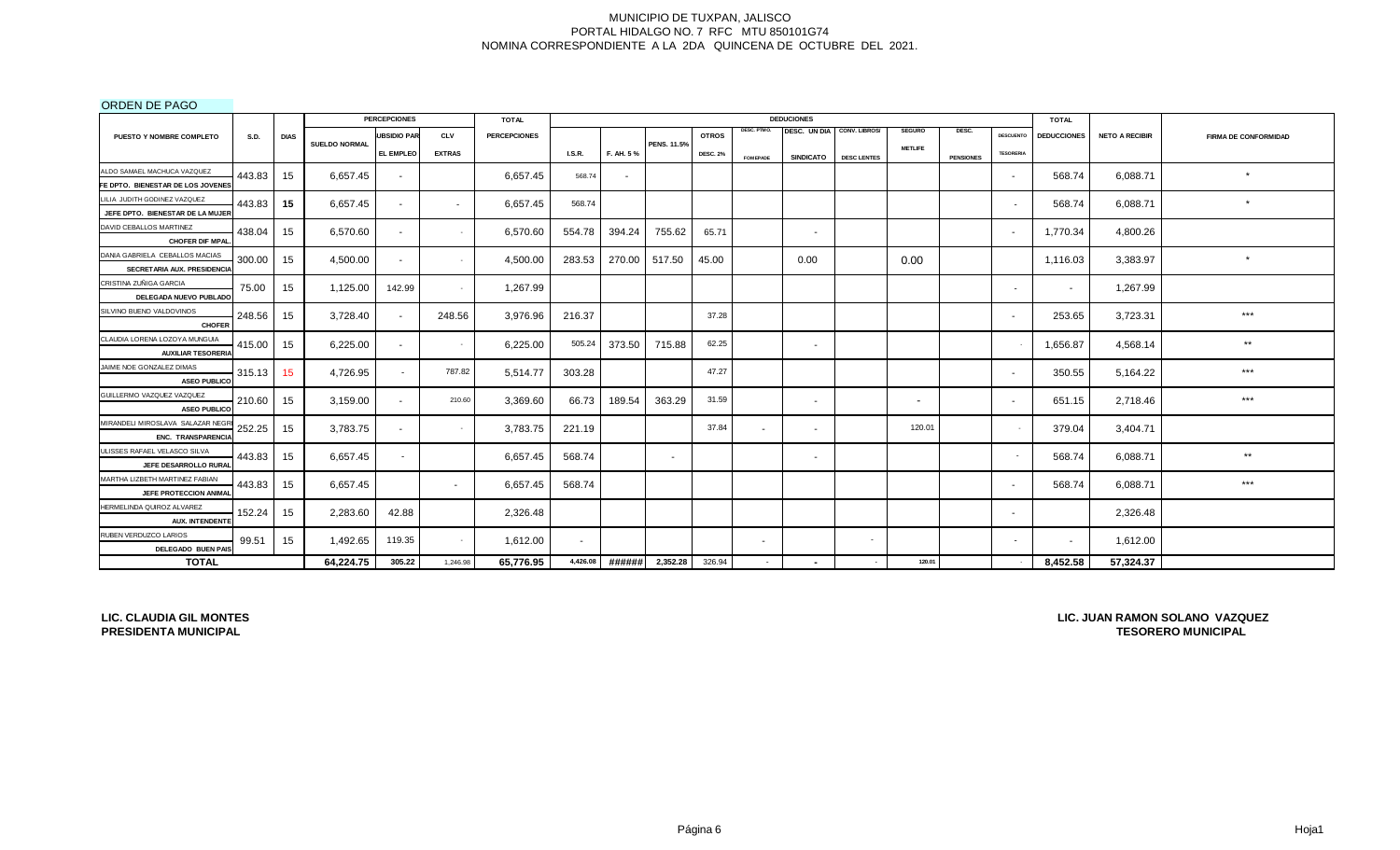ORDEN DE PAGO

|                                   |             |             |               | <b>PERCEPCIONES</b>      |                          | <b>TOTAL</b>        |                          |           |                        |              |                          | <b>DEDUCIONES</b>   |                      |                |                  |                  | <b>TOTAL</b>             |                       |                             |
|-----------------------------------|-------------|-------------|---------------|--------------------------|--------------------------|---------------------|--------------------------|-----------|------------------------|--------------|--------------------------|---------------------|----------------------|----------------|------------------|------------------|--------------------------|-----------------------|-----------------------------|
| PUESTO Y NOMBRE COMPLETO          | <b>S.D.</b> | <b>DIAS</b> |               | <b>UBSIDIO PAR</b>       | <b>CLV</b>               | <b>PERCEPCIONES</b> |                          |           |                        | <b>OTROS</b> | DESC. PTMO.              | <b>DESC. UN DIA</b> | <b>CONV. LIBROS/</b> | <b>SEGURO</b>  | DESC.            | <b>DESCUENTO</b> | <b>DEDUCCIONES</b>       | <b>NETO A RECIBIR</b> | <b>FIRMA DE CONFORMIDAD</b> |
|                                   |             |             | SUELDO NORMAL | <b>EL EMPLEO</b>         | <b>EXTRAS</b>            |                     | <b>I.S.R.</b>            | F. AH. 5% | PENS. 11.5% CUOTA SIND |              |                          |                     |                      | <b>METLIFE</b> |                  | <b>TESORERIA</b> |                          |                       |                             |
|                                   |             |             |               |                          |                          |                     |                          |           |                        | 1%           | <b>FOMEPADE</b>          | <b>SINDICATO</b>    | <b>DESC LENTES</b>   |                | <b>PENSIONES</b> |                  |                          |                       |                             |
| . GUADALUPE MARTINEZ MARTINEZ     | 165.73      | 15          | 2,485.95      | 15.44                    | $\overline{\phantom{a}}$ | 2,501.39            |                          |           |                        |              |                          |                     |                      |                |                  |                  |                          | 2,501.39              |                             |
| ENC. EQUIPO DE BOMBEC             |             |             |               |                          |                          |                     |                          |           |                        |              |                          |                     |                      |                |                  |                  |                          |                       |                             |
| BALENTIN BARAJAS GONZALEZ         | 139.77      | 15          | 2,096.55      | 68.78                    | $\sim$                   | 2,165.33            |                          |           |                        |              |                          |                     |                      |                |                  |                  |                          | 2,165.33              |                             |
| FONTANERO DELEGACION HIGUERA      |             |             |               |                          |                          |                     |                          |           |                        |              |                          |                     |                      |                |                  |                  |                          |                       |                             |
| RAFAEL REYES MARTINEZ             | 139.77      | 15          | 2,096.55      | 68.78                    | $\sim$                   | 2,165.33            |                          |           |                        |              |                          |                     |                      |                |                  |                  |                          | 2,165.33              |                             |
| FONTANERO DELEGACION HIGUERA      |             |             |               |                          |                          |                     |                          |           |                        |              |                          |                     |                      |                |                  |                  |                          |                       |                             |
| DELIA MARGARITA VAZQUEZ HERNANDE  | 163.78      | 15          | 2,456.70      | 17.32                    | $\sim$                   | 2,474.02            | $\sim$                   |           |                        | 24.57        |                          |                     |                      |                |                  |                  | 24.57                    | 2,449.45              |                             |
| <b>INTENDENTE</b>                 |             |             |               |                          |                          |                     |                          |           |                        |              |                          |                     |                      |                |                  |                  |                          |                       |                             |
| CARLOS IVAN GUZMAN MORALES        | 179.55      | 15          | 2,693.25      | $\overline{\phantom{a}}$ | $\overline{\phantom{a}}$ | 2,693.25            | 10.20                    | $\sim$    |                        |              |                          |                     |                      |                |                  |                  | 10.20                    | 2,683.05              |                             |
| AUX. CASA DE LA CULTURA           |             |             |               |                          |                          |                     |                          |           |                        |              |                          |                     |                      |                |                  |                  |                          |                       |                             |
| SILVA VALENCIA J JESUS            | 134.05      | 15          | 2.010.75      | 74.27                    | $\overline{\phantom{a}}$ | 2,085.02            | $\sim$                   | $\sim$    |                        |              |                          |                     |                      |                |                  |                  | $\overline{a}$           | 2,085.02              |                             |
| LEGADO DE LA HIGUERA (PENSIONADO) |             |             |               |                          |                          |                     |                          |           |                        |              |                          |                     |                      |                |                  |                  |                          |                       |                             |
| MIGUEL ANGEL GUZMAN SILVA         | 443.83      | 15          | 6,657.45      | $\sim$                   | $\overline{\phantom{a}}$ | 6,657.45            | 568.74                   |           |                        |              | $\sim$                   | $\sim$              |                      |                |                  |                  | 568.74                   | 6,088.71              |                             |
| JEFE BIENESTAR A DELEG            |             |             |               |                          |                          |                     |                          |           |                        |              |                          |                     |                      |                |                  |                  |                          |                       |                             |
| RICARDO GIL GOMEZ                 | 1,100.00    | 15          | 16,500.00     | $\overline{\phantom{a}}$ | $\sim$                   | 16,500.00           | 2,305.65                 |           |                        |              |                          |                     |                      |                |                  |                  | 2,305.65                 | 14,194.35             |                             |
| JEFE DE GABINETE                  |             |             |               |                          |                          |                     |                          |           |                        |              |                          |                     |                      |                |                  |                  |                          |                       |                             |
| SOFIA MAGDALENA FABIAN GONZALEZ   | 264.17      | 15          | 3,962.55      | $\sim$                   | $\sim$                   | 3,962.55            | 236.75                   | 237.75    | 455.69                 | 39.63        |                          | $\sim$              |                      |                | 1,982.00         |                  | 2,951.82                 | 1,010.73              |                             |
| AUX. MERCADO MUNICIPAL            |             |             |               |                          |                          |                     |                          |           |                        |              |                          |                     |                      |                |                  |                  |                          |                       |                             |
| SANDRA TERESA GARCIA CALVARIO     | 134.98      | 14          | 1,889.72      | 82.02                    | $\sim$                   | 1,971.74            | $\overline{\phantom{a}}$ |           |                        |              |                          |                     |                      |                |                  |                  | $\sim$                   | 1,971.74              | $***$                       |
| INTENDENTE MERCADO MPAL           |             |             |               |                          |                          |                     |                          |           |                        |              |                          |                     |                      |                |                  |                  |                          |                       |                             |
| JUAN MANUEL BERNAL GARCIA         | 120.00      | 15          | 1,800.00      | 87.76                    | $\sim$                   | 1,887.76            | $\sim$                   |           |                        |              | $\overline{\phantom{a}}$ |                     |                      |                |                  |                  | $\overline{\phantom{a}}$ | 1,887.76              |                             |
| <b>JARDINERC</b>                  |             |             |               |                          |                          |                     |                          |           |                        |              |                          |                     |                      |                |                  |                  |                          |                       |                             |
| RAMON NAVARRO RUA                 | 165.73      | 15          | 2,485.95      | 15.44                    | $\sim$                   | 2,501.39            |                          |           |                        | 24.86        |                          |                     |                      |                |                  |                  | 24.86                    | 2,476.53              |                             |
| <b>AUXILIAR</b>                   |             |             |               |                          |                          |                     |                          |           |                        |              |                          |                     |                      |                |                  |                  |                          |                       |                             |
|                                   |             |             | 47,135.42     | 429.81                   | 0.00                     | 47,565.23           | 3,121.34                 | 237.75    | 455.69                 | 89.05        | 0.00                     | 0.00                |                      |                | 1,982.00         | 0.00             | 5,885.84                 | 41,679.39             |                             |

**LIC. CLAUDIA GIL MONTES PRESIDENTA MUNICIPAL**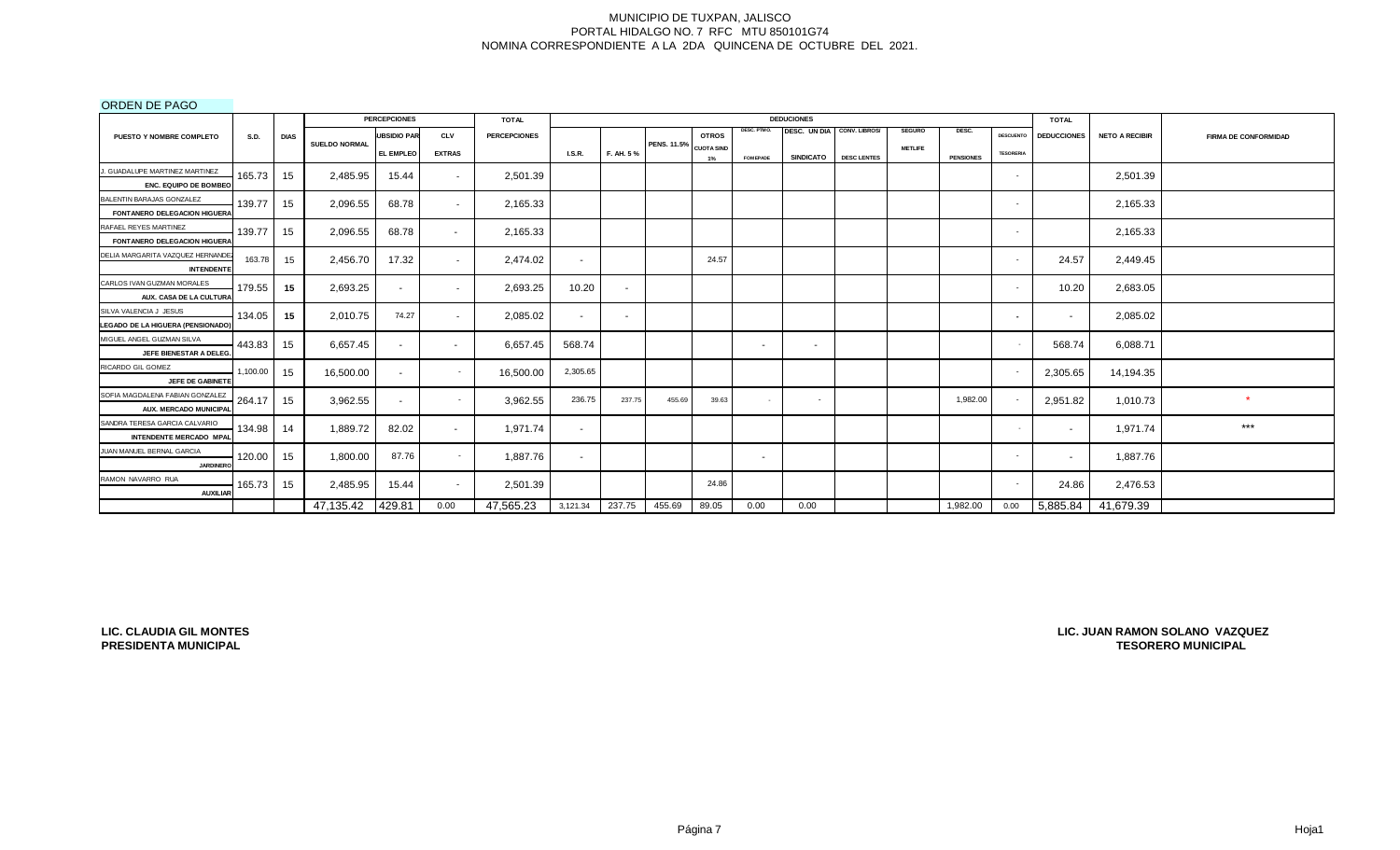# ORDEN DE PAGO

|                                                                   |             |              |                          | <b>PERCEPCIONES</b> |                          | <b>TOTAL</b>             |               |           |             |                 |                 | <b>DEDUCIONES</b> |                      |                |                  |                          | <b>TOTAL</b>       |                          |                             |
|-------------------------------------------------------------------|-------------|--------------|--------------------------|---------------------|--------------------------|--------------------------|---------------|-----------|-------------|-----------------|-----------------|-------------------|----------------------|----------------|------------------|--------------------------|--------------------|--------------------------|-----------------------------|
| PUESTO Y NOMBRE COMPLETO                                          | <b>S.D.</b> | <b>DIAS</b>  |                          | <b>UBSIDIO PAR</b>  | <b>CLV</b>               | <b>PERCEPCIONES</b>      |               |           |             | <b>OTROS</b>    | DESC. PTMO.     | DESC. UN DIA      | <b>CONV. LIBROS/</b> | <b>SEGURO</b>  | DESC.            | <b>DESCUENTO</b>         | <b>DEDUCCIONES</b> | <b>NETO A RECIBIR</b>    | <b>FIRMA DE CONFORMIDAD</b> |
|                                                                   |             |              | SUELDO NORMAL            | <b>EL EMPLEO</b>    | <b>EXTRAS</b>            |                          | <b>I.S.R.</b> | F. AH. 5% | PENS. 11.5% | <b>CUOTA</b>    |                 |                   |                      | <b>METLIFE</b> |                  | <b>TESORERIA</b>         |                    |                          |                             |
| SERGIO IÑEGUEZ TORRES                                             |             |              |                          |                     |                          |                          |               |           |             | <b>SIND. 1%</b> | <b>FOMEPADE</b> | <b>SINDICATO</b>  | <b>DESC LENTES</b>   |                | <b>PENSIONES</b> |                          |                    |                          |                             |
| <b>AUXILIAR TESORERIA</b>                                         | 500.00      | 15           | 7,500.00                 | $\sim$              | $\sim$                   | 7,500.00                 |               |           |             |                 |                 |                   |                      |                |                  | $\overline{\phantom{a}}$ |                    | 7,500.00                 | $***$                       |
| MARA SARAI QUINTERO VAZQUEZ                                       |             |              |                          |                     |                          |                          |               |           |             |                 |                 |                   |                      |                |                  |                          |                    |                          |                             |
| APOYO AL CENTRO DE SALUD                                          | 400.00      | 15           | 6,000.00                 | $\sim$              | $\sim$                   | 6,000.00                 |               |           |             |                 |                 |                   |                      |                |                  |                          |                    | 6,000.00                 |                             |
| JAIME CERVANTES MARTINEZ                                          | 120.00      | 11           | 1,320.00                 | $\sim$              | $\sim$                   | 1,320.00                 |               |           |             |                 |                 |                   |                      |                |                  | ٠.                       |                    | 1,320.00                 | $***$                       |
| <b>ASEO PUBLICO</b>                                               |             |              |                          |                     |                          |                          |               |           |             |                 |                 |                   |                      |                |                  |                          |                    |                          |                             |
| CARLA GUADALUPE VERDUZCO MENDO                                    | 20.00       | $\mathbf{0}$ | $\overline{\phantom{a}}$ | $\sim$              | $\sim$                   | $\sim$                   |               |           |             |                 |                 |                   |                      |                |                  | $\sim$                   |                    | $\sim$                   |                             |
| APOYO DELG. BUEN PAIS                                             |             |              |                          |                     |                          |                          |               |           |             |                 |                 |                   |                      |                |                  |                          |                    |                          |                             |
| FERNANDO GONZALEZ CONTRERAS                                       | 666.67      | 6            | 4,000.02                 | $\sim$              | $\sim$                   | 4,000.02                 |               |           |             |                 |                 |                   |                      |                |                  | $\sim$                   |                    | 4,000.02                 |                             |
| APOYO AL CENTRO DE SALUD                                          |             |              |                          |                     |                          |                          |               |           |             |                 |                 |                   |                      |                |                  |                          |                    |                          |                             |
| JOSE EDGAR OCHOA DIAZ                                             | 80.00       | 15           | 1,200.00                 | $\sim$              | $\overline{\phantom{a}}$ | 1,200.00                 |               |           |             |                 |                 |                   |                      |                |                  | ٠.                       |                    | 1,200.00                 | $***$                       |
| <b>APOYO A SINDICATURA</b>                                        |             |              |                          |                     |                          |                          |               |           |             |                 |                 |                   |                      |                |                  |                          |                    |                          |                             |
| FABIOLA VIRIDIANA MARTINEZ MENDOZ                                 | 80.00       | 15           | 1,200.00                 | $\sim$              | $\sim$                   | 1,200.00                 |               |           |             |                 |                 |                   |                      |                |                  |                          |                    | 1,200.00                 | $****$                      |
| APOYO ESC. MANUEL LOPEZ COTILL.<br>ITZEL MELANIA ORTEGA HERNANDEZ |             |              |                          |                     |                          |                          |               |           |             |                 |                 |                   |                      |                |                  |                          |                    |                          |                             |
| APOYO AL CENTRO DE SALUD                                          | 400.00      | 15           | 6,000.00                 | $\sim$              | $\sim$                   | 6,000.00                 |               |           |             |                 |                 |                   |                      |                |                  |                          |                    | 6,000.00                 |                             |
|                                                                   |             |              |                          |                     |                          |                          |               |           |             |                 |                 |                   |                      |                |                  |                          |                    |                          |                             |
| APOYO EN LA DEL DE LA HIGUERA                                     | 66.68       | 0            | $\overline{\phantom{a}}$ | $\sim$              | $\sim$                   | $\sim$                   |               |           |             |                 |                 |                   |                      |                |                  | $\sim$                   |                    | $\overline{\phantom{a}}$ |                             |
| JOSE SALOME CASTREJON GAYTAN                                      | 80.00       | $\mathbf{0}$ | $\overline{\phantom{a}}$ | $\sim$              | $\sim$                   | $\overline{\phantom{a}}$ |               |           |             |                 |                 |                   |                      |                |                  | $\sim$                   |                    | $\overline{\phantom{a}}$ |                             |
| APOYO ESC ATENQUIQUE                                              |             |              |                          |                     |                          |                          |               |           |             |                 |                 |                   |                      |                |                  |                          |                    |                          |                             |
|                                                                   | 120.00      | 0            | $\overline{\phantom{a}}$ | $\sim$              | $\sim$                   | $\sim$                   |               |           |             |                 |                 |                   |                      |                |                  | $\sim$                   |                    | $\overline{\phantom{a}}$ |                             |
| <b>APOYO A SINDICATURA</b>                                        |             |              |                          |                     |                          |                          |               |           |             |                 |                 |                   |                      |                |                  |                          |                    |                          |                             |
| ALONDRA ESMERALDA HERNANDEZ CARI                                  | 66.67       | 15           | 1,000.05                 | $\sim$              | $\sim$                   | 1,000.05                 |               |           |             |                 |                 |                   |                      |                |                  | $\sim$                   |                    | 1,000.05                 |                             |
| APOYO AL COMEDOR COMUNITARIO                                      |             |              |                          |                     |                          |                          |               |           |             |                 |                 |                   |                      |                |                  |                          |                    |                          |                             |
| APOYO INTENDENTE SAM JUAN ESPANATIC/                              | 53.34       | $\mathbf{0}$ | $\overline{\phantom{a}}$ | $\sim$              | $\sim$                   | $\sim$                   |               |           |             |                 |                 |                   |                      |                |                  | $\overline{\phantom{a}}$ |                    | $\overline{\phantom{a}}$ |                             |
|                                                                   |             |              |                          |                     |                          |                          |               |           |             |                 |                 |                   |                      |                |                  |                          |                    |                          |                             |
| APOYO AL ARCHIVO HISTORIC                                         | 120.00      | $\mathbf{0}$ | $\sim$                   | $\sim$              | $\sim$                   | $\sim$                   |               |           |             |                 |                 |                   |                      |                |                  | ٠.                       |                    | $\overline{\phantom{a}}$ |                             |
|                                                                   |             |              |                          |                     |                          |                          |               |           |             |                 |                 |                   |                      |                |                  |                          |                    |                          |                             |
| APOYO AL ARCHIVO HISTORICO                                        | 120.00      | $\mathbf{0}$ | $\overline{\phantom{0}}$ | $\sim$              | $\sim$                   | $\sim$                   |               |           |             |                 |                 |                   |                      |                |                  | $\overline{\phantom{a}}$ |                    | $\overline{\phantom{a}}$ |                             |
| ELBA GARCIA VERDUZCO                                              | 66.67       | 15           | 1,000.05                 | $\sim$              | $\sim$                   | 1,000.05                 |               |           |             |                 |                 |                   |                      |                |                  | $\overline{\phantom{a}}$ |                    | 1,000.05                 |                             |
| PENSION DE TRABJADOR DE B PAIS                                    |             |              |                          |                     |                          |                          |               |           |             |                 |                 |                   |                      |                |                  |                          |                    |                          |                             |
| <b>TOTAL</b>                                                      |             |              | 29,220.12                | 0.00                | 0.00                     | 29,220.12                | 0.00          | 0.00      | 0.00        | 0.00            | 0.00            | 0.00              | 0.00                 | 0.00           | 0.00             | 0.00                     | 0.00               | 29,220.12                |                             |

**LIC. CLAUDIA GIL MONTES PRESIDENTA MUNICIPAL**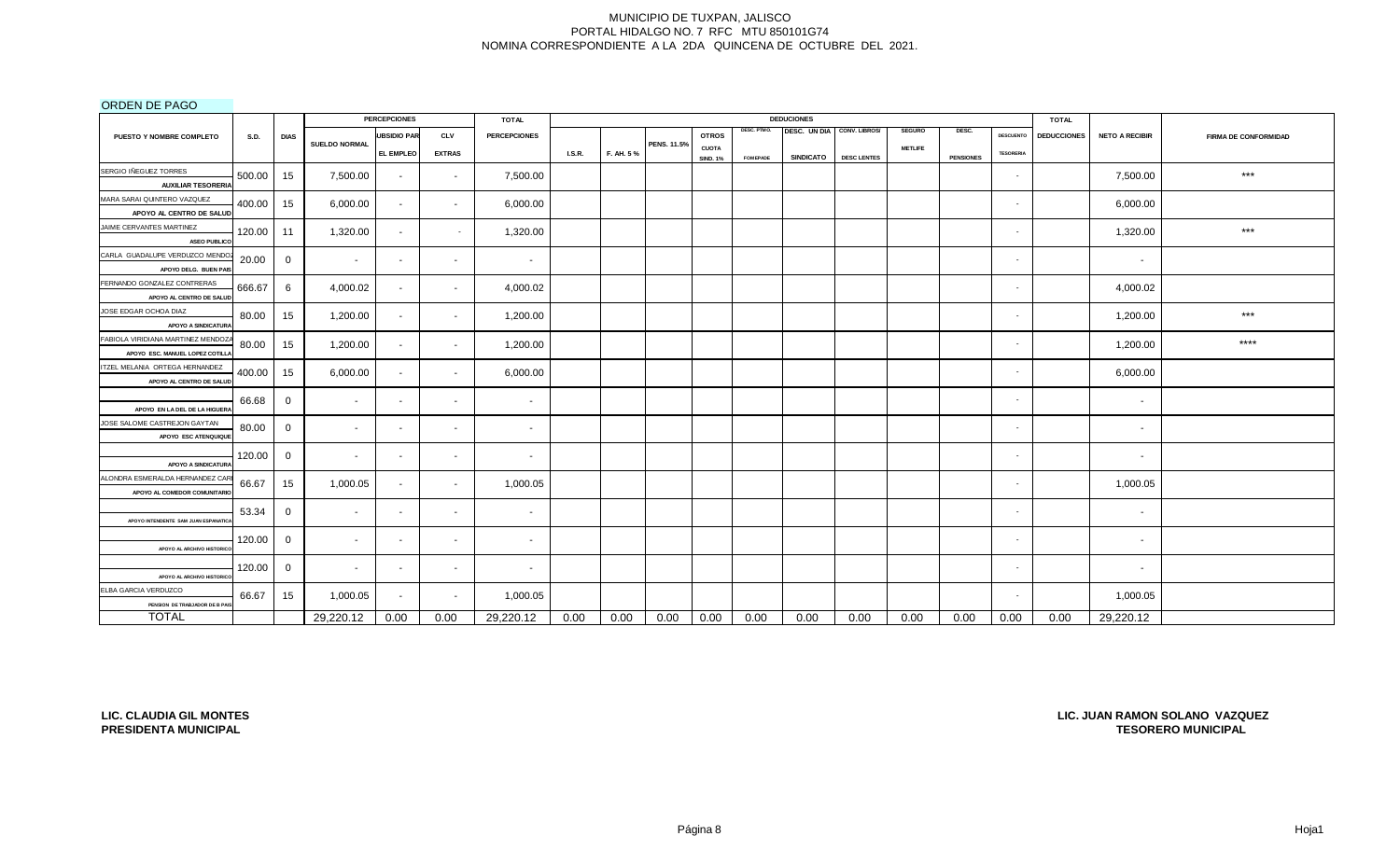# ORDEN DE PAGO

|                                     |             |             |                          | <b>PERCEPCIONES</b>      |                          | <b>TOTAL</b>             |               |           |                    |                 |                 | <b>DEDUCIONES</b> |                      |                |                  |                          | <b>TOTAL</b>             |                          |                             |
|-------------------------------------|-------------|-------------|--------------------------|--------------------------|--------------------------|--------------------------|---------------|-----------|--------------------|-----------------|-----------------|-------------------|----------------------|----------------|------------------|--------------------------|--------------------------|--------------------------|-----------------------------|
| PUESTO Y NOMBRE COMPLETO            | <b>S.D.</b> | <b>DIAS</b> |                          | <b>UBSIDIO PAR</b>       | <b>CLV</b>               | <b>PERCEPCIONES</b>      |               |           |                    | <b>OTROS</b>    | DESC. PTMO.     | DESC. UN DIA      | <b>CONV. LIBROS/</b> | <b>SEGURO</b>  | DESC.            | <b>DESCUENTO</b>         | <b>DEDUCCIONES</b>       | <b>NETO A RECIBIR</b>    | <b>FIRMA DE CONFORMIDAD</b> |
|                                     |             |             | <b>SUELDO NORMAL</b>     | <b>EL EMPLEO</b>         | <b>EXTRAS</b>            |                          | <b>I.S.R.</b> | F. AH. 5% | <b>PENS. 11.5%</b> | <b>DESC. 2%</b> | <b>FOMEPADE</b> | <b>SINDICATO</b>  | <b>DESC LENTES</b>   | <b>METLIFE</b> | <b>PENSIONES</b> | <b>TESORERIA</b>         |                          |                          |                             |
| TOMAS RODRIGUEZ GONZALEZ            | 443.83      | 15          | 6,657.45                 |                          |                          | 6,657.45                 | 568.74        |           |                    |                 |                 |                   |                      |                |                  |                          | 568.74                   | 6,088.71                 |                             |
| JEFE DPTO. ESTACIONOMETROS          |             |             |                          | $\overline{\phantom{0}}$ |                          |                          |               |           |                    |                 |                 |                   |                      |                |                  |                          |                          |                          |                             |
| VACANTE                             | 135.06      | 0           | $\overline{\phantom{a}}$ | . .                      | $\sim$                   | $\overline{\phantom{a}}$ |               |           |                    |                 |                 |                   |                      |                |                  |                          |                          | $\overline{\phantom{a}}$ |                             |
| AUX. ADMVO. ESTACIONOMETROS         |             |             |                          |                          |                          |                          |               |           |                    |                 |                 |                   |                      |                |                  |                          |                          |                          |                             |
| AIME DE LA PAZ CHAVEZ CALVARIO      | 146.08      | 15          | 2,191.20                 | 62.72                    | $\sim$                   | 2,253.92                 |               |           |                    | 21.91           |                 |                   |                      |                |                  | $\overline{\phantom{a}}$ | 21.91                    | 2,232.01                 | $***$                       |
| INSPECTOR DE ESTACIONOMETRO         |             |             |                          |                          |                          |                          |               |           |                    |                 |                 |                   |                      |                |                  |                          |                          |                          |                             |
| MARIA DEL ROCIO LLAMAS GUTIERREZ    | 146.08      | 15          | 2,191.20                 | 62.72                    | $\overline{\phantom{a}}$ | 2,253.92                 |               |           |                    |                 |                 |                   |                      |                |                  |                          | $\overline{\phantom{a}}$ | 2,253.92                 |                             |
| <b>INSPECTORA DE ESTACIONOMETRO</b> |             |             |                          |                          |                          |                          |               |           |                    |                 |                 |                   |                      |                |                  |                          |                          |                          |                             |
| INSPECTORA DE ESTACIONOMETRO        | 128.36      | $\Omega$    |                          | $\overline{\phantom{a}}$ | $\sim$                   | $\overline{\phantom{a}}$ |               |           |                    |                 |                 |                   |                      |                |                  |                          |                          | $\overline{\phantom{a}}$ |                             |
| VACANTE                             |             |             |                          |                          |                          |                          |               |           |                    |                 |                 |                   |                      |                |                  |                          |                          |                          |                             |
| <b>MANTTO, ESTACIONOMETROS</b>      | 129.87      | $\Omega$    |                          | . .                      | $\sim$                   | $\overline{\phantom{a}}$ |               |           |                    |                 |                 |                   |                      |                |                  | $\sim$                   |                          | $\overline{\phantom{a}}$ |                             |
| JUAN GABRIEL LOPEZ MATA             | 146.08      | 15          | 2,191.20                 | 62.72                    |                          | 2,253.92                 |               |           |                    |                 |                 |                   |                      |                |                  |                          |                          | 2,253.92                 | ***                         |
| <b>MANTTO. ESTACIONOMETROS</b>      |             |             |                          |                          | $\sim$                   |                          |               |           |                    |                 |                 |                   |                      |                |                  | $\sim$                   |                          |                          |                             |
| <b>TOTAL</b>                        |             |             | 13,231.05                | 188.16                   | 0.00                     | 13,419.21                | 568.74        | 0.00      | 0.00               | 21.91           | 0.00            | 0.00              | 0.00                 | 0.00           | 0.00             | 0.00                     | 590.65                   | 12,828.56                |                             |

**LIC. CLAUDIA GIL MONTES PRESIDENTA MUNICIPAL**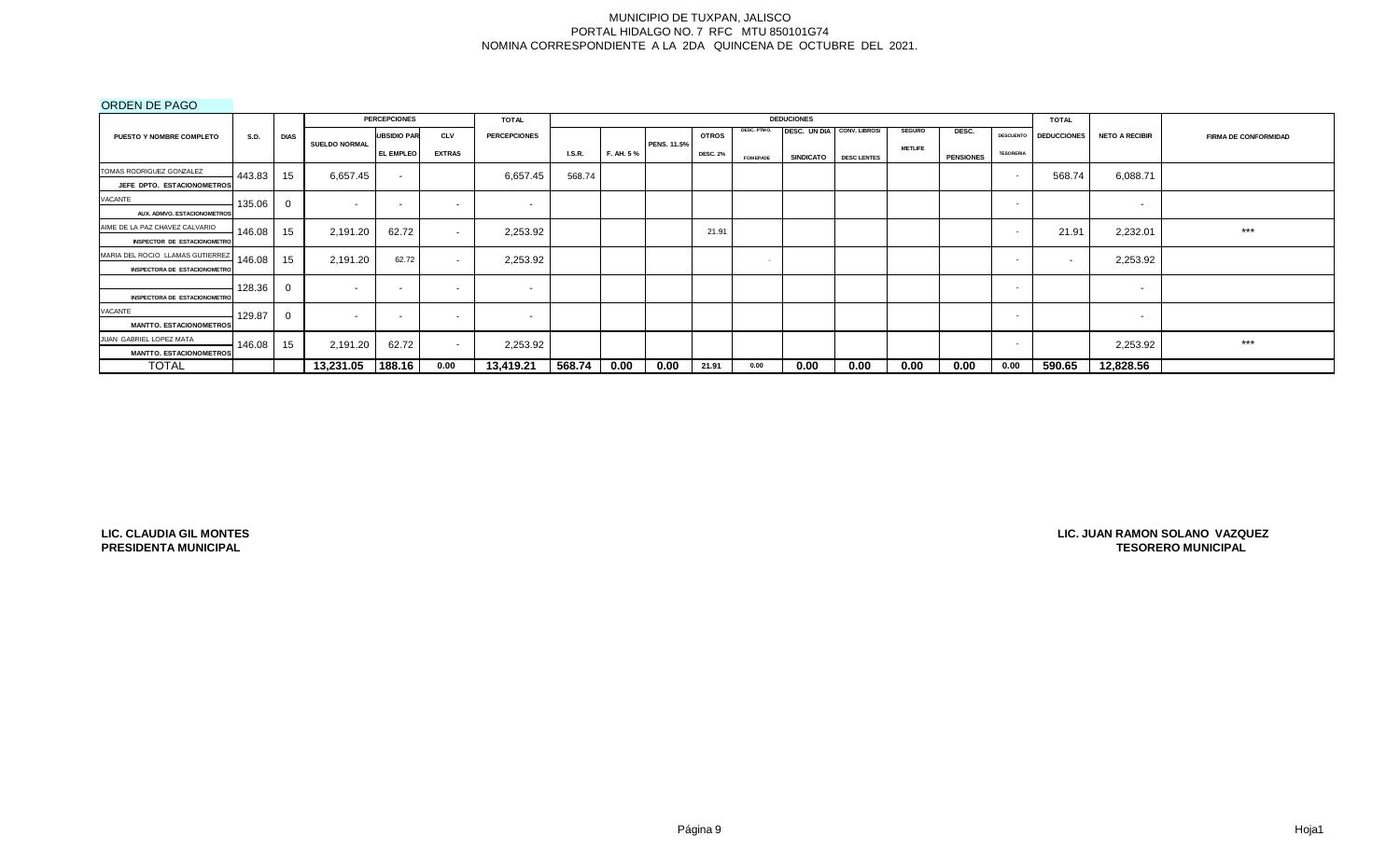ORDEN DE PAGO

|                                 |             |             |                          | <b>PERCEPCIONES</b>      |                          | <b>TOTAL</b>             |               |           |                    |                 |                          | <b>DEDUCIONES</b> |                      |                |                  |                  | <b>TOTAL</b>          |                       |                             |
|---------------------------------|-------------|-------------|--------------------------|--------------------------|--------------------------|--------------------------|---------------|-----------|--------------------|-----------------|--------------------------|-------------------|----------------------|----------------|------------------|------------------|-----------------------|-----------------------|-----------------------------|
| PUESTO Y NOMBRE COMPLETO        | <b>S.D.</b> | <b>DIAS</b> |                          | <b>IUBSIDIO PAR</b>      | <b>CLV</b>               | <b>PERCEPCIONES</b>      |               |           |                    | <b>OTROS</b>    | DESC. PTMO.              | DESC. UN DIA      | <b>CONV. LIBROS/</b> | <b>SEGURO</b>  | DESC.            |                  | DESCUENTO DEDUCCIONES | <b>NETO A RECIBIR</b> | <b>FIRMA DE CONFORMIDAD</b> |
|                                 |             |             | <b>SUELDO NORMAL</b>     | <b>EL EMPLEO</b>         | <b>EXTRAS</b>            |                          | <b>I.S.R.</b> | F. AH. 5% | <b>PENS. 11.5%</b> | <b>DESC. 2%</b> | <b>FOM EPADE</b>         | <b>SINDICATO</b>  | <b>DESC LENTES</b>   | <b>METLIFE</b> | <b>PENSIONES</b> | <b>TESORERIA</b> |                       |                       |                             |
|                                 | 337.46      |             | $\sim$                   | $\sim$                   | $\overline{\phantom{a}}$ | $\sim$                   | $\sim$        |           |                    |                 | $\overline{\phantom{a}}$ |                   | $\sim$               |                |                  |                  | $\sim$                | $\sim$                |                             |
| JEFE DPTO. APREMIOS Y COBRANZA  |             |             |                          |                          |                          |                          |               |           |                    |                 |                          |                   |                      |                |                  |                  |                       |                       |                             |
| JOSE DE JESUS FARIAS ARTEAGA    | 146.08      | 15          | 2,191.20                 | 62.72                    | $\sim$                   | 2,253.92                 |               |           |                    |                 |                          |                   |                      |                |                  |                  |                       | 2,253.92              | $***$                       |
| <b>NOTIFICADOR</b>              |             |             |                          |                          |                          |                          |               |           |                    |                 |                          |                   |                      |                |                  |                  |                       |                       |                             |
|                                 | 140.46      |             | $\overline{\phantom{a}}$ | $\overline{\phantom{a}}$ | $\sim$                   | $\overline{\phantom{a}}$ |               |           |                    |                 | . .                      |                   |                      |                |                  | $\sim$           |                       | $\sim$                |                             |
| <b>AUXILIAR EN DIF</b>          |             |             |                          |                          |                          |                          |               |           |                    |                 |                          |                   |                      |                |                  |                  |                       |                       |                             |
| EMILIANO OROZCO MARTINEZ        | 179.42      | 15          | 2,691.30                 | $\sim$                   | $\sim$                   | 2,691.30                 | 10.10         |           |                    |                 |                          |                   |                      |                |                  | $\sim$           | 10.10                 | 2,681.20              | ***                         |
| <b>AUX. EDUCACION</b>           |             |             |                          |                          |                          |                          |               |           |                    |                 |                          |                   |                      |                |                  |                  |                       |                       |                             |
| KARINA VILLA SANCHEZ            | 146.08      | 15          | 2,191.20                 | 62.72                    | $\sim$                   | 2,253.92                 |               |           |                    | 21.91           |                          |                   |                      |                |                  | $\sim$           | 21.91                 | 2,232.01              |                             |
| <b>NOTIFICADOR</b>              |             |             |                          |                          |                          |                          |               |           |                    |                 |                          |                   |                      |                |                  |                  |                       |                       |                             |
| JOSE LUIS GARCIA GARCIA         | 146.08      | 15          | 2,191.20                 | 62.72                    | $\sim$                   | 2,253.92                 |               |           |                    |                 | $\sim$                   |                   |                      |                |                  | $\sim$           | $\sim$                | 2,253.92              | ***                         |
| <b>NOTIFICADOR APREMIOS</b>     |             |             |                          |                          |                          |                          |               |           |                    |                 |                          |                   |                      |                |                  |                  |                       |                       |                             |
| JORGE ORLANDO BAUTISTA FLORES   | 253.33      | 15          | 3,799.95                 | $\sim$                   | $\sim$                   | 3,799.95                 | 222.60        |           |                    | 38.00           |                          |                   |                      |                |                  | $\sim$           | 260.60                | 3,539.35              |                             |
| <b>AUXILIAR GESTORIA SOCIAL</b> |             |             |                          |                          |                          |                          |               |           |                    |                 |                          |                   |                      |                |                  |                  |                       |                       |                             |
| <b>TOTAL</b>                    |             |             | 13,064.85                | 188.16                   | 0.00                     | 13,253.01                | 232.70        | 0.00      | 0.00               | 59.91           | 0.00                     | 0.00              | 0.00                 |                | 0.00             | 0.00             | 292.61                | 12,960.40             |                             |

**LIC. CLAUDIA GIL MONTES PRESIDENTA MUNICIPAL**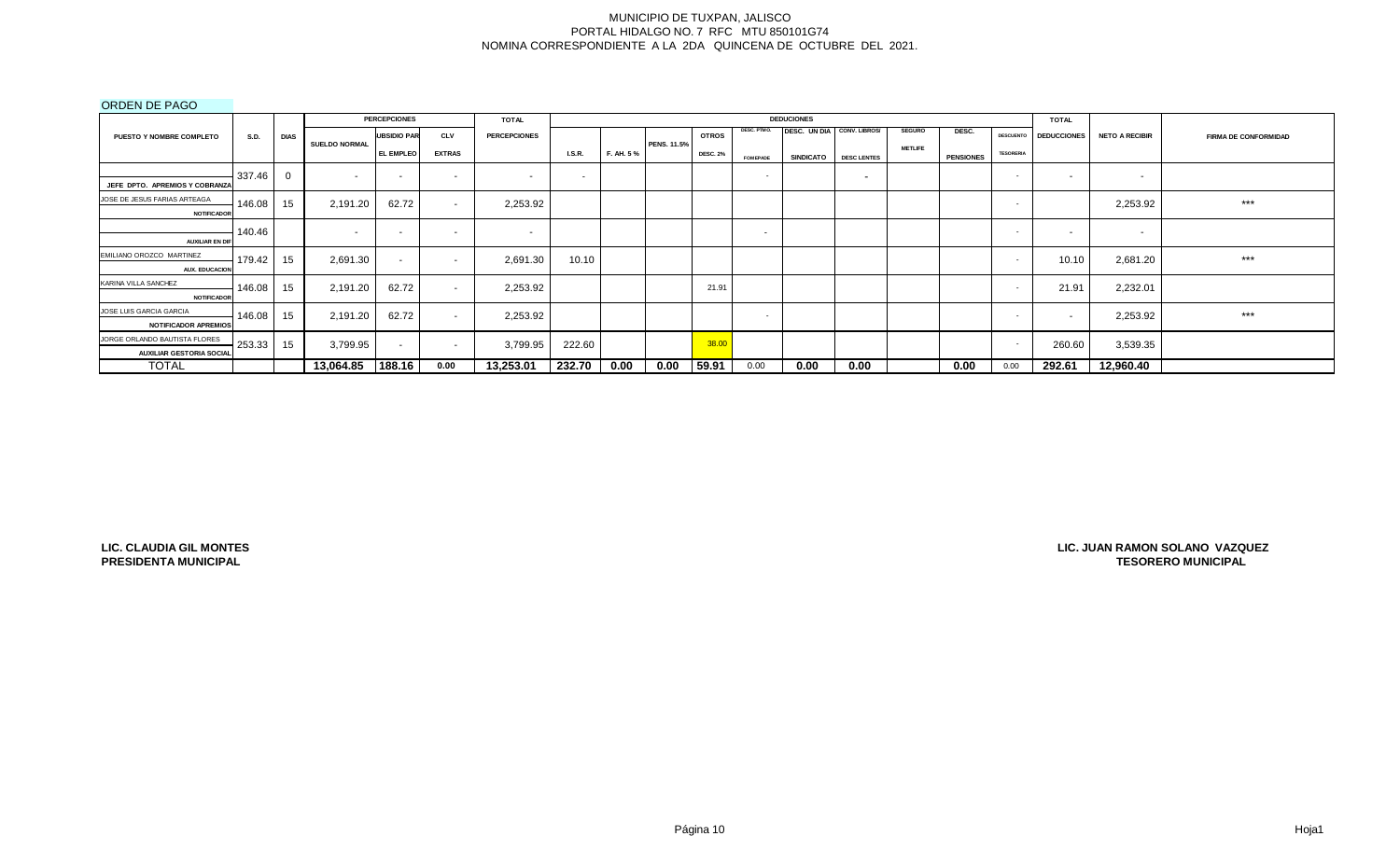# ORDEN DE PAGO

| --------------                  |             |             |                      |                     |               |                     |               |           |                    |                 |                  |                            |                    |                |                  |                          |                    |                       |                             |
|---------------------------------|-------------|-------------|----------------------|---------------------|---------------|---------------------|---------------|-----------|--------------------|-----------------|------------------|----------------------------|--------------------|----------------|------------------|--------------------------|--------------------|-----------------------|-----------------------------|
|                                 |             |             |                      | <b>PERCEPCIONES</b> |               | <b>TOTAL</b>        |               |           |                    |                 |                  | <b>DEDUCIONES</b>          |                    |                |                  |                          | <b>TOTAL</b>       |                       |                             |
| <b>PUESTO Y NOMBRE COMPLETO</b> | <b>S.D.</b> | <b>DIAS</b> | <b>SUELDO NORMAL</b> | <b>UBSIDIO PAR</b>  | <b>CLV</b>    | <b>PERCEPCIONES</b> |               |           | <b>PENS. 11.5%</b> | <b>OTROS</b>    | DESC. PTMO.      | DESC. UN DIA CONV. LIBROS/ |                    | <b>SEGURO</b>  | DESC.            | <b>DESCUENTO</b>         | <b>DEDUCCIONES</b> | <b>NETO A RECIBIR</b> | <b>FIRMA DE CONFORMIDAD</b> |
|                                 |             |             |                      | <b>EL EMPLEO</b>    | <b>EXTRAS</b> |                     | <b>I.S.R.</b> | F. AH. 5% |                    | <b>DESC. 2%</b> | <b>FOM EPADE</b> | SINDICATO                  | <b>DESC LENTES</b> | <b>METLIFE</b> | <b>PENSIONES</b> | <b>TESORERIA</b>         |                    |                       |                             |
| CLAUDIA JHOANNA CRISOSTOMO DIAZ | 443.83      | 15          | 6.657.45             | $\sim$              | $\sim$        | 6,657.45            | 568.74        |           |                    |                 |                  |                            |                    |                |                  |                          | 568.74             | 6,088.71              |                             |
| JEFE DEL COMEDOR COMUNITARIO    |             |             |                      |                     |               |                     |               |           |                    |                 |                  |                            |                    |                |                  |                          |                    |                       |                             |
| ROSA AMELIA GUERRERO SANCHEZ    | 151.84      | $\vert$ 15  | 2.277.60             | 43.27               | $\sim$        | 2,320.87            |               |           |                    |                 |                  |                            |                    |                |                  |                          |                    | 2,320.87              | $***$                       |
| <b>COCINERA</b>                 |             |             |                      |                     |               |                     |               |           |                    |                 |                  |                            |                    |                |                  |                          |                    |                       |                             |
| MA. DE JESUS DIAZ MONROY        | $151.84$ 15 |             | 2.277.60             | 43.27               | $\sim$        | 2,320.87            |               |           |                    |                 |                  |                            |                    |                |                  | $\overline{\phantom{0}}$ |                    | 2,320.87              |                             |
| <b>COCINERA</b>                 |             |             |                      |                     |               |                     |               |           |                    |                 |                  |                            |                    |                |                  |                          |                    |                       |                             |
| BEATRIZ MUNGUIA BARAJAS         | 151.84 15   |             | 2.277.60             | 43.27               |               | 2,320.87            |               |           |                    | 21.90           |                  |                            |                    |                |                  | $\sim$                   | 21.90              | 2,298.97              |                             |
| <b>COCINERA</b>                 |             |             |                      |                     |               |                     |               |           |                    |                 |                  |                            |                    |                |                  |                          |                    |                       |                             |
| ANA ISABEL DOMINGUEZ MORENO     | 151.84      | $\vert$ 15  | 2.277.60             | 43.27               | $\sim$        | 2,320.87            |               |           |                    |                 |                  |                            |                    |                |                  | $\sim$                   |                    | 2,320.87              |                             |
| <b>COCINERA</b>                 |             |             |                      |                     |               |                     |               |           |                    |                 |                  |                            |                    |                |                  |                          |                    |                       |                             |
| <b>TOTAL</b>                    |             |             | 15.767.85            | 173.08              | 0.00          | 15,940.93           | 568.74        | 0.00      | 0.00               | 21.90           | 0.00             | 0.00                       |                    |                |                  | 0.00                     | 590.64             | 15,350.29             |                             |

**LIC. CLAUDIA GIL MONTES PRESIDENTA MUNICIPAL**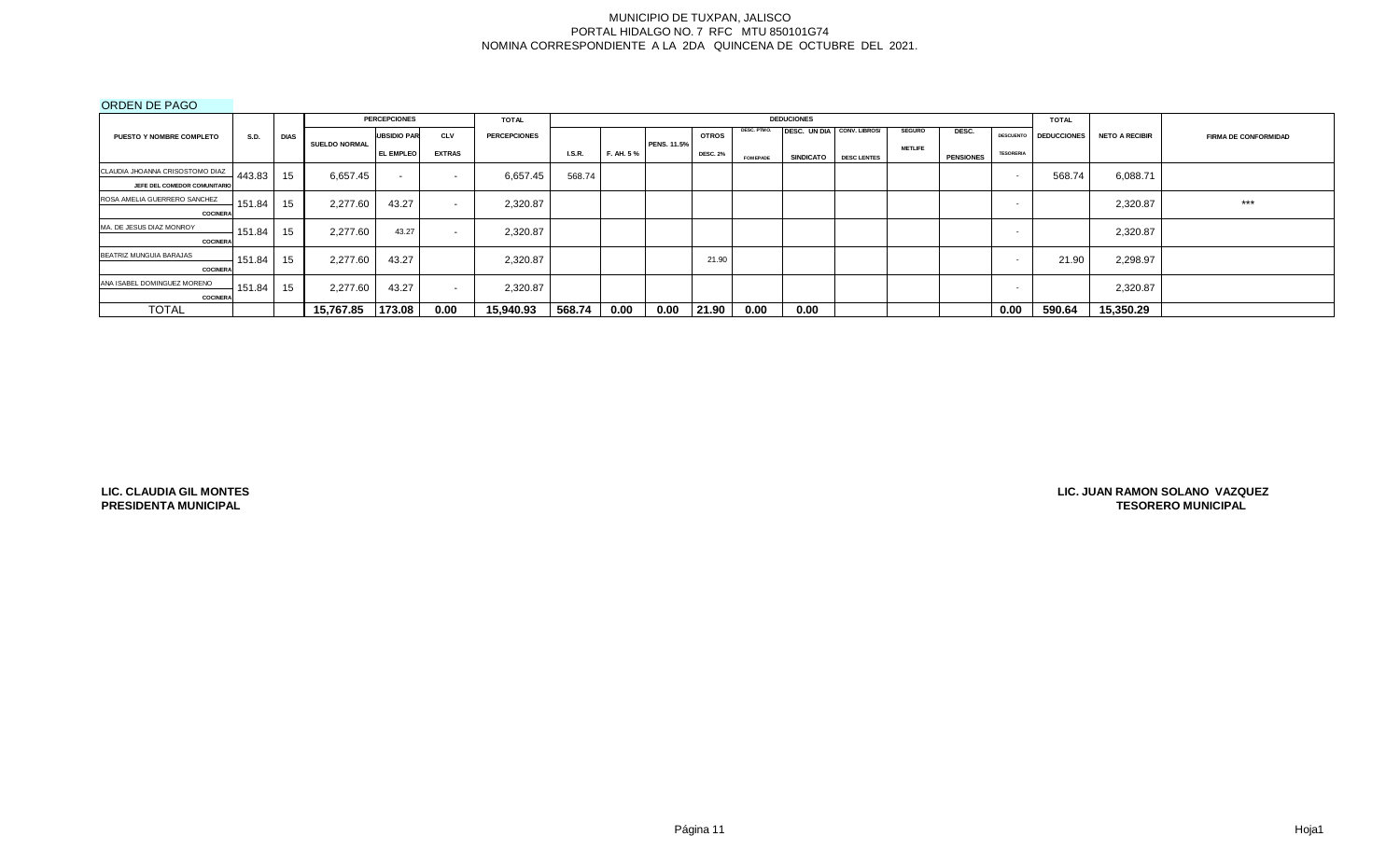|                                                                 |             |             |               | <b>PERCEPCIONES</b> |                          | <b>TOTAL</b>        |                          |           |                    |                 |                 | <b>DEDUCIONES</b> |                      |                |                  |                  | <b>TOTAL</b>       |                       |                             |
|-----------------------------------------------------------------|-------------|-------------|---------------|---------------------|--------------------------|---------------------|--------------------------|-----------|--------------------|-----------------|-----------------|-------------------|----------------------|----------------|------------------|------------------|--------------------|-----------------------|-----------------------------|
| PUESTO Y NOMBRE COMPLETO                                        | <b>S.D.</b> | <b>DIAS</b> |               | UBSIDIO PAR         | <b>CLV</b>               | <b>PERCEPCIONES</b> |                          |           |                    | <b>OTROS</b>    | DESC. PTMO.     | DESC. UN DIA      | <b>CONV. LIBROS/</b> | <b>SEGURO</b>  | DESC.            | <b>DESCUENTO</b> | <b>DEDUCCIONES</b> | <b>NETO A RECIBIR</b> | <b>FIRMA DE CONFORMIDAD</b> |
|                                                                 |             |             | SUELDO NORMAL | <b>EL EMPLEO</b>    | <b>EXTRAS</b>            |                     | <b>I.S.R.</b>            | F. AH. 5% | <b>PENS. 11.5%</b> | <b>DESC. 2%</b> | <b>FOMEPADE</b> | SINDICATO         | <b>DESC LENTES</b>   | <b>METLIFE</b> | <b>PENSIONES</b> | <b>TESORERIA</b> |                    |                       |                             |
| GILBERTO SANCHEZ LOPEZ                                          |             |             |               |                     |                          |                     |                          |           |                    |                 |                 |                   |                      |                |                  |                  |                    |                       | $***$                       |
| <b>RECOLECTOR</b>                                               | 149.00      | 15          | 2,235.00      | 45.99               | 149.00                   | 2,429.99            | $\sim$                   |           |                    |                 |                 |                   |                      |                |                  | $\sim$           | $\sim$             | 2,429.99              |                             |
| ARMANDO CORTES LARA                                             | 320.00      | 15          | 4,800.00      | $\sim$              | $\sim$                   | 4,800.00            | 311.93                   |           |                    | 48.00           |                 |                   |                      |                |                  |                  | 359.93             | 4,440.07              |                             |
| <b>AUXILIAR DE SISTEMAS</b>                                     |             |             |               |                     |                          |                     |                          |           |                    |                 |                 |                   |                      |                |                  |                  |                    |                       |                             |
| ANA TERESA OROZCO NUÑEZ                                         | 134.98      | 15          | 2,024.70      | 73.38               | $\overline{\phantom{a}}$ | 2,098.08            | $\sim$                   |           |                    |                 |                 |                   |                      |                |                  |                  | $\sim$             | 2,098.08              |                             |
| <b>AUXILIAR DE SISTEMAS</b>                                     |             |             |               |                     |                          |                     |                          |           |                    |                 |                 |                   |                      |                |                  |                  |                    |                       |                             |
| MARTIN BARAJAS FLORES                                           | 149.00      | 15          | 2,235.00      | 45.99               | $\sim$                   | 2,280.99            | $\sim$                   |           |                    |                 | $\sim$          |                   |                      |                |                  |                  | $\sim$             | 2,280.99              | $***$                       |
| APOYO UNIDAD DEPORTIVA                                          |             |             |               |                     |                          |                     |                          |           |                    |                 |                 |                   |                      |                |                  |                  |                    |                       |                             |
| JOANA VALENCIA CASTAÑEÑDA                                       | 180.00      | 15          | 2,700.00      | $\sim$              | $\overline{\phantom{a}}$ | 2,700.00            | 10.56                    |           |                    |                 |                 |                   |                      |                |                  |                  | 10.56              | 2,689.44              | $\star$                     |
| SUBDIRECTOR BIENESTAR JOVENES                                   |             |             |               |                     |                          |                     |                          |           |                    |                 |                 |                   |                      |                |                  |                  |                    |                       |                             |
| REYNA ISABEL MARTINEZ HERNANDEZ<br>RECAUDADOR MERCADO MUNICIPAL | 146.08      | 15          | 2,191.20      | 62.72               | $\sim$                   | 2,253.92            | $\sim$                   |           |                    |                 |                 |                   |                      |                |                  | $\sim$           | $\sim$             | 2,253.92              | $\star$                     |
| FULGENCIO CALVARIO MAGAÑA                                       |             |             |               |                     |                          |                     |                          |           |                    |                 |                 |                   |                      |                |                  |                  |                    |                       |                             |
| AUX. PARQUE VEHICULAR                                           | 187.48      | 15          | 2,812.20      | $\sim$              | $\sim$                   | 2,812.20            | 20.32                    |           |                    |                 |                 |                   |                      |                |                  |                  | 20.32              | 2,791.88              |                             |
| CELINE ANGELINE MEZA CHOCOTECO                                  |             |             |               |                     |                          |                     |                          |           |                    |                 |                 |                   |                      |                |                  |                  |                    |                       | $\star$                     |
| AUX. AMDVO. BIENESTAR JOVENES                                   | 126.54      | 15          | 1,898.10      | 81.48               | $\sim$                   | 1,979.58            | $\sim$                   |           |                    |                 |                 |                   |                      |                |                  |                  | $\sim$             | 1,979.58              |                             |
| JUAN JESUS HERNANEZ VAZQUEZ                                     |             |             | 2,235.00      |                     | 149.00                   |                     |                          |           |                    |                 |                 |                   |                      |                |                  |                  |                    |                       | $***$                       |
| <b>ASEO PUBLICO</b>                                             | 149.00      | 15          |               | 45.99               |                          | 2,429.99            |                          |           |                    |                 |                 |                   |                      |                |                  | $\sim$           |                    | 2,429.99              |                             |
| LUIS ALONSO OSORIO CEJA                                         | 374.95      | 15          | 5,624.25      | $\sim$              | $\overline{\phantom{a}}$ | 5,624.25            | 419.12                   |           |                    |                 |                 | $\sim$            |                      |                |                  |                  | 419.12             | 5,205.13              |                             |
| <b>AUX. OBRAS PUBLICAS</b>                                      |             |             |               |                     |                          |                     |                          |           |                    |                 |                 |                   |                      |                |                  |                  |                    |                       |                             |
| ROBERTO HINOJOSA ACEVEDO                                        | 250.00      | 15          | 3,750.00      | $\sim$              | $\sim$                   | 3,750.00            | 218.25                   |           |                    |                 | $\sim$          |                   |                      |                |                  |                  | 218.25             | 3,531.75              | $***$                       |
| AUX. MAQUINARIA                                                 |             |             |               |                     |                          |                     |                          |           |                    |                 |                 |                   |                      |                |                  |                  |                    |                       |                             |
| ARLENNE BENICE FIGUEROA TORRES                                  | 134.98      | 15          | 2,024.70      | 73.38               | $\sim$                   | 2,098.08            | $\sim$                   |           |                    |                 |                 |                   |                      |                |                  |                  | $\sim$             | 2,098.08              | $***$                       |
| ENC. BAÑOS MERCADO MPAL                                         |             |             |               |                     |                          |                     |                          |           |                    |                 |                 |                   |                      |                |                  |                  |                    |                       |                             |
| CHRISTIAN LIZETH GARCIA GUERRERO                                | 443.83      | 15          | 6,657.45      | $\sim$              | $\sim$                   | 6,657.45            | 568.74                   |           |                    |                 | $\sim$          |                   |                      |                |                  |                  | 568.74             | 6,088.71              |                             |
| JEFE INNOVACION<br>JORGE ENRIQUE CORTES MENDOZA                 |             |             |               |                     |                          |                     |                          |           |                    |                 |                 |                   |                      |                |                  |                  |                    |                       |                             |
| <b>AUX. PARQUE VEHICULAR</b>                                    | 162.42      | 15          | 2,436.30      | 18.62               | $\sim$                   | 2,454.92            | $\overline{\phantom{a}}$ |           |                    | 24.36           |                 |                   |                      |                |                  |                  | 24.36              | 2,430.56              |                             |
| <b>TOTAL</b>                                                    |             |             | 43,623.90     | 447.55              | 298.00                   | 44,369.45           | 1,548.92                 | 0.00      | 0.00               | 72.36           | 0.00            | 0.00              |                      |                |                  | 0.00             | 1,621.28           | 42,748.17             |                             |

**LIC. CLAUDIA GIL MONTES PRESIDENTA MUNICIPAL**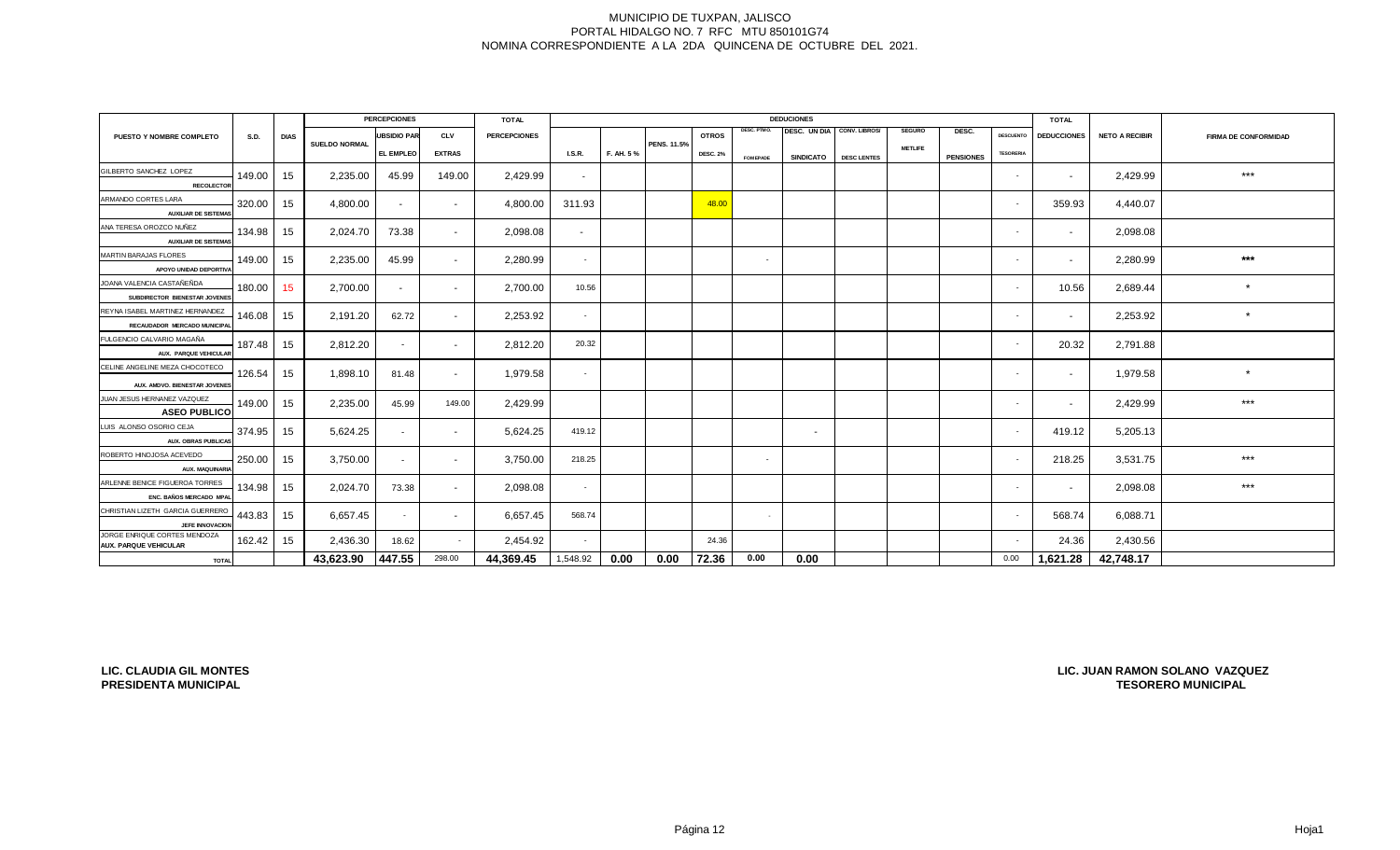|                                                                |             |             |                      | <b>PERCEPCIONES</b><br><b>DEDUCIONES</b><br><b>TOTAL</b> |                          |                     |               |           |                          |                 |                          |                  |                    |                | <b>TOTAL</b>     |                          |                          |                       |                             |
|----------------------------------------------------------------|-------------|-------------|----------------------|----------------------------------------------------------|--------------------------|---------------------|---------------|-----------|--------------------------|-----------------|--------------------------|------------------|--------------------|----------------|------------------|--------------------------|--------------------------|-----------------------|-----------------------------|
| PUESTO Y NOMBRE COMPLETO                                       | <b>S.D.</b> | <b>DIAS</b> |                      | UBSIDIO PAR                                              | <b>CLV</b>               | <b>PERCEPCIONES</b> |               |           |                          | <b>OTROS</b>    | DESC. PTMO.              | DESC. UN DIA     | CONV. LIBROS/      | <b>SEGURO</b>  | DESC.            | <b>DESCUENTO</b>         | <b>DEDUCCIONES</b>       | <b>NETO A RECIBIR</b> | <b>FIRMA DE CONFORMIDAD</b> |
|                                                                |             |             | <b>SUELDO NORMAL</b> | <b>EL EMPLEO</b>                                         | <b>EXTRAS</b>            |                     | <b>I.S.R.</b> | F. AH. 5% | <b>PENS. 11.5%</b>       | <b>DESC. 1%</b> | <b>FOMEPADE</b>          | <b>SINDICATO</b> | <b>DESC LENTES</b> | <b>METLIFE</b> | <b>PENSIONES</b> | <b>TESORERIA</b>         |                          |                       |                             |
| RIGOBERTO RUA MUNGUIA                                          |             | 15          | 2,250.00             |                                                          |                          |                     |               |           |                          |                 |                          | $\sim$           |                    |                |                  |                          |                          |                       | $***$                       |
| <b>INSPECTOR DE LIMPIEZA</b>                                   | 150.00      |             |                      | 45.03                                                    | $\sim$                   | 2,295.03            | $\sim$        |           |                          |                 |                          |                  |                    |                |                  |                          | $\overline{\phantom{a}}$ | 2,295.03              |                             |
| RAFAEL MARTINEZ RODRIGUEZZ                                     | 636.86      | 15          | 9,552.90             | $\sim$                                                   | $\sim$                   | 9,552.90            | 1,063.52      |           |                          |                 |                          | $\sim$           |                    |                |                  |                          | 1,063.52                 | 8,489.38              | $***$                       |
| <b>ASESOR DE PRESIDENCIA</b>                                   |             |             |                      |                                                          |                          |                     |               |           |                          |                 |                          |                  |                    |                |                  |                          |                          |                       |                             |
| <b>ISAURA GARCIA CASTREJON</b>                                 | 185.00      | 15          | 2,775.00             | $\sim$                                                   | $\sim$                   | 2,775.00            | 17.09         |           |                          |                 | $\overline{\phantom{a}}$ |                  |                    |                |                  |                          | 17.09                    | 2,757.91              | $***$                       |
| AUX. SALUD Y BIENESTAR FAN                                     |             |             |                      |                                                          |                          |                     |               |           |                          |                 |                          |                  |                    |                |                  |                          |                          |                       |                             |
| CLEMENTINA CALVARIO GONZALEZ<br>AUX. VIVERO                    | 166.66      | 15          | 2,499.90             | 14.55                                                    | $\sim$                   | 2,514.45            | $\sim$        |           |                          |                 |                          |                  |                    |                |                  |                          | $\sim$                   | 2,514.45              | $***$                       |
| ADRIANA CASTELLANOS CASTREJON                                  | 155.00      | 15          | 2,325.00             | 40.23                                                    | $\sim$                   | 2,365.23            | $\sim$        |           |                          |                 |                          |                  |                    |                |                  |                          | $\sim$                   | 2,365.23              | $***$                       |
| PROMOTOR DEPORTES                                              |             |             |                      |                                                          |                          |                     |               |           |                          |                 |                          |                  |                    |                |                  |                          |                          |                       |                             |
| NICOLAS SANCHEZ CAMPOS                                         | 149.98      | 15          | 2,249.70             | 45.05                                                    | $\overline{\phantom{a}}$ | 2,294.75            | $\sim$        |           |                          |                 | $\sim$                   |                  |                    |                |                  |                          | $\overline{\phantom{a}}$ | 2,294.75              |                             |
| <b>AUX. RASTRO MUNICIPAL</b>                                   |             |             |                      |                                                          |                          |                     |               |           |                          |                 |                          |                  |                    |                |                  |                          |                          |                       |                             |
| EDWIN SILVA CASTILLO                                           | 296.66      | 15          | 4,449.90             | $\sim$                                                   | $\overline{\phantom{a}}$ | 4,449.90            | 279.17        |           |                          |                 |                          |                  |                    |                |                  |                          | 279.17                   | 4,170.73              | $\star$                     |
| <b>AUXILIAR SERV MPALES</b>                                    |             |             |                      |                                                          |                          |                     |               |           |                          |                 |                          |                  |                    |                |                  |                          |                          |                       |                             |
| NORMA ELIZABETH MANRIQUEZ GOMEZ                                | 159.88      | 15          | 2,398.20             | 21.06                                                    | $\overline{\phantom{a}}$ | 2,419.26            | $\sim$        |           |                          | 23.98           |                          |                  |                    |                |                  |                          | 23.98                    | 2,395.28              |                             |
| <b>AUX. RECEPCION</b>                                          |             |             |                      |                                                          |                          |                     |               |           |                          |                 |                          |                  |                    |                |                  |                          |                          |                       |                             |
| ALMA CELINA CORTES FLORES                                      | 140.00      | 15          | 2,100.00             | 68.56                                                    | $\overline{\phantom{a}}$ | 2,168.56            | $\sim$        |           | $\sim$                   |                 | $\sim$                   |                  |                    |                |                  |                          | $\overline{\phantom{a}}$ | 2,168.56              |                             |
| AUX. TECNICO OBRAS PUBLICAS<br>ISIS CAROLINA HERNADEZ CARDENAS |             |             |                      |                                                          |                          |                     |               |           |                          |                 |                          |                  |                    |                |                  |                          |                          |                       |                             |
| JEFE DPTO. MECADO MUNICIPAL                                    | 443.83      | 15          | 6,657.45             | $\sim$                                                   | $\sim$                   | 6,657.45            | 568.74        |           |                          |                 |                          |                  |                    |                |                  |                          | 568.74                   | 6,088.71              |                             |
| ALEJANDRO MARTINEZ MARTINEZ                                    |             |             |                      |                                                          |                          |                     |               |           |                          |                 |                          |                  |                    |                |                  |                          |                          |                       | $\star$                     |
| OFICIAL ALBAÑIL OBRAS PUBLICAS                                 | 304.17      | 15          | 4,562.55             | $\sim$                                                   | 836.47                   | 5,399.02            | 288.98        |           | $\overline{\phantom{a}}$ | $\sim$          |                          | $\sim$           |                    |                |                  |                          | 288.98                   | 5,110.04              |                             |
| . CRUZ GONZALEZ GOMEZ                                          |             |             |                      |                                                          |                          |                     |               |           |                          |                 |                          |                  |                    |                |                  |                          |                          |                       |                             |
| RECAUDADOR MERCADO MPAL                                        | 156.12      | 15          | 2,341.80             | 24.67                                                    | $\sim$                   | 2,366.47            | $\sim$        |           |                          |                 |                          |                  |                    |                |                  | $\overline{\phantom{a}}$ | $\sim$                   | 2,366.47              |                             |
| CESAR RENE GARCIA BARAJAS                                      | 252.37      | 15          | 3,785.55             | $\sim$                                                   | $\sim$                   | 3,785.55            | 221.35        |           |                          |                 |                          |                  |                    |                |                  |                          | 221.35                   | 3,564.20              |                             |
| <b>INSPECTOR FISCAL</b>                                        |             |             |                      |                                                          |                          |                     |               |           |                          |                 |                          |                  |                    |                |                  |                          |                          |                       |                             |
| TRANQUILINO FLORIAN CRUZ                                       | 68.38       | 15          | 1,025.70             | 149.39                                                   | $\sim$                   | 1,175.09            | $\sim$        |           |                          |                 |                          |                  |                    |                |                  |                          | $\sim$                   | 1,175.09              |                             |
| OFICIAL DE REG. CIVIL DELEG. PLATANAP                          |             |             |                      |                                                          |                          |                     |               |           |                          |                 |                          |                  |                    |                |                  |                          |                          |                       |                             |
| ELSA ALVAREZ GUTIERREZ                                         | 133.32      | 15          | 1,999.80             | 74.97                                                    | $\overline{\phantom{a}}$ | 2,074.77            | $\sim$        |           |                          |                 |                          |                  |                    |                |                  |                          | $\sim$                   | 2,074.77              | $***$                       |
| ASISTENTE DEL CONSULTORIO MEDICO                               |             |             |                      |                                                          |                          |                     |               |           |                          |                 |                          |                  |                    |                |                  |                          |                          |                       |                             |
| MARIA ELENA DIAZ AMBRIZ                                        | 151.84      | 15          | 2,277.60             | 43.27                                                    | $\sim$                   | 2,320.87            | $\sim$        |           |                          |                 |                          |                  |                    |                |                  | $\sim$                   |                          | 2,320.87              | $\star\star\star$           |
| AUX. CDC                                                       |             |             |                      |                                                          |                          |                     |               |           |                          |                 |                          |                  |                    |                |                  |                          |                          |                       |                             |
| <b>TOTAL</b>                                                   |             |             | 53,251.05            | 526.78                                                   | 836.47                   | 54,614.30           | 2,438.85      | 0.00      | 0.00                     | 23.98           | 0.00                     | 0.00             |                    |                |                  | 0.00                     | 2,462.83                 | 52.151.47             |                             |

**LIC. CLAUDIA GIL MONTES PRESIDENTA MUNICIPAL**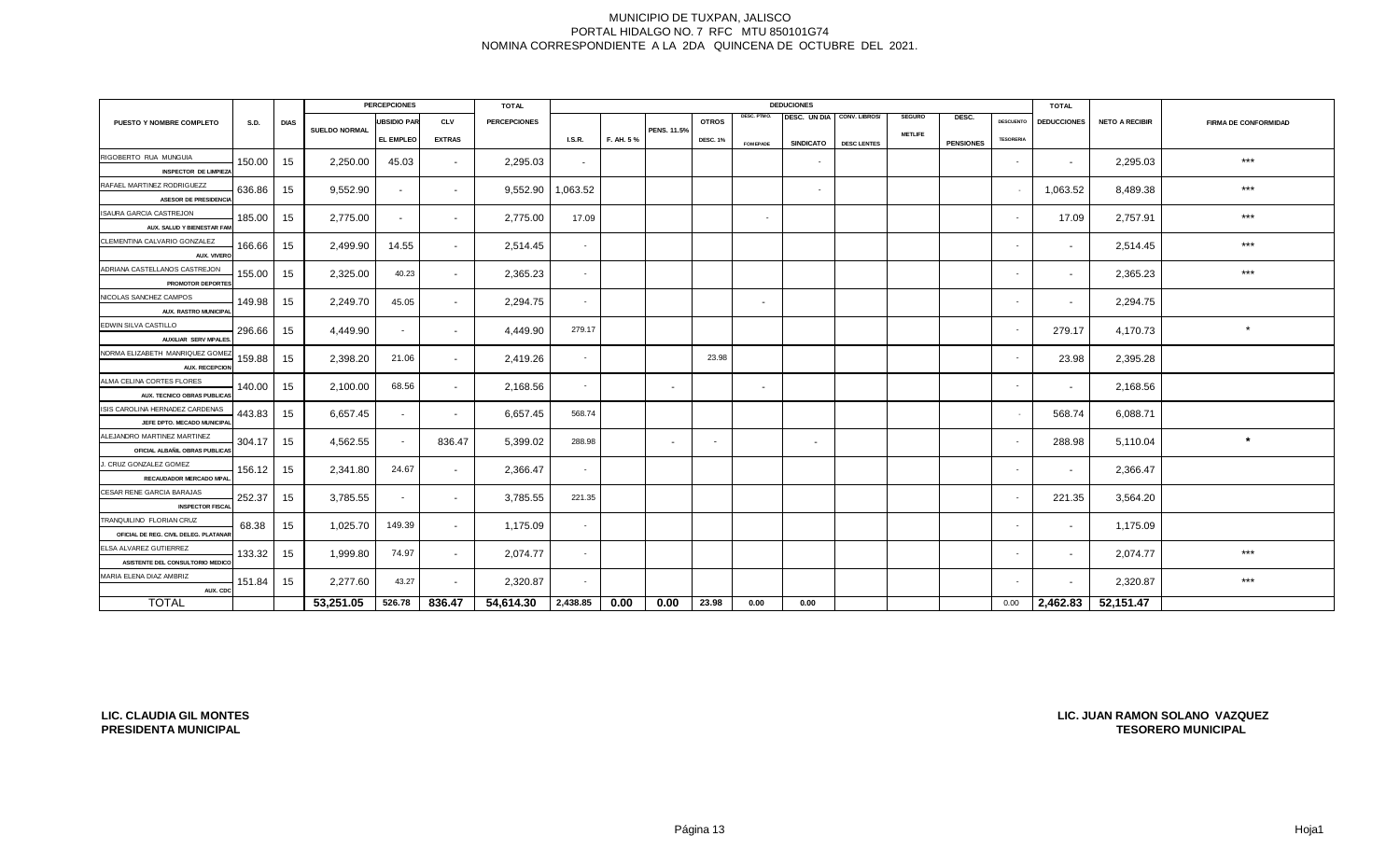|                                                                      |             |             |               | <b>PERCEPCIONES</b> |                          | <b>DEDUCIONES</b><br><b>TOTAL</b> |           |           |                  |                  |                  |                                     |                    | <b>TOTAL</b>                     |                  |                          |                       |                       |                             |
|----------------------------------------------------------------------|-------------|-------------|---------------|---------------------|--------------------------|-----------------------------------|-----------|-----------|------------------|------------------|------------------|-------------------------------------|--------------------|----------------------------------|------------------|--------------------------|-----------------------|-----------------------|-----------------------------|
| PUESTO Y NOMBRE COMPLETO                                             | <b>S.D.</b> | <b>DIAS</b> |               | UBSIDIO PAR         | <b>CLV</b>               | <b>PERCEPCIONES</b>               |           |           |                  | <b>OTROS</b>     | DESC. PTMO.      | DESC. UN DIA CONV. LIBROS/          |                    | <b>SEGURO</b>                    | DESC.            | <b>DESCUENTO</b>         | <b>DEDUCCIONES</b>    | <b>NETO A RECIBIR</b> | <b>FIRMA DE CONFORMIDAD</b> |
|                                                                      |             |             | SUELDO NORMAL | EL EMPLEO           | <b>EXTRAS</b>            |                                   | LS.R.     | F. AH. 5% | PENS. 11.5%      | <b>DESC. 2%</b>  | <b>FOM EPADE</b> | <b>SINDICATO</b>                    | <b>DESC LENTES</b> | <b>METLIFE</b>                   | <b>PENSIONES</b> | <b>TESORERIA</b>         |                       |                       |                             |
| HECTOR GERMAN VELARDE LLAMAS                                         |             |             |               |                     |                          |                                   |           |           |                  |                  |                  |                                     |                    |                                  |                  |                          |                       |                       |                             |
| AUX. DE DIRECCION JURIDICA                                           | 636.86      | 15          | 9,552.90      | $\sim$              | $\sim$                   | 9,552.90                          | 1,063.52  |           | 1,098.58         |                  |                  | $\sim$                              |                    |                                  |                  | $\sim$                   | 2,162.10              | 7,390.80              |                             |
| CESAR GABRIEL VELARDE LLAMAS                                         |             |             |               |                     |                          |                                   |           |           |                  |                  |                  |                                     |                    |                                  |                  |                          |                       |                       |                             |
| <b>AUX. APREMIOS</b>                                                 | 554.30      | 15          | 8.314.50      | $\sim$              | $\overline{\phantom{a}}$ | 8.314.50                          | 851.90    | 498.87    | 956.17           | 83.15            |                  | $\overline{\phantom{a}}$            |                    |                                  |                  | $\overline{\phantom{a}}$ | 2,390.08              | 5.924.42              |                             |
| IGNACIO MELCHOR ALCARAZ<br>AUX. VIVERO                               | 200.00      | 15          | 3,000.00      | $\sim$              | $\overline{\phantom{a}}$ | 3,000.00                          | 36.67     |           |                  |                  |                  | $\sim$                              |                    |                                  |                  | $\sim$                   | 36.67                 | 2,963.33              | $***$                       |
| EUSTOLIO SANCHEZ CARDENAS<br><b>JARDINERO</b>                        | 120.00      | 12          | 1,440.00      | 122.72              | $\overline{\phantom{a}}$ | 1,562.72                          | $\sim$    |           |                  |                  |                  | $\sim$                              |                    |                                  |                  | $\sim$                   | $\sim$                | 1,562.72              | $***$                       |
| RAMIRO ORTIZ ROSALES<br><b>VELADOR</b>                               | 165.00      | 6           | 990.00        | 151.63              | $\sim$                   | 1,141.63                          | $\sim$    |           |                  |                  |                  | $\sim$                              |                    |                                  |                  | $\sim$                   | $\sim$                | 1,141.63              | $***$                       |
| ANTONIO MEZA MARTINEZ<br>AUX. CASA DE LA CULTURA                     | 149.00      | 12          | 1,788.00      | 88.63               | $\overline{\phantom{a}}$ | 1.876.63                          | $\sim$    |           |                  |                  |                  | $\sim$                              |                    |                                  |                  | $\sim$                   | $\sim$                | 1,876.63              | $***$                       |
| ANDRIK ROBERTO RUIZ ROLON                                            | 443.83      | 14          | 6,213.62      | $\sim$              | $\overline{a}$           | 6,213.62                          | 503.61    |           |                  |                  | $\blacksquare$   | $\sim$                              | $\sim$             |                                  |                  | $\sim$                   | 503.61                | 5,710.01              | $***$                       |
| JEFE DE ARCHIVO MPAL                                                 |             |             |               |                     |                          |                                   |           |           |                  |                  |                  |                                     |                    |                                  |                  |                          |                       |                       |                             |
| LEONARDO ADONAY GUERRERO PUENTE<br>ORGANO DE CONTROL INTERNO         | 299.97      | 15          | 4,499.55      | $\sim$              | $\overline{\phantom{a}}$ | 4,499.55                          | 283.49    |           |                  |                  |                  | $\sim$                              |                    |                                  |                  |                          | 283.49                | 4,216.06              | $***$                       |
| FRANCISCO JAVIER HERNANDEZ VAZQUE<br>INSPECTOR DE LIMPIEZA           | 160.00      | 15          | 2,400.00      | 20.94               | $\sim$                   | 2,420.94                          | $\sim$    |           |                  |                  | $\sim$           | $\sim$                              |                    |                                  |                  | $\sim$                   | $\sim$                | 2,420.94              | $***$                       |
| <b>IGNACIO ISABELES GOMEZ</b>                                        | 195.00      | 15          | 2,925.00      | $\sim$              |                          | 2,925.00                          | 30.14     |           |                  |                  |                  | $\overline{\phantom{a}}$            |                    |                                  |                  | $\overline{\phantom{a}}$ | 30.14                 | 2,894.86              | $***$                       |
| AUX. COM. SOCIAL                                                     |             |             |               |                     |                          |                                   |           |           |                  |                  |                  |                                     |                    |                                  |                  |                          |                       |                       |                             |
| <b>ELVA CRISTINA VARGAS MARTINEZ</b><br><b>SECRETARIA PARTICULAI</b> | 224.97      | 15          | 3,374.55      | $\sim$              | 3,280.00                 | 6,654.55                          | 85.49     |           |                  | 33.75            |                  | $\sim$                              |                    |                                  |                  | $\sim$                   | 119.24                | 6,535.31              |                             |
| MIGUEL ANGEL MEJIA MANRIQUEZ<br>AUX. CASA DE LA CULTURA              | 262.46      | 15          | 3,936.90      | $\sim$              | $\overline{\phantom{a}}$ | 3,936.90                          | 234.52    |           |                  |                  |                  | $\sim$                              |                    |                                  |                  | $\sim$                   | 234.52                | 3,702.38              |                             |
| ANA ELSA LIZARDI FLORES                                              |             |             |               |                     |                          |                                   |           |           |                  | 22.85            |                  |                                     |                    |                                  |                  | $\sim$                   |                       |                       | $***$                       |
| <b>AUX. PLANEACION</b>                                               | 152.34      | 15          | 2,285.10      | 42.79               | $\overline{a}$           | 2,327.89                          | $\sim$    |           |                  |                  |                  | $\overline{\phantom{a}}$            |                    |                                  |                  |                          | 22.85                 | 2,305.04              |                             |
| NADIA LIZBETH FIGUEROA TORRES<br><b>SECRETARIA CEMENTERIOS</b>       | 106.86      | 15          | 1,602.90      | 112.30              | $\overline{\phantom{a}}$ | 1,715.20                          | $\sim$    |           |                  |                  |                  | $\overline{\phantom{a}}$            |                    |                                  |                  | $\sim$                   | $\sim$                | 1,715.20              |                             |
| MARIA XOCHITL BOJADO VENEGAS<br><b>ASISTENTE JURIDICO</b>            | 187.48      | 15          | 2,812.20      | $\sim$              | $\overline{\phantom{a}}$ | 2,812.20                          | 20.32     |           |                  | 28.12            |                  | $\overline{\phantom{a}}$            |                    |                                  |                  | $\sim$                   | 48.44                 | 2,763.76              |                             |
|                                                                      |             |             | 55,135.22     | 539.01              | 3,280.00                 | 58,954.23                         | 3,109.66  | 498.87    | 2,054.75         | 167.86           | $\sim$           | $\sim$                              | $\sim$             |                                  | $\sim$           |                          | 5,831.14              | 53,123.09             |                             |
|                                                                      |             |             | 537,147.76    | 3,658.23            | 11,395.46                | 552,201.45                        | 27,552.90 | 6,999.71  | 14,514.68        | 1,707.47<br>1%   | $\sim$           | $\sim$                              | $\sim$             | 593.73<br>6%                     | 13,584.82        | $\sim$                   | 64,953.31<br>UN DIA   | 487,248.13            |                             |
|                                                                      |             |             |               |                     |                          |                                   |           |           | Martha<br>ROXAN/ | 754.34<br>784.54 |                  | <b>JOSE MANUEL</b><br><b>BRENDA</b> |                    | 4,124.85<br>2,874.86<br>6,999.71 |                  |                          | <b>PATY</b><br>MARTHA | $\sim$                |                             |

NVO. SIND 232.10

**LIC. CLAUDIA GIL MONTES PRESIDENTA MUNICIPAL**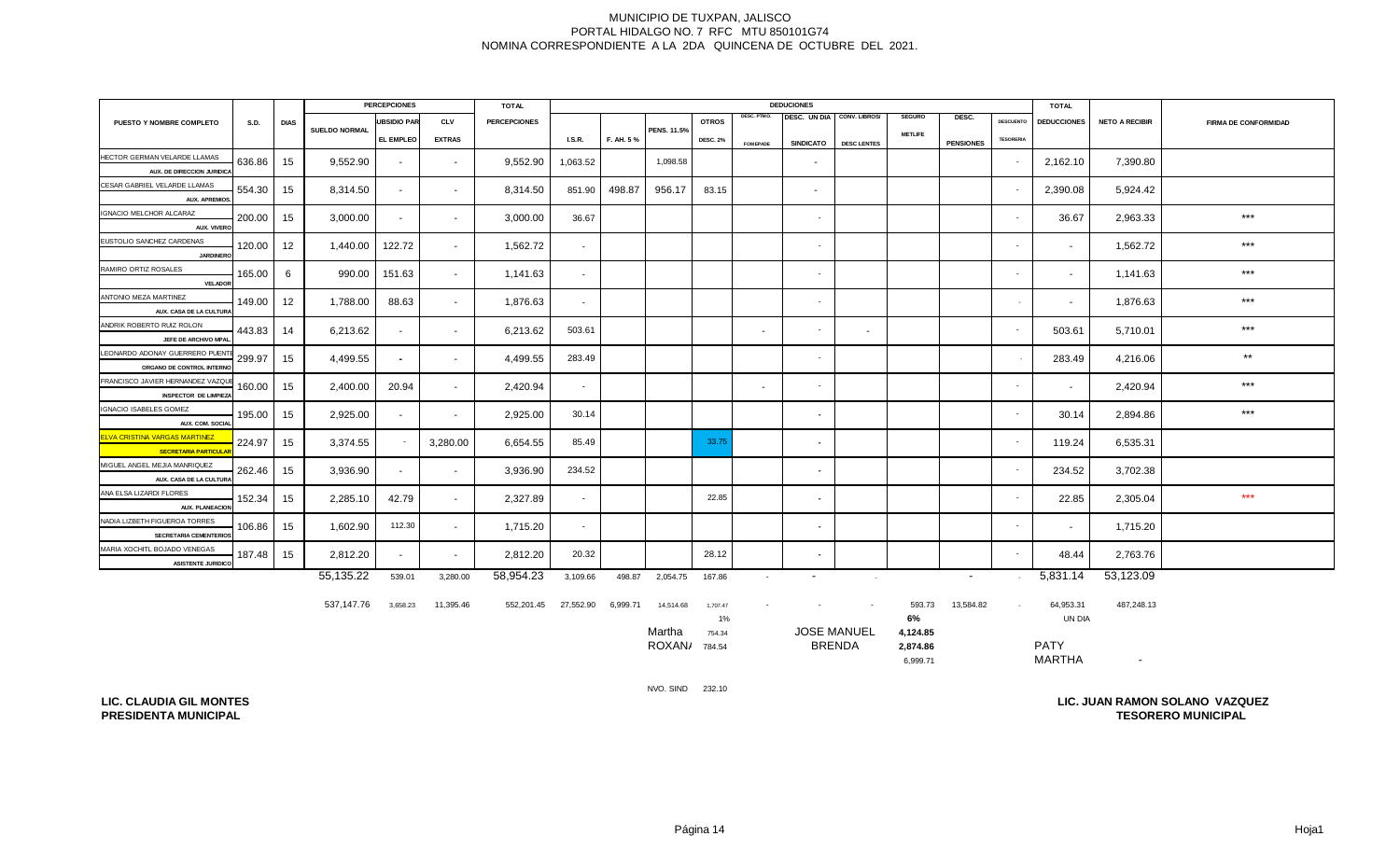|                                 | <b>TOTAL</b> |             |                          |                    |                          | <b>DEDUCIONES</b>        |                          | <b>TOTAL</b> |                          |                 |                  |                            |                    |                |                  |                          |                    |                          |                             |
|---------------------------------|--------------|-------------|--------------------------|--------------------|--------------------------|--------------------------|--------------------------|--------------|--------------------------|-----------------|------------------|----------------------------|--------------------|----------------|------------------|--------------------------|--------------------|--------------------------|-----------------------------|
| <b>PUESTO Y NOMBRE COMPLETO</b> | <b>S.D.</b>  | <b>DIAS</b> |                          | <b>UBSIDIO PAR</b> | <b>CLV</b>               | <b>PERCEPCIONES</b>      |                          |              |                          | <b>OTROS</b>    | DESC. PTMO.      | DESC. UN DIA CONV. LIBROS/ |                    | <b>SEGURO</b>  | DESC.            | <b>DESCUENTO</b>         | <b>DEDUCCIONES</b> | <b>NETO A RECIBIR</b>    | <b>FIRMA DE CONFORMIDAD</b> |
|                                 |              |             | <b>SUELDO NORMAL</b>     | EL EMPLEO          | <b>EXTRAS</b>            |                          | <b>I.S.R.</b>            | F. AH. 5%    | PENS. 11.5%              | <b>DESC. 2%</b> | <b>FOM EPADE</b> | <b>SINDICATO</b>           | <b>DESC LENTES</b> | <b>METLIFE</b> | <b>PENSIONES</b> | <b>TESORERIA</b>         |                    |                          |                             |
| ALONSO PULIDO DIAZ              | 443.83       | 15          | 6,657.45                 | $\sim$             | $\overline{\phantom{a}}$ | 6,657.45                 | 568.74                   |              | $\sim$                   |                 |                  | $\overline{\phantom{a}}$   |                    |                |                  | $\overline{\phantom{a}}$ | 568.74             | 6,088.71                 | ***                         |
| JEFE PROMOCION ECONOMICA        |              |             |                          |                    |                          |                          |                          |              |                          |                 |                  |                            |                    |                |                  |                          |                    |                          |                             |
|                                 | 115.50       | $\Omega$    | $\overline{\phantom{a}}$ |                    | $\overline{\phantom{a}}$ | $\sim$                   | $\overline{\phantom{0}}$ |              |                          | $\sim$          |                  | $\overline{\phantom{0}}$   |                    |                |                  | $\sim$                   |                    | $\overline{\phantom{a}}$ |                             |
| <b>JARDINERO</b>                |              |             |                          |                    |                          |                          |                          |              |                          |                 |                  |                            |                    |                |                  |                          |                    |                          |                             |
|                                 | $115.50$ 0   |             | $\overline{\phantom{0}}$ |                    | $\overline{\phantom{a}}$ | $\overline{\phantom{a}}$ |                          | $\sim$       | $\overline{\phantom{0}}$ | $\sim$          |                  | $\overline{\phantom{a}}$   |                    |                | $\sim$           | $\sim$                   |                    | $\overline{\phantom{a}}$ |                             |
| <b>JARDINERO</b>                |              |             |                          |                    |                          |                          |                          |              |                          |                 |                  |                            |                    |                |                  |                          |                    |                          |                             |
| HECTOR CAMPOS GONZALEZ          | 211.71       | 15          | 3,175.65                 | $\sim$             | $\overline{\phantom{a}}$ | 3,175.65                 | 68.18                    |              | 365.20                   | 31.76           |                  | $\overline{\phantom{0}}$   |                    |                | 1,527.00         |                          | 1,992.14           | 1,183.51                 |                             |
| <b>AUXILIAR EDUCACION</b>       |              |             |                          |                    |                          |                          |                          |              |                          |                 |                  |                            |                    |                |                  |                          |                    |                          |                             |
| JOSE LUIS HERNANDEZ BUENO       | 211.71       | 15          | 3,175.65                 | $\sim$             | $\overline{\phantom{a}}$ | 3,175.65                 | 68.18                    |              | 365.20                   | 31.76           |                  | $\sim$                     |                    |                | 1,309.00         |                          | 1,774.14           | 1,401.51                 |                             |
| <b>AUXILIAR EDUCACION</b>       |              |             |                          |                    |                          |                          |                          |              |                          |                 |                  |                            |                    |                |                  |                          |                    |                          |                             |
|                                 |              |             | 13,008.75                |                    |                          | 13,008.75 705.10         |                          | $\sim$       | 730.40                   | 63.51           | -                | . .                        | -                  | $\sim$         | 2,836.00         | $\sim$                   | 4,335.01           | 8,673.74                 |                             |

TOTAL

550,156.51 3,658.23 11,395.46 565,210.20 28,258.00 6,999.71 15,245.08 1,770.98 - - - 593.73 16,420.82 - 69,288.33 495,921.87

**PRESIDENTE MUNICIPAL** LIC. CLAUDIA GIL MONTES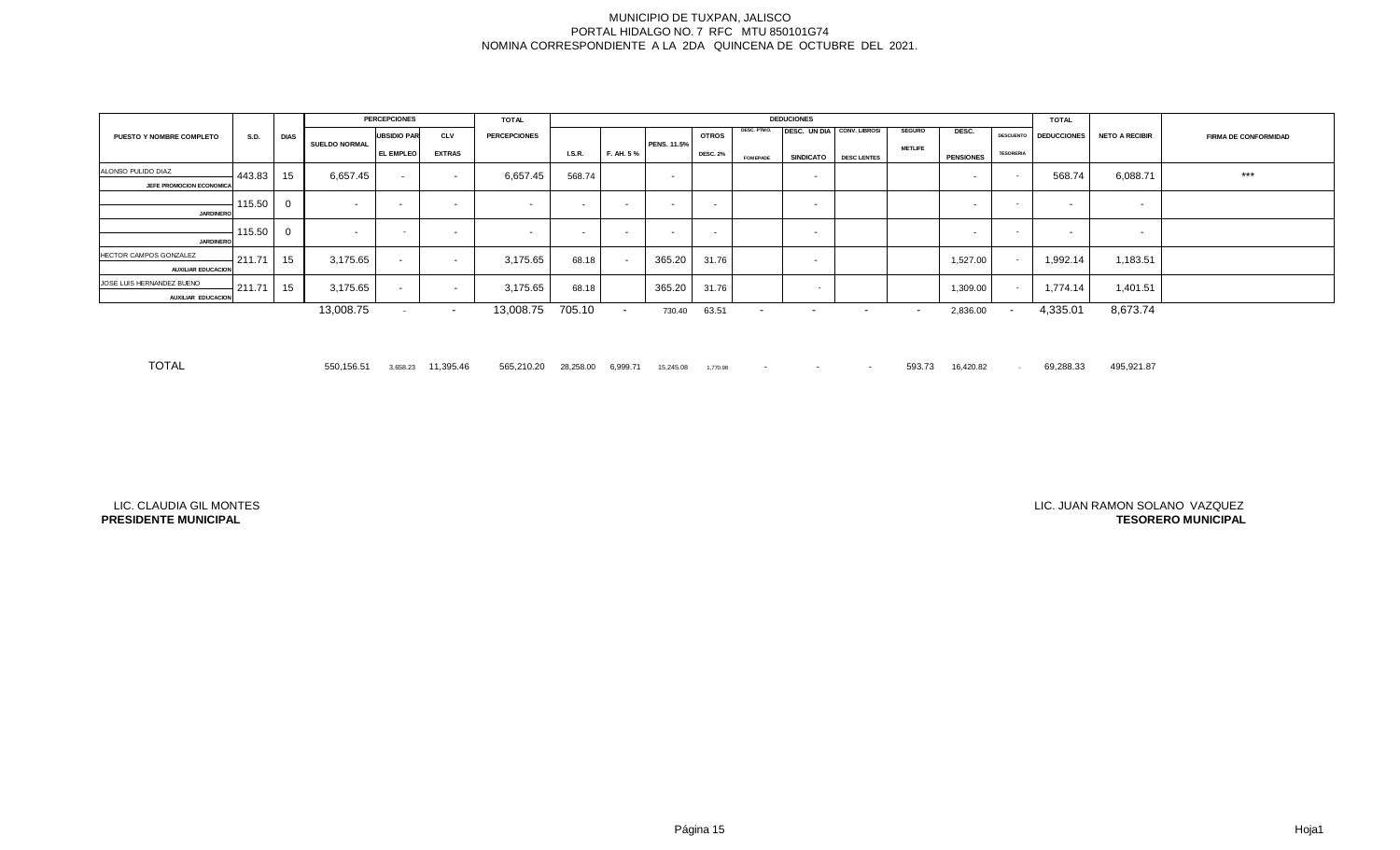144.00 86.11 - 89.02 - - - 113.88 -

- 1990 - 1991<br>1991 - 1992 - 1992 - 1990 - 1991<br>1991 - 1992 - 1992 - 100 pm - 100 pm - 1990 - 1990 -- 1990 - 1991<br>1991 - 1992 - 1992 - 1990 - 1991<br>1991 - 1992 - 1992 - 1990 - 1991<br>1991 - 1992 - 1992 - 1990 - 1991<br>1991 - 1992 - 1992 - 1990 - 1991<br>1991 - 1992 - 1992 - 100 pm - 100 pm - 100 pm - 1990 - 1990 -- 1990 - 1991<br>1991 - 1992 - 1992 - 1990 - 1991<br>1991 - 1992 - 1992 - 1990 - 1991<br>1991 - 1992 - 1992 - 1990 - 1990<br>1990 - 1990 - 1990 - 1990 - 1990 - 1990 - 1990 - 1990 - 1990 - 1990 - 1990 - 1990 - 1990 - 1990 - 1990 - 1990 - 1990 - 1990<br>1990 - 1990 - 1990 - 1990 - 1990 - 1990 - 1990 - 1990 - 1990 - 1990 - 1990 - 1990 - 1990 - 1990 - 1990 - 1990 - 1990 - 1990<br>1990 - 1990 - 1990 - 1990 - 1990 - 1990 - 1990 - 1990 - 1990 - 1990 - 1990 - 1990 - 1990 - 1990 - 1990 - 1990 - 1990 - 1990 - 1991<br>1991 - 1992 - 1992 - 1992 - 1992 - 1992 - 1992 - 1992 - 1992 - 1992 - 1992 - 1992 - 1992 - 1992 - 1992 - 1992<br>1992 - 1992 - 1992 - 1992 - 1992 - 1992 - 1992 - 1992 - 1992 - 1992 - 1992 - 1992 - 1992 - - 1990 - 1990 - 1991<br>1991 - 1992 - 1992 - 1992 - 1992 - 1992 - 1992 - 1992 - 1992 - 1992 - 1992 - 1992 - 1992 - 1992 - 1992 - 1992<br>1992 - 1992 - 1992 - 1992 - 1992 - 1992 - 1992 - 1992 - 1992 - 1992 - 1992 - 1992 - 1992 -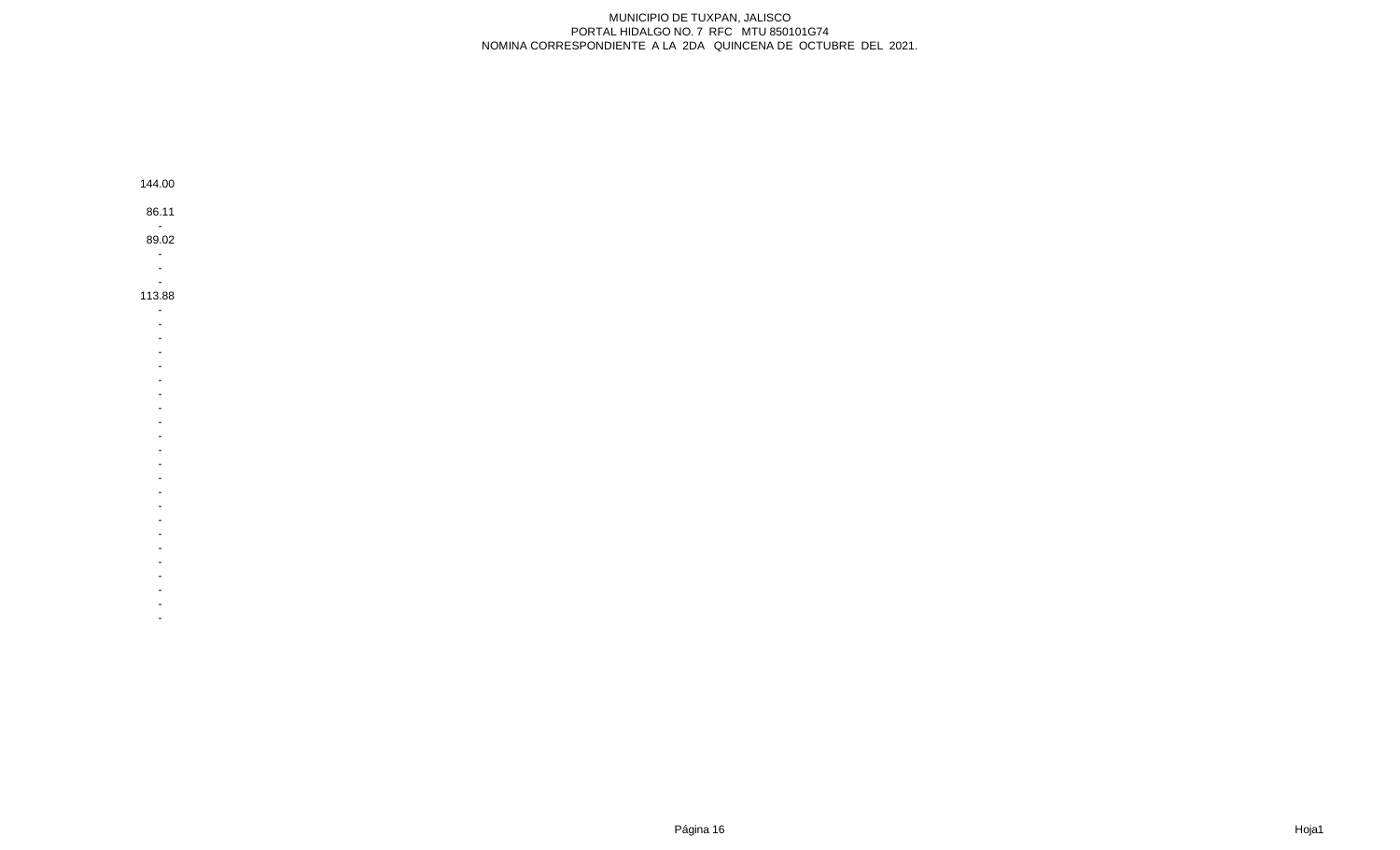- -
- - 1990 - 1990 - 1991<br>1991 - 1992 - 1992 - 1992 - 1992 - 1992 - 1992 - 1992 - 1992 - 1992 - 1992 - 1992 - 1992 - 1992 - 1992 - 1992<br>1992 - 1992 - 1992 - 1992 - 1992 - 1992 - 1992 - 1992 - 1992 - 1992 - 1992 - 1992 - 1992 -
	-
	- -
	- 101.35
	- -
	- 72.08 -
- 1990 1990 1991<br>1991 1992 1992 1992 1992 1992 1992 1992 1992 1992 1992 1992 1992 1992 1992 1992<br>1992 1992 1992 1992 1992 1992 1992 1992 1992 1992 1992 1992 1992
	- -
	- -
	-
	- 74.58
	- -
	- 286.59

- -
- -
- 
- 71.92 -
- -
- -
- -
- -

# 99.38

# -

- 90.96
- -
- 1990 1990<br>1990 1990 1990 1990 1990 1990 1990 1990 1990 1990 1990 1990 1990 1990 1990 1990
- 1990 1990<br>1990 1990 1990 1990 1990 1990 1990 1990 1990 1990 1990 1990 1990 1990 1990 1990
- 1990 1990<br>1990 1990 1990 1990 1990 1990 1990 1990 1990 1990 1990 1990 1990 1990 1990 1990
- 1990 1990<br>1990 1990 1990 1990 1990 1990 1990 1990 1990 1990 1990 1990 1990 1990 1990 1990
- 1990 1990<br>1990 1990 1990 1990 1990 1990 1990 1990 1990 1990 1990 1990 1990 1990 1990 1990
- 1990 1990<br>1990 1990 1990 1990 1990 1990 1990 1990 1990 1990 1990 1990 1990 1990 1990 1990
- 1990 1990 1991<br>1991 1992 1992 1992 1992 1992 1992 1992 1992 1992 1992 1992 1992 1992 1992 1992<br>1992 1992 1992 1992 1992 1992 1992 1992 1992 1992 1992 1992 1992 -
- 1990 1990 1991<br>1991 1992 1992 1992 1992 1992 1992 1992 1992 1992 1992 1992 1992 1992 1992 1992<br>1992 1992 1992 1992 1992 1992 1992 1992 1992 1992 1992 1992 1992 -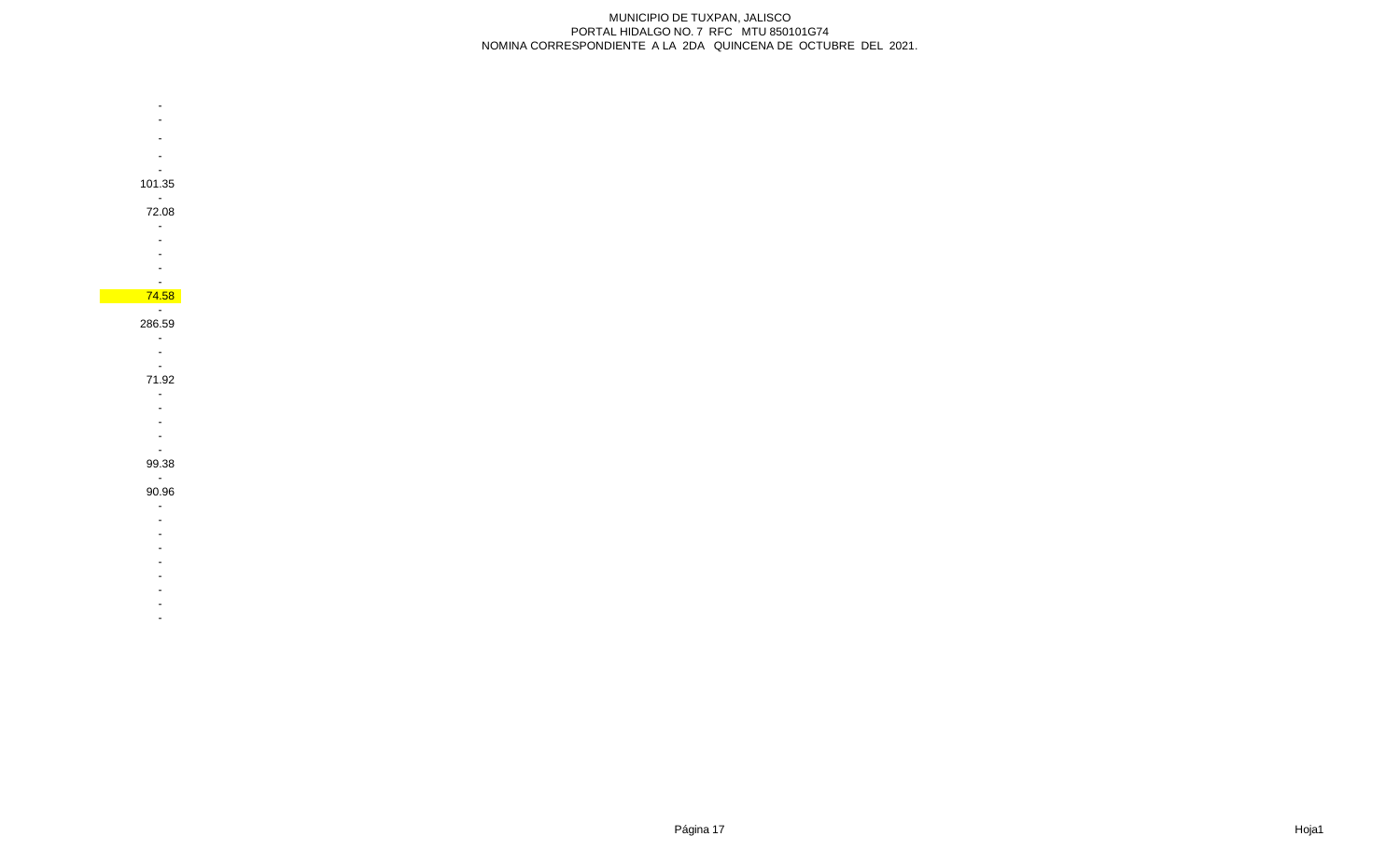## - 1990 - 1990<br>1990 - 1990 - 1990 - 1990 - 1990 - 1990 - 1990 - 1990 - 1990 - 1990 - 1990 - 1990 - 1990 - 1990 - 1990 - 1990 - 1990 - 1990 - 1991<br>1991 - 1992 - 1992 - 1992 - 1992 - 1992 - 1992 - 1992 - 1992 - 1992 - 1992 - 1992 - 1992 - 1992 - 1992 - 1992<br>1992 - 1992 - 1992 - 1992 - 1992 - 1992 - 1992 - 1992 - 1992 - 1992 - 1992 - 1992 - 1992 - - 1990 - 1990<br>1990 - 1990 - 1990 - 1990 - 1990 - 1990 - 1990 - 1990 - 1990 - 1990 - 1990 - 1990 - 1990 - 1990 - 1990 - 1990 - 1990 - 1990<br>1990 - 1990 - 1990 - 1990 - 1990 - 1990 - 1990 - 1990 - 1990 - 1990 - 1990 - 1990 - 1990 - 1990 - 1990 - 1990 - - 51.02 - - 1990 - 1990 - 1991<br>1991 - 1992 - 1992 - 1992 - 1992 - 1992 - 1992 - 1992 - 1992 - 1992 - 1992 - 1992 - 1992 - 1992 - 1992 - 1992<br>1992 - 1992 - 1992 - 1992 - 1992 - 1992 - 1992 - 1992 - 1992 - 1992 - 1992 - 1992 - 1992 - - 1990 - 1990 -- 1990 - 1991<br>1991 - 1992 - 1992 - 1990 - 1991<br>1991 - 1992 - 1992 - 1990 - 1991<br>1991 - 1992 - 1992 - 1990 - 1991<br>1991 - 1992 - 1992 - 1990 - 1991<br>1991 - 1992 - 1992 - 1990 - 1991<br>1991 - 1992 - 1992 - 100 pm - 100 pm - 1990 - 1990 -- 1990 - 1991<br>1991 - 1992 - 1992 - 1990 - 1991<br>1991 - 1992 - 1992 - 1990 - 1991<br>1991 - 1992 - 1992 - 1990 - 1991<br>1991 - 1992 - 1992 - 1990 - 1991<br>1991 - 1992 - 1992 - 100 pm - 100 pm - 1990 - 1990 - 1991<br>1991 - 1992 - 1992 - 1992 - 1992 - 1992 - 1992 - 1992 - 1992 - 1992 - 1992 - 1992 - 1992 - 1992 - 1992 - 1992<br>1992 - 1992 - 1992 - 1992 - 1992 - 1992 - 1992 - 1992 - 1992 - 1992 - 1992 - 1992 - 1992 - - 1990 - 1990 -- 1990 - 1990<br>1990 - 1990 - 1990 - 1990 - 1990 - 1990 - 1990 - 1990 - 1990 - 1990 - 1990 - 1990 - 1990 - 1990 - 1990 - 1990 - 1990 - 1990<br>1990 - 1990 - 1990 - 1990 - 1990 - 1990 - 1990 - 1990 - 1990 - 1990 - 1990 - 1990 - 1990 - 1990 - 1990 - 1990 - 1990 - 1990<br>1990 - 1990 - 1990 - 1990 - 1990 - 1990 - 1990 - 1990 - 1990 - 1990 - 1990 - 1990 - 1990 - 1990 - 1990 - 1990 - 1990 - 1990<br>1990 - 1990 - 1990 - 1990 - 1990 - 1990 - 1990 - 1990 - 1990 - 1990 - 1990 - 1990 - 1990 - 1990 - 1990 - 1990 - 1990 - 1990<br>1990 - 1990 - 1990 - 1990 - 1990 - 1990 - 1990 - 1990 - 1990 - 1990 - 1990 - 1990 - 1990 - 1990 - 1990 - 1990 - 1990 - 1990<br>1990 - 1990 - 1990 - 1990 - 1990 - 1990 - 1990 - 1990 - 1990 - 1990 - 1990 - 1990 - 1990 - 1990 - 1990 - 1990 - 1990 - 1990 - 1991<br>1991 - 1992 - 1992 - 1992 - 1992 - 1992 - 1992 - 1992 - 1992 - 1992 - 1992 - 1992 - 1992 - 1992 - 1992 - 1992<br>1992 - 1992 - 1992 - 1992 - 1992 - 1992 - 1992 - 1992 - 1992 - 1992 - 1992 - 1992 - 1992 - - 1990 - 1990 - 1991<br>1991 - 1992 - 1992 - 1992 - 1992 - 1992 - 1992 - 1992 - 1992 - 1992 - 1992 - 1992 - 1992 - 1992 - 1992 - 1992<br>1992 - 1992 - 1992 - 1992 - 1992 - 1992 - 1992 - 1992 - 1992 - 1992 - 1992 - 1992 - 1992 - - 1990 - 1990 -- 1990 - 1990<br>1990 - 1990 - 1990 - 1990 - 1990 - 1990 - 1990 - 1990 - 1990 - 1990 - 1990 - 1990 - 1990 - 1990 - 1990 - 1990 - 1990 - 1990<br>1990 - 1990 - 1990 - 1990 - 1990 - 1990 - 1990 - 1990 - 1990 - 1990 - 1990 - 1990 - 1990 - 1990 - 1990 - 1990 - 1990 - 1990<br>1990 - 1990 - 1990 - 1990 - 1990 - 1990 - 1990 - 1990 - 1990 - 1990 - 1990 - 1990 - 1990 - 1990 - 1990 - 1990 - 1990 - 1990<br>1990 - 1990 - 1990 - 1990 - 1990 - 1990 - 1990 - 1990 - 1990 - 1990 - 1990 - 1990 - 1990 - 1990 - 1990 - 1990

- 1990 - 1990<br>1990 - 1990 - 1990 - 1990 - 1990 - 1990 - 1990 - 1990 - 1990 - 1990 - 1990 - 1990 - 1990 - 1990 - 1990 - 1990 - 1990 - 1990 - 1991<br>1991 - 1992 - 1992 - 1992 - 1992 - 1992 - 1992 - 1992 - 1992 - 1992 - 1992 - 1992 - 1992 - 1992 - 1992 - 1992<br>1992 - 1992 - 1992 - 1992 - 1992 - 1992 - 1992 - 1992 - 1992 - 1992 - 1992 - 1992 - 1992 -

-

- 1990 - 1990<br>1990 - 1990 - 1990 - 1990 - 1990 - 1990 - 1990 - 1990 - 1990 - 1990 - 1990 - 1990 - 1990 - 1990 - 1990 - 1990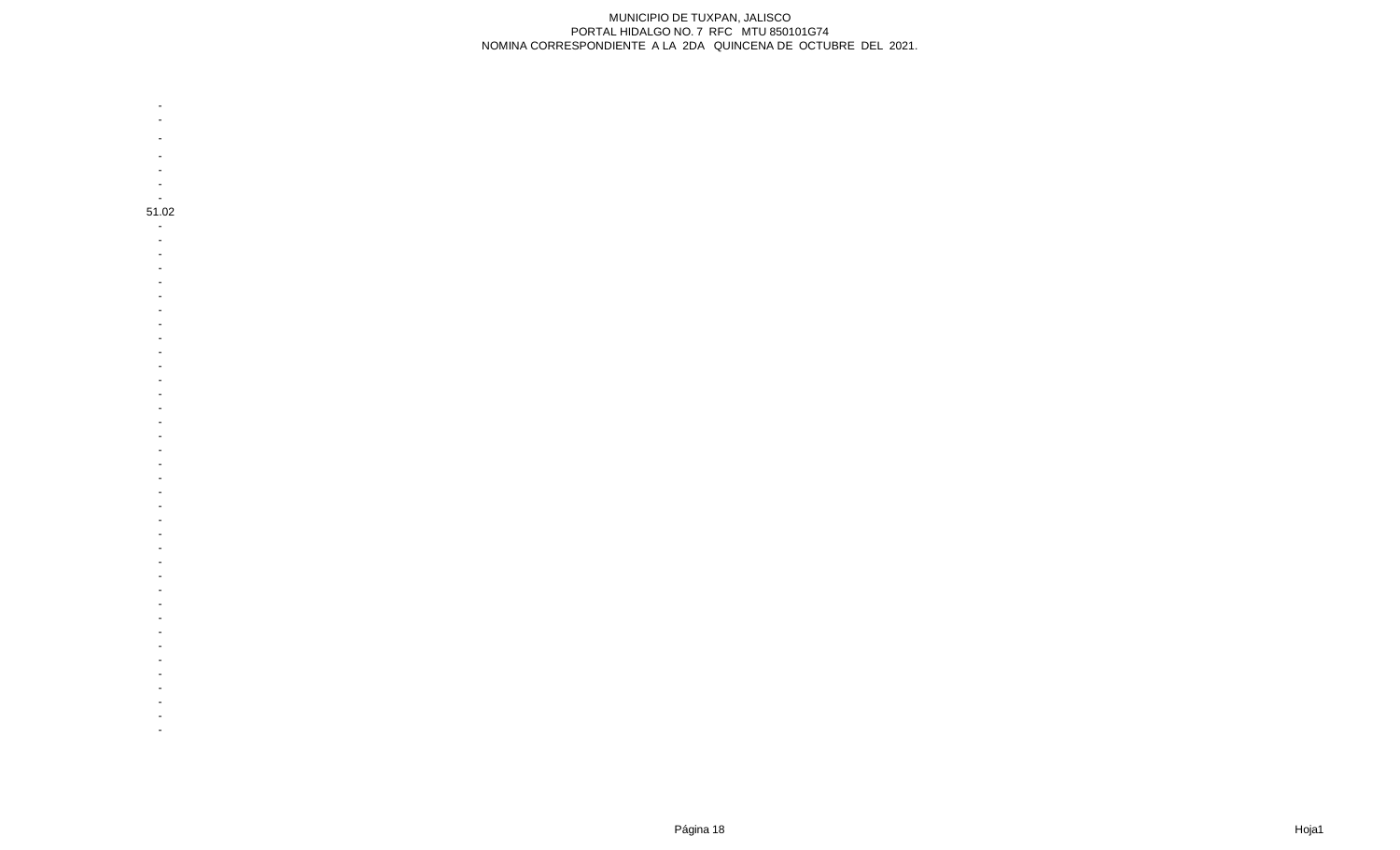# 74.02 144.00 189.80

- 
- 
- 
- 
- 1990 1990<br>1990 1990 1990 1990 1990 1990 1990 1990 1990 1990 1990 1990 1990 1990 1990 1990 - 1990 - 1990 - 1991<br>1991 - 1992 - 1992 - 1992 - 1992 - 1992 - 1992 - 1992 - 1992 - 1992 - 1992 - 1992 - 1992 - 1992 - 1992 - 1992<br>1992 - 1992 - 1992 - 1992 - 1992 - 1992 - 1992 - 1992 - 1992 - 1992 - 1992 - 1992 - 1992 -
	- -

-

 - -

 - - -

-

 - -

 - - 71.87 - 79.71 - 110.35 - 102.96 - -

- 1990 - 1990 - 1991<br>1991 - 1992 - 1992 - 1992 - 1992 - 1992 - 1992 - 1992 - 1992 - 1992 - 1992 - 1992 - 1992 - 1992 - 1992 - 1992<br>1992 - 1992 - 1992 - 1992 - 1992 - 1992 - 1992 - 1992 - 1992 - 1992 - 1992 - 1992 - 1992 - - 1990 - 1990 -- 1990 - 1991<br>1991 - 1992 - 1992

- 1990 - 1991<br>1991 - 1992 - 1992 - 1990 - 1991<br>1991 - 1992 - 1992

- 1990 - 1991<br>1991 - 1992 - 1992 - 100 pm - 1990 - 1991<br>1991 - 1992 - 1992 - 1990 - 1991<br>1991 - 1992 - 1992 - 1990 - 1991<br>1991 - 1992 - 1992 - 1990 - 1991<br>1991 - 1992 - 1992

-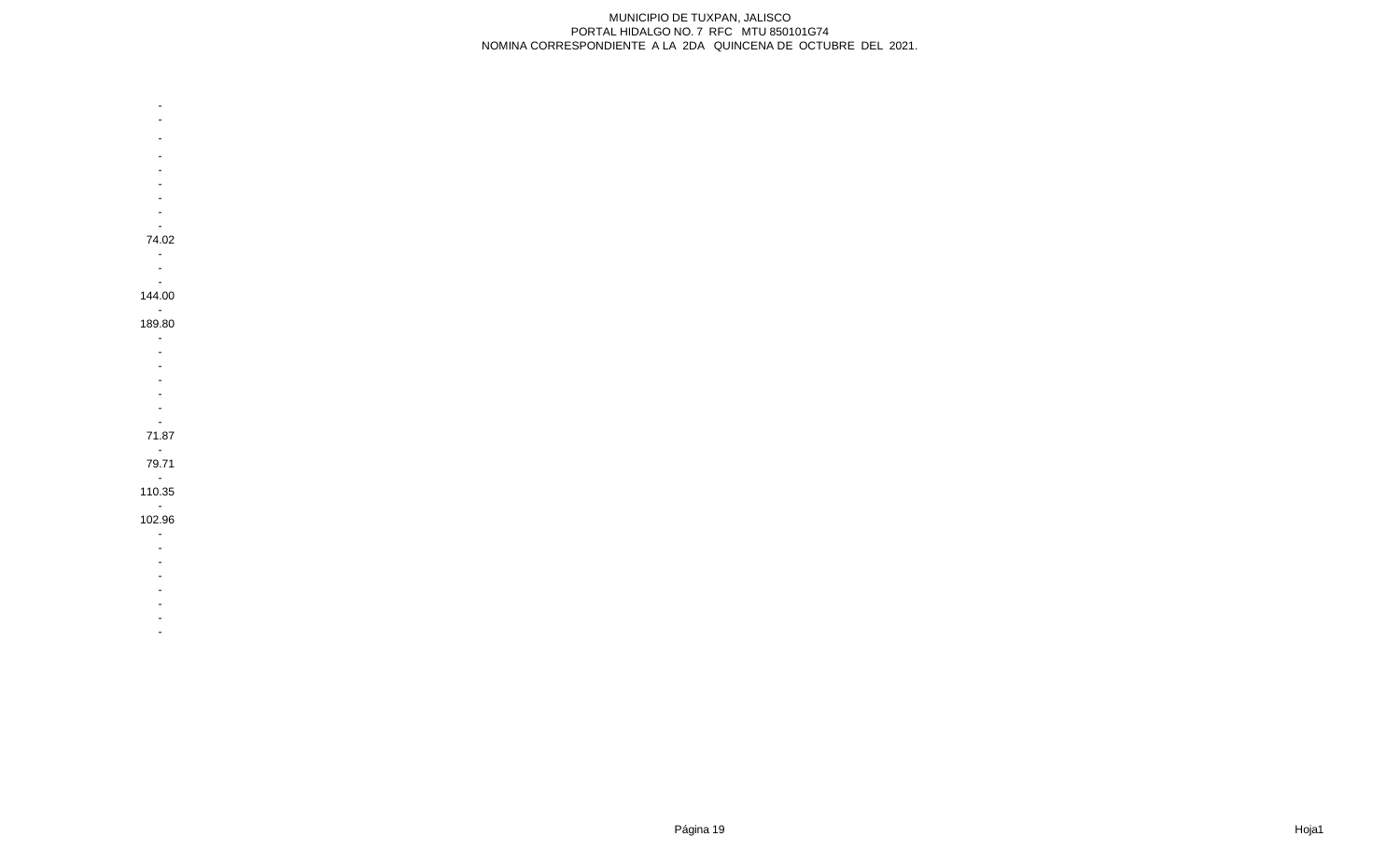- -
- 100 pm
- 1990 1991<br>1991 1992 1992
	- -
- - 149.41
- 100 pm
	- -
- 1990 1991<br>1991 1992 1992
- 1990 1991<br>1991 1992 1992
- 1990 1990<br>1990 1990 1990 1990 1990 1990 1990 1990 1990 1990 1990 1990 1990 1990 1990 1990
	- -
	- -
	- 113.88
		- -
	- 99.96
	- -
	- -
	- -
	- 210.75

- 1990 - 1990<br>1990 - 1990 - 1990 - 1990 - 1990 - 1990 - 1990 - 1990 - 1990 - 1990 - 1990 - 1990 - 1990 - 1990 - 1990 - 1990

- -
- 
- -
- -
- -
- 74.41

#### - 102.49

- -
- -
- 1990 1990 1991<br>1991 1992 1992 1992 1992 1992 1992 1992 1992 1992 1992 1992 1992 1992 1992 1992<br>1992 1992 1992 1992 1992 1992 1992 1992 1992 1992 1992 1992 1992 -
- 1990 1990 -
- 1990 1990 -
- 1990 1990<br>1990 1990 1990 1990 1990 1990 1990 1990 1990 1990 1990 1990 1990 1990 1990 1990
- 1990 1990<br>1990 1990 1990 1990 1990 1990 1990 1990 1990 1990 1990 1990 1990 1990 1990 1990
- 1990 1990<br>1990 1990 1990 1990 1990 1990 1990 1990 1990 1990 1990 1990 1990 1990 1990 1990
- 1990 1990<br>1990 1990 1990 1990 1990 1990 1990 1990 1990 1990 1990 1990 1990 1990 1990 1990
	-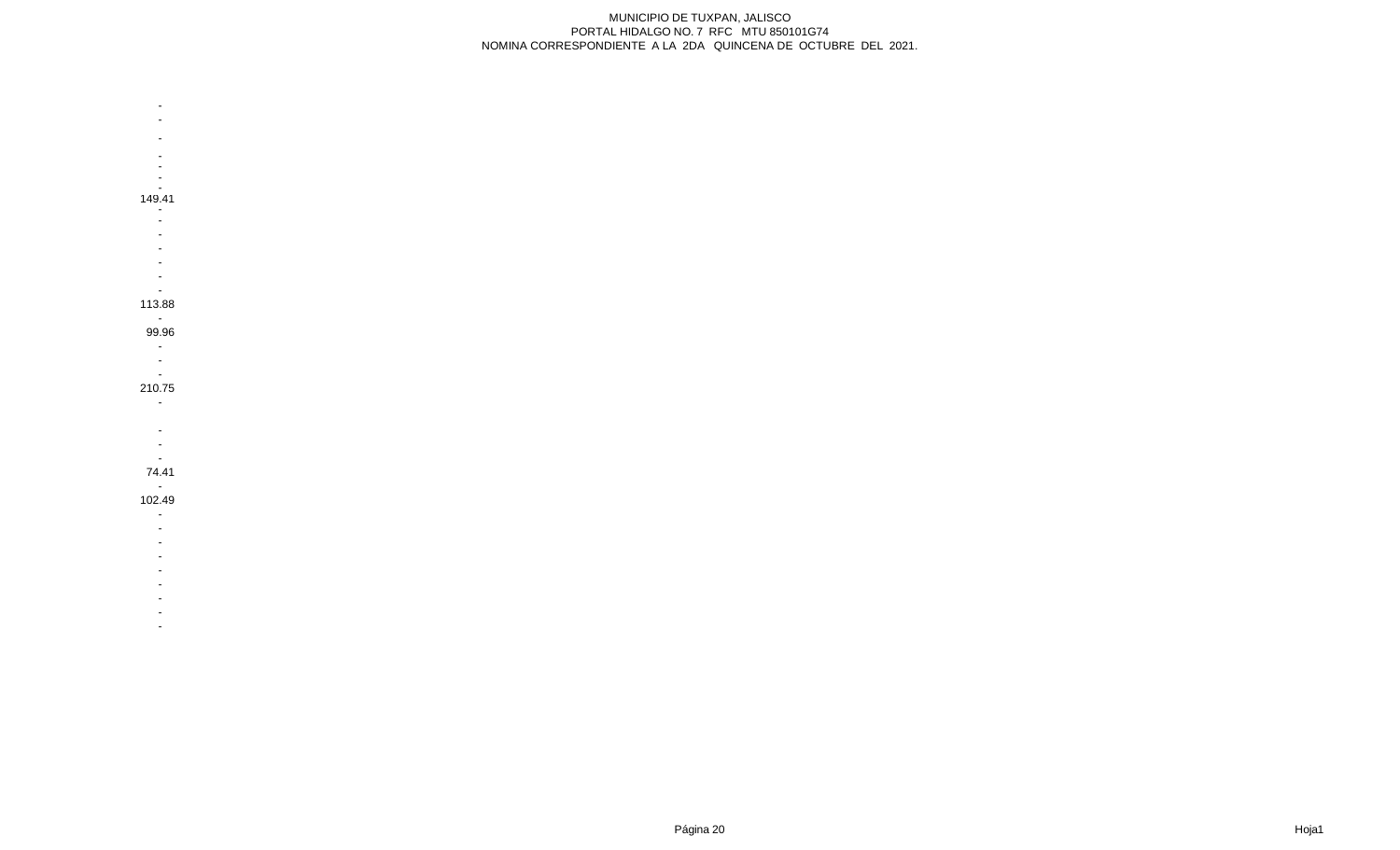- 1990 - 1990<br>1990 - 1990 - 1990 - 1990 - 1990 - 1990 - 1990 - 1990 - 1990 - 1990 - 1990 - 1990 - 1990 - 1990 - 1990 - 1990 - 1990 - 1990 - 1991<br>1991 - 1992 - 1992 - 1992 - 1992 - 1992 - 1992 - 1992 - 1992 - 1992 - 1992 - 1992 - 1992 - 1992 - 1992 - 1992<br>1992 - 1992 - 1992 - 1992 - 1992 - 1992 - 1992 - 1992 - 1992 - 1992 - 1992 - 1992 - 1992 - - 1990 - 1990<br>1990 - 1990 - 1990 - 1990 - 1990 - 1990 - 1990 - 1990 - 1990 - 1990 - 1990 - 1990 - 1990 - 1990 - 1990 - 1990 - 1990 - 1990<br>1990 - 1990 - 1990 - 1990 - 1990 - 1990 - 1990 - 1990 - 1990 - 1990 - 1990 - 1990 - 1990 - 1990 - 1990 - 1990 - 1990 - 1990<br>1990 - 1990 - 1990 - 1990 - 1990 - 1990 - 1990 - 1990 - 1990 - 1990 - 1990 - 1990 - 1990 - 1990 - 1990 - 1990 - 1990 - 1990<br>1990 - 1990 - 1990 - 1990 - 1990 - 1990 - 1990 - 1990 - 1990 - 1990 - 1990 - 1990 - 1990 - 1990 - 1990 - 1990 - - 197.12 - 135.00 - - 1990 - 1990<br>1990 - 1990 - 1990 - 1990 - 1990 - 1990 - 1990 - 1990 - 1990 - 1990 - 1990 - 1990 - 1990 - 1990 - 1990 - 1990 - - - 186.75 - - - 94.77 - 1990 - 1990<br>1990 - 1990 - 1990 - 1990 - 1990 - 1990 - 1990 - 1990 - 1990 - 1990 - 1990 - 1990 - 1990 - 1990 - 1990 - 1990 - - 1990 - 1990<br>1990 - 1990 - 1990 - 1990 - 1990 - 1990 - 1990 - 1990 - 1990 - 1990 - 1990 - 1990 - 1990 - 1990 - 1990 - 1990 - 1990 - 1990 - 1991<br>1991 - 1992 - 1992 - 1992 - 1992 - 1992 - 1992 - 1992 - 1992 - 1992 - 1992 - 1992 - 1992 - 1992 - 1992 - 1992<br>1992 - 1992 - 1992 - 1992 - 1992 - 1992 - 1992 - 1992 - 1992 - 1992 - 1992 - 1992 - 1992 - - 1990 - 1990 - 1991<br>1991 - 1992 - 1992 - 1992 - 1992 - 1992 - 1992 - 1992 - 1992 - 1992 - 1992 - 1992 - 1992 - 1992 - 1992 - 1992<br>1992 - 1992 - 1992 - 1992 - 1992 - 1992 - 1992 - 1992 - 1992 - 1992 - 1992 - 1992 - 1992 - - 1990 - 1990 - 1991<br>1991 - 1992 - 1992 - 1992 - 1992 - 1992 - 1992 - 1992 - 1992 - 1992 - 1992 - 1992 - 1992 - 1992 - 1992 - 1992<br>1992 - 1992 - 1992 - 1992 - 1992 - 1992 - 1992 - 1992 - 1992 - 1992 - 1992 - 1992 - 1992 - - 1990 - 1990 -- 1990 - 1990<br>1990 - 1990 - 1990 - 1990 - 1990 - 1990 - 1990 - 1990 - 1990 - 1990 - 1990 - 1990 - 1990 - 1990 - 1990 - 1990 - 1990 - 1990<br>1990 - 1990 - 1990 - 1990 - 1990 - 1990 - 1990 - 1990 - 1990 - 1990 - 1990 - 1990 - 1990 - 1990 - 1990 - 1990 - 1990 - 1990<br>1990 - 1990 - 1990 - 1990 - 1990 - 1990 - 1990 - 1990 - 1990 - 1990 - 1990 - 1990 - 1990 - 1990 - 1990 - 1990 - 1990 - 1990<br>1990 - 1990 - 1990 - 1990 - 1990 - 1990 - 1990 - 1990 - 1990 - 1990 - 1990 - 1990 - 1990 - 1990 - 1990 - 1990 - 1990 - 1990<br>1990 - 1990 - 1990 - 1990 - 1990 - 1990 - 1990 - 1990 - 1990 - 1990 - 1990 - 1990 - 1990 - 1990 - 1990 - 1990 - 1990 - 1990<br>1990 - 1990 - 1990 - 1990 - 1990 - 1990 - 1990 - 1990 - 1990 - 1990 - 1990 - 1990 - 1990 - 1990 - 1990 - 1990 - 1990 - 1990 - 1991<br>1991 - 1992 - 1992 - 1992 - 1992 - 1992 - 1992 - 1992 - 1992 - 1992 - 1992 - 1992 - 1992 - 1992 - 1992 - 1992<br>1992 - 1992 - 1992 - 1992 - 1992 - 1992 - 1992 - 1992 - 1992 - 1992 - 1992 - 1992 - 1992 - - 1990 - 1990 - 1991<br>1991 - 1992 - 1992 - 1992 - 1992 - 1992 - 1992 - 1992 - 1992 - 1992 - 1992 - 1992 - 1992 - 1992 - 1992 - 1992<br>1992 - 1992 - 1992 - 1992 - 1992 - 1992 - 1992 - 1992 - 1992 - 1992 - 1992 - 1992 - 1992 - - 1990 - 1990 -

-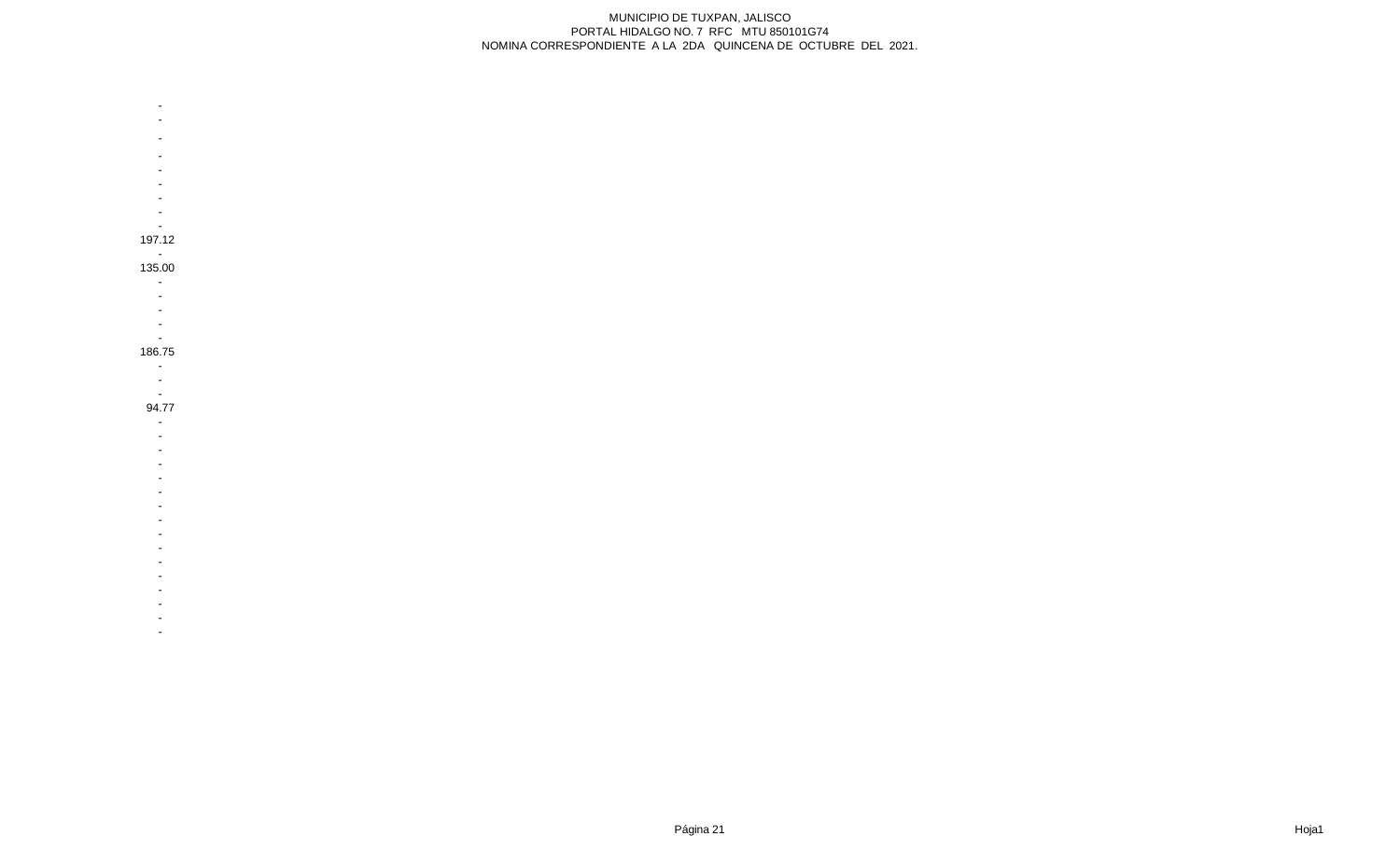- 
- 
- 
- 1990 1990<br>1990 1990 1990 1990 1990 1990 1990 1990 1990 1990 1990 1990 1990 1990 1990 1990
- 1990 1990<br>1990 1990 1990 1990 1990 1990 1990 1990 1990 1990 1990 1990 1990 1990 1990 1990 - 1990 - 1991<br>1991 - 1992 - 1992
- 1990 1991<br>1991 1992 1992
- 100 pm
- 100 pm - 100 pm
- 1990 1990 -
- 1990 1991<br>1991 1992 1992
- 1990 1991<br>1991 1992 1992
- 1990 1991<br>1991 1992 1992
- 1990 1991<br>1991 1992 1992
- 1990 1991<br>1991 1992 1992
- 1990 1991<br>1991 1992 1992
- 100 pm
- 100 pm
- 1990 1990 -

#### - 1990 - 1990<br>1990 - 1990 - 1990 - 1990 - 1990 - 1990 - 1990 - 1990 - 1990 - 1990 - 1990 - 1990 - 1990 - 1990 - 1990 - 1990 118.88

- 1990 - 1990<br>1990 - 1990 - 1990 - 1990 - 1990 - 1990 - 1990 - 1990 - 1990 - 1990 - 1990 - 1990 - 1990 - 1990 - 1990 - 1990 - 1990 - 1990<br>1990 - 1990 - 1990 - 1990 - 1990 - 1990 - 1990 - 1990 - 1990 - 1990 - 1990 - 1990 - 1990 - 1990 - 1990 - 1990 - 1990 - 1990 - 1991<br>1991 - 1992 - 1992 - 1992 - 1992 - 1992 - 1992 - 1992 - 1992 - 1992 - 1992 - 1992 - 1992 - 1992 - 1992 - 1992<br>1992 - 1992 - 1992 - 1992 - 1992 - 1992 - 1992 - 1992 - 1992 - 1992 - 1992 - 1992 - 1992 -

- 1990 1990<br>1990 1990 1990 1990 1990 1990 1990 1990 1990 1990 1990 1990 1990 1990 1990 1990
- 1990 1990<br>1990 1990 1990 1990 1990 1990 1990 1990 1990 1990 1990 1990 1990 1990 1990 1990
- 1990 1990<br>1990 1990 1990 1990 1990 1990 1990 1990 1990 1990 1990 1990 1990 1990 1990 1990
- 1990 1990 1991<br>1991 1992 1992 1992 1992 1992 1992 1992 1992 1992 1992 1992 1992 1992 1992 1992<br>1992 1992 1992 1992 1992 1992 1992 1992 1992 1992 1992 1992 1992 -
- 1990 1990 1991<br>1991 1992 1992 1992 1992 1992 1992 1992 1992 1992 1992 1992 1992 1992 1992 1992<br>1992 1992 1992 1992 1992 1992 1992 1992 1992 1992 1992 1992 1992 -
- 1990 1990 1991<br>1991 1992 1992 1992 1992 1992 1992 1992 1992 1992 1992 1992 1992 1992 1992 1992<br>1992 1992 1992 1992 1992 1992 1992 1992 1992 1992 1992 1992 1992 -
- 1990 1990 -
- 1990 1990<br>1990 1990 1990 1990 1990 1990 1990 1990 1990 1990 1990 1990 1990 1990 1990 1990
- 1990 1990<br>1990 1990 1990 1990 1990 1990 1990 1990 1990 1990 1990 1990 1990 1990 1990 1990
- 1990 1991<br>1991 1992 1992
- 1990 1991<br>1991 1992 1992
- 1990 1991<br>1991 1992 1992
- 1990 1991<br>1991 1992 1992 - 100 pm
- 100 pm
- 1990 1990 -
- 1990 1991<br>1991 1992 1992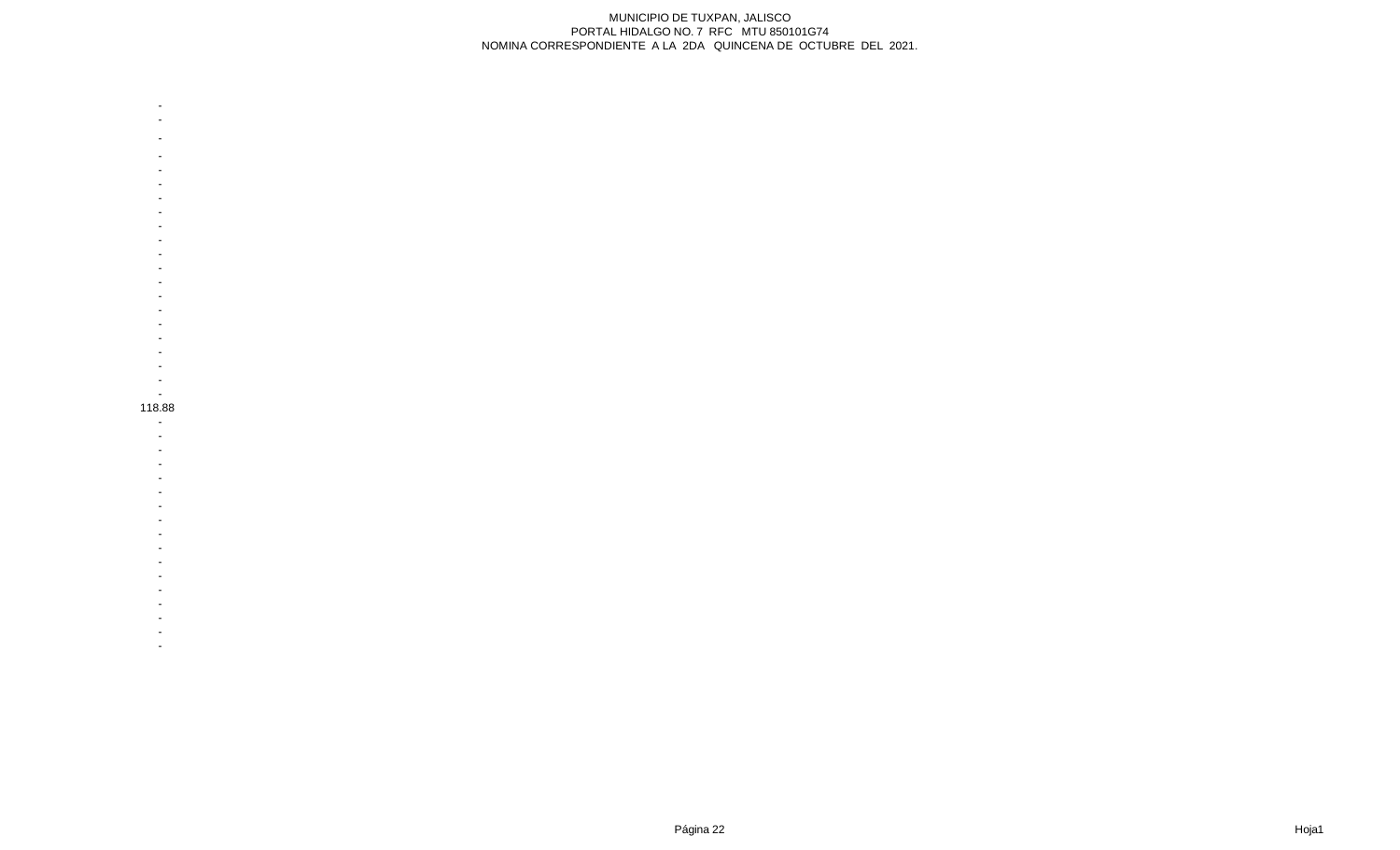

# #¡REF!

- 1990 - 1991<br>1991 - 1992 - 1992 - 1990 - 1991<br>1991 - 1992 - 1992 - 100 pm - 1990 - 1991<br>1991 - 1992 - 1992 - 1990 - 1991<br>1991 - 1992 - 1992 - 1990 - 1991<br>1991 - 1992 - 1992 - 1990 - 1991<br>1991 - 1992 - 1992 - 100 pm - 1990 - 1990 - 1991<br>1991 - 1992 - 1992 - 1992 - 1992 - 1992 - 1992 - 1992 - 1992 - 1992 - 1992 - 1992 - 1992 - 1992 - 1992 - 1992<br>1992 - 1992 - 1992 - 1992 - 1992 - 1992 - 1992 - 1992 - 1992 - 1992 - 1992 - 1992 - 1992 - - 1990 - 1990 - 1991<br>1991 - 1992 - 1992 - 1992 - 1992 - 1992 - 1992 - 1992 - 1992 - 1992 - 1992 - 1992 - 1992 - 1992 - 1992 - 1992<br>1992 - 1992 - 1992 - 1992 - 1992 - 1992 - 1992 - 1992 - 1992 - 1992 - 1992 - 1992 - 1992 - - 1990 - 1990 -- 1990 - 1990<br>1990 - 1990 - 1990 - 1990 - 1990 - 1990 - 1990 - 1990 - 1990 - 1990 - 1990 - 1990 - 1990 - 1990 - 1990 - 1990 - 1990 - 1990<br>1990 - 1990 - 1990 - 1990 - 1990 - 1990 - 1990 - 1990 - 1990 - 1990 - 1990 - 1990 - 1990 - 1990 - 1990 - 1990 - 1990 - 1990<br>1990 - 1990 - 1990 - 1990 - 1990 - 1990 - 1990 - 1990 - 1990 - 1990 - 1990 - 1990 - 1990 - 1990 - 1990 - 1990 - 1990 - 1990<br>1990 - 1990 - 1990 - 1990 - 1990 - 1990 - 1990 - 1990 - 1990 - 1990 - 1990 - 1990 - 1990 - 1990 - 1990 - 1990 - 1990 - 1990<br>1990 - 1990 - 1990 - 1990 - 1990 - 1990 - 1990 - 1990 - 1990 - 1990 - 1990 - 1990 - 1990 - 1990 - 1990 - 1990 - 1990 - 1990<br>1990 - 1990 - 1990 - 1990 - 1990 - 1990 - 1990 - 1990 - 1990 - 1990 - 1990 - 1990 - 1990 - 1990 - 1990 - 1990 - 1990 - 1990 - 1991<br>1991 - 1992 - 1992 - 1992 - 1992 - 1992 - 1992 - 1992 - 1992 - 1992 - 1992 - 1992 - 1992 - 1992 - 1992 - 1992<br>1992 - 1992 - 1992 - 1992 - 1992 - 1992 - 1992 - 1992 - 1992 - 1992 - 1992 - 1992 - 1992 - - 1990 - 1990 - 1991<br>1991 - 1992 - 1992 - 1992 - 1992 - 1992 - 1992 - 1992 - 1992 - 1992 - 1992 - 1992 - 1992 - 1992 - 1992 - 1992<br>1992 - 1992 - 1992 - 1992 - 1992 - 1992 - 1992 - 1992 - 1992 - 1992 - 1992 - 1992 - 1992 - - 1990 - 1990 -- 1990 - 1990<br>1990 - 1990 - 1990 - 1990 - 1990 - 1990 - 1990 - 1990 - 1990 - 1990 - 1990 - 1990 - 1990 - 1990 - 1990 - 1990 - 1990 - 1990<br>1990 - 1990 - 1990 - 1990 - 1990 - 1990 - 1990 - 1990 - 1990 - 1990 - 1990 - 1990 - 1990 - 1990 - 1990 - 1990 - 1990 - 1990<br>1990 - 1990 - 1990 - 1990 - 1990 - 1990 - 1990 - 1990 - 1990 - 1990 - 1990 - 1990 - 1990 - 1990 - 1990 - 1990 - 1990 - 1990 - 1991<br>1991 - 1992 - 1992 - 1992 - 1992 - 1992 - 1992 - 1992 - 1992 - 1992 - 1992 - 1992 - 1992 - 1992 - 1992 - 1992<br>1992 - 1992 - 1992 - 1992 - 1992 - 1992 - 1992 - 1992 - 1992 - 1992 - 1992 - 1992 - 1992 - - 1990 - 1990 - 1991<br>1991 - 1992 - 1992 - 1992 - 1992 - 1992 - 1992 - 1992 - 1992 - 1992 - 1992 - 1992 - 1992 - 1992 - 1992 - 1992<br>1992 - 1992 - 1992 - 1992 - 1992 - 1992 - 1992 - 1992 - 1992 - 1992 - 1992 - 1992 - 1992 - - 1990 - 1990 -- 1990 - 1990<br>1990 - 1990 - 1990 - 1990 - 1990 - 1990 - 1990 - 1990 - 1990 - 1990 - 1990 - 1990 - 1990 - 1990 - 1990 - 1990 - 1990 - 1990<br>1990 - 1990 - 1990 - 1990 - 1990 - 1990 - 1990 - 1990 - 1990 - 1990 - 1990 - 1990 - 1990 - 1990 - 1990 - 1990 - 1990 - 1990<br>1990 - 1990 - 1990 - 1990 - 1990 - 1990 - 1990 - 1990 - 1990 - 1990 - 1990 - 1990 - 1990 - 1990 - 1990 - 1990 - 1990 - 1990<br>1990 - 1990 - 1990 - 1990 - 1990 - 1990 - 1990 - 1990 - 1990 - 1990 - 1990 - 1990 - 1990 - 1990 - 1990 - 1990 - 1990 - 1990<br>1990 - 1990 - 1990 - 1990 - 1990 - 1990 - 1990 - 1990 - 1990 - 1990 - 1990 - 1990 - 1990 - 1990 - 1990 - 1990 - 1990 - 1990<br>1990 - 1990 - 1990 - 1990 - 1990 - 1990 - 1990 - 1990 - 1990 - 1990 - 1990 - 1990 - 1990 - 1990 - 1990 - 1990 - 1990 - 1990 - 1991<br>1991 - 1992 - 1992 - 1992 - 1992 - 1992 - 1992 - 1992 - 1992 - 1992 - 1992 - 1992 - 1992 - 1992 - 1992 - 1992<br>1992 - 1992 - 1992 - 1992 - 1992 - 1992 - 1992 - 1992 - 1992 - 1992 - 1992 - 1992 - 1992 - - 1990 - 1990 - 1991<br>1991 - 1992 - 1992 - 1992 - 1992 - 1992 - 1992 - 1992 - 1992 - 1992 - 1992 - 1992 - 1992 - 1992 - 1992 - 1992<br>1992 - 1992 - 1992 - 1992 - 1992 - 1992 - 1992 - 1992 - 1992 - 1992 - 1992 - 1992 - 1992 - - 1990 - 1990 -- 1990 - 1990 -- 1990 - 1990<br>1990 - 1990 - 1990 - 1990 - 1990 - 1990 - 1990 - 1990 - 1990 - 1990 - 1990 - 1990 - 1990 - 1990 - 1990 - 1990 - 1990 - 1990<br>1990 - 1990 - 1990 - 1990 - 1990 - 1990 - 1990 - 1990 - 1990 - 1990 - 1990 - 1990 - 1990 - 1990 - 1990 - 1990

# - 1990 - 1990 - 1991<br>1991 - 1992 - 1992 - 1992 - 1992 - 1992 - 1992 - 1992 - 1992 - 1992 - 1992 - 1992 - 1992 - 1992 - 1992 - 1992<br>1992 - 1992 - 1992 - 1992 - 1992 - 1992 - 1992 - 1992 - 1992 - 1992 - 1992 - 1992 - 1992 -

#### #¡REF!

- -
- 1990 1990 -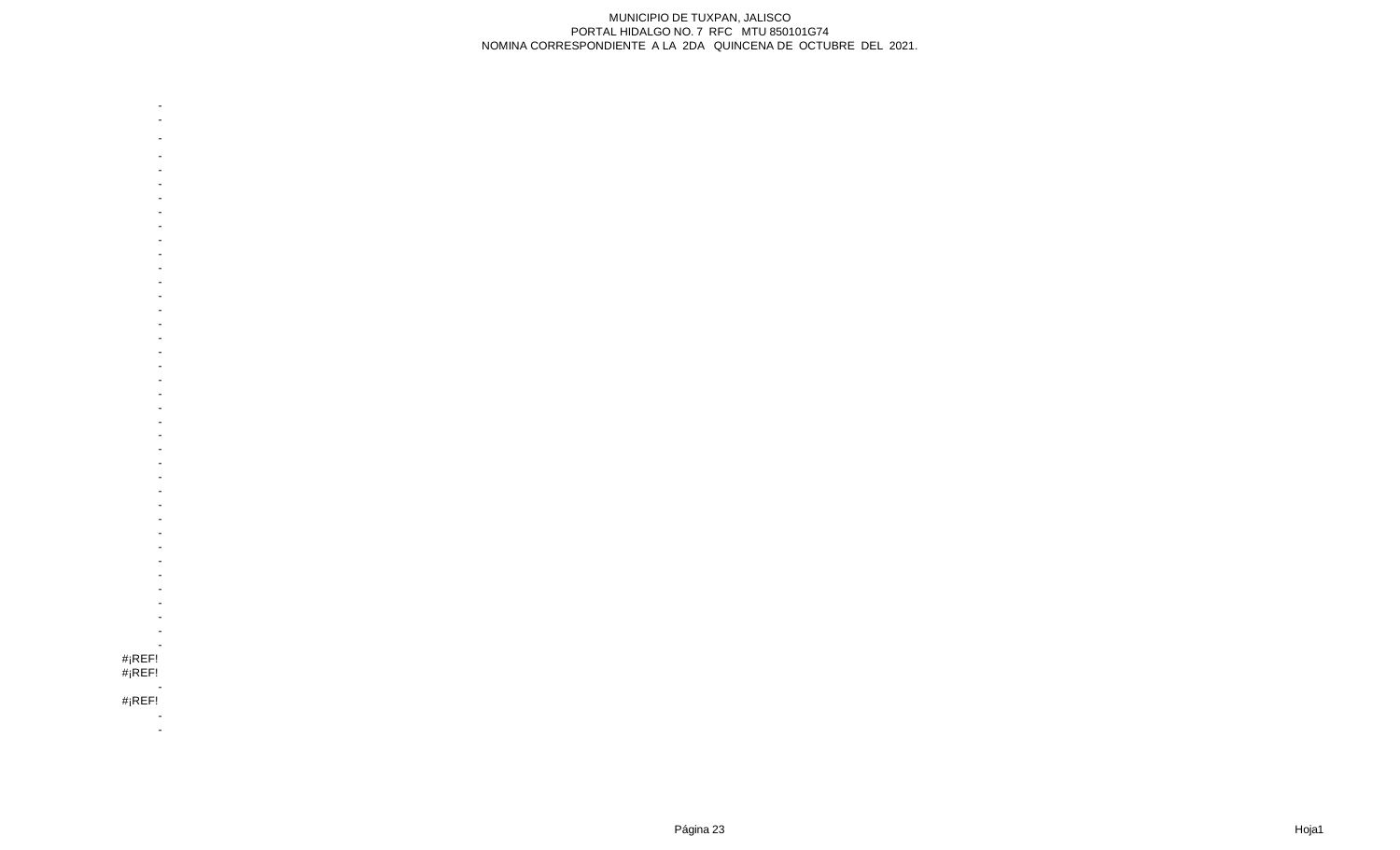- 1990 - 1990<br>1990 - 1990 - 1990 - 1990 - 1990 - 1990 - 1990 - 1990 - 1990 - 1990 - 1990 - 1990 - 1990 - 1990 - 1990 - 1990 - 1990 - 1990<br>1990 - 1990 - 1990 - 1990 - 1990 - 1990 - 1990 - 1990 - 1990 - 1990 - 1990 - 1990 - 1990 - 1990 - 1990 - 1990 - 1990 - 1990 - 1991<br>1991 - 1992 - 1992 - 1992 - 1992 - 1992 - 1992 - 1992 - 1992 - 1992 - 1992 - 1992 - 1992 - 1992 - 1992 - 1992<br>1992 - 1992 - 1992 - 1992 - 1992 - 1992 - 1992 - 1992 - 1992 - 1992 - 1992 - 1992 - 1992 - - 1990 - 1990<br>1990 - 1990 - 1990 - 1990 - 1990 - 1990 - 1990 - 1990 - 1990 - 1990 - 1990 - 1990 - 1990 - 1990 - 1990 - 1990 - 1990 - 1990<br>1990 - 1990 - 1990 - 1990 - 1990 - 1990 - 1990 - 1990 - 1990 - 1990 - 1990 - 1990 - 1990 - 1990 - 1990 - 1990 - 1990 - 1990<br>1990 - 1990 - 1990 - 1990 - 1990 - 1990 - 1990 - 1990 - 1990 - 1990 - 1990 - 1990 - 1990 - 1990 - 1990 - 1990 - 1990 - 1990<br>1990 - 1990 - 1990 - 1990 - 1990 - 1990 - 1990 - 1990 - 1990 - 1990 - 1990 - 1990 - 1990 - 1990 - 1990 - 1990 - 1990 - 1990 - 1991<br>1991 - 1992 - 1992 - 1992 - 1992 - 1992 - 1992 - 1992 - 1992 - 1992 - 1992 - 1992 - 1992 - 1992 - 1992 - 1992<br>1992 - 1992 - 1992 - 1992 - 1992 - 1992 - 1992 - 1992 - 1992 - 1992 - 1992 - 1992 - 1992 - - 1990 - 1990 - 1991<br>1991 - 1992 - 1992 - 1992 - 1992 - 1992 - 1992 - 1992 - 1992 - 1992 - 1992 - 1992 - 1992 - 1992 - 1992 - 1992<br>1992 - 1992 - 1992 - 1992 - 1992 - 1992 - 1992 - 1992 - 1992 - 1992 - 1992 - 1992 - 1992 - - 1990 - 1990 - 1991<br>1991 - 1992 - 1992 - 1992 - 1992 - 1992 - 1992 - 1992 - 1992 - 1992 - 1992 - 1992 - 1992 - 1992 - 1992 - 1992<br>1992 - 1992 - 1992 - 1992 - 1992 - 1992 - 1992 - 1992 - 1992 - 1992 - 1992 - 1992 - 1992 - - 1990 - 1990 -- 1990 - 1991<br>1991 - 1992 - 1992 - 1990 - 1991<br>1991 - 1992 - 1992 - 1990 - 1991<br>1991 - 1992 - 1992 - 1990 - 1991<br>1991 - 1992 - 1992 - 1990 - 1991<br>1991 - 1992 - 1992 - 1990 - 1991<br>1991 - 1992 - 1992 - 100 pm - 100 pm - 1990 - 1990 -- 1990 - 1991<br>1991 - 1992 - 1992 - 1990 - 1991<br>1991 - 1992 - 1992 - 1990 - 1991<br>1991 - 1992 - 1992 - 1990 - 1991<br>1991 - 1992 - 1992 - 1990 - 1991<br>1991 - 1992 - 1992 - 100 pm - 100 pm - 1990 - 1990 - 1991<br>1991 - 1992 - 1992 - 1992 - 1992 - 1992 - 1992 - 1992 - 1992 - 1992 - 1992 - 1992 - 1992 - 1992 - 1992 - 1992<br>1992 - 1992 - 1992 - 1992 - 1992 - 1992 - 1992 - 1992 - 1992 - 1992 - 1992 - 1992 - 1992 - - 1990 - 1990 -- 1990 - 1990<br>1990 - 1990 - 1990 - 1990 - 1990 - 1990 - 1990 - 1990 - 1990 - 1990 - 1990 - 1990 - 1990 - 1990 - 1990 - 1990 - 1990 - 1990<br>1990 - 1990 - 1990 - 1990 - 1990 - 1990 - 1990 - 1990 - 1990 - 1990 - 1990 - 1990 - 1990 - 1990 - 1990 - 1990 - 1990 - 1990<br>1990 - 1990 - 1990 - 1990 - 1990 - 1990 - 1990 - 1990 - 1990 - 1990 - 1990 - 1990 - 1990 - 1990 - 1990 - 1990 - 1990 - 1990<br>1990 - 1990 - 1990 - 1990 - 1990 - 1990 - 1990 - 1990 - 1990 - 1990 - 1990 - 1990 - 1990 - 1990 - 1990 - 1990 - 1990 - 1990<br>1990 - 1990 - 1990 - 1990 - 1990 - 1990 - 1990 - 1990 - 1990 - 1990 - 1990 - 1990 - 1990 - 1990 - 1990 - 1990 - 1990 - 1990<br>1990 - 1990 - 1990 - 1990 - 1990 - 1990 - 1990 - 1990 - 1990 - 1990 - 1990 - 1990 - 1990 - 1990 - 1990 - 1990 - 1990 - 1990 - 1991<br>1991 - 1992 - 1992 - 1992 - 1992 - 1992 - 1992 - 1992 - 1992 - 1992 - 1992 - 1992 - 1992 - 1992 - 1992 - 1992<br>1992 - 1992 - 1992 - 1992 - 1992 - 1992 - 1992 - 1992 - 1992 - 1992 - 1992 - 1992 - 1992 -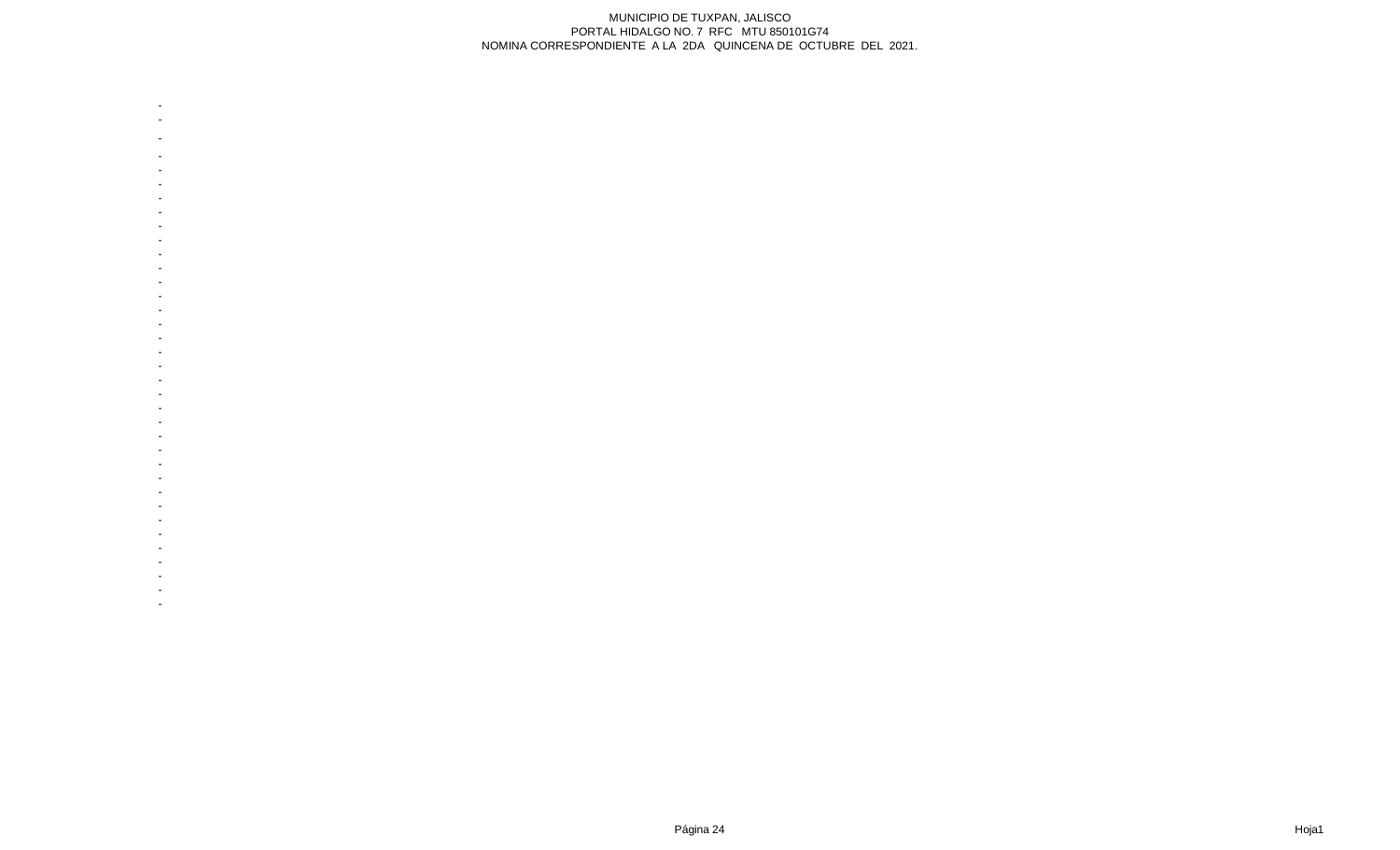- 1990 - 1990<br>1990 - 1990 - 1990 - 1990 - 1990 - 1990 - 1990 - 1990 - 1990 - 1990 - 1990 - 1990 - 1990 - 1990 - 1990 - 1990 - 1990 - 1990<br>1990 - 1990 - 1990 - 1990 - 1990 - 1990 - 1990 - 1990 - 1990 - 1990 - 1990 - 1990 - 1990 - 1990 - 1990 - 1990 - 1990 - 1990 - 1991<br>1991 - 1992 - 1992 - 1992 - 1992 - 1992 - 1992 - 1992 - 1992 - 1992 - 1992 - 1992 - 1992 - 1992 - 1992 - 1992<br>1992 - 1992 - 1992 - 1992 - 1992 - 1992 - 1992 - 1992 - 1992 - 1992 - 1992 - 1992 - 1992 - - 1990 - 1990<br>1990 - 1990 - 1990 - 1990 - 1990 - 1990 - 1990 - 1990 - 1990 - 1990 - 1990 - 1990 - 1990 - 1990 - 1990 - 1990 - 1990 - 1990<br>1990 - 1990 - 1990 - 1990 - 1990 - 1990 - 1990 - 1990 - 1990 - 1990 - 1990 - 1990 - 1990 - 1990 - 1990 - 1990 - 1990 - 1990<br>1990 - 1990 - 1990 - 1990 - 1990 - 1990 - 1990 - 1990 - 1990 - 1990 - 1990 - 1990 - 1990 - 1990 - 1990 - 1990 - 1990 - 1990<br>1990 - 1990 - 1990 - 1990 - 1990 - 1990 - 1990 - 1990 - 1990 - 1990 - 1990 - 1990 - 1990 - 1990 - 1990 - 1990 - 1990 - 1990 - 1991<br>1991 - 1992 - 1992 - 1992 - 1992 - 1992 - 1992 - 1992 - 1992 - 1992 - 1992 - 1992 - 1992 - 1992 - 1992 - 1992<br>1992 - 1992 - 1992 - 1992 - 1992 - 1992 - 1992 - 1992 - 1992 - 1992 - 1992 - 1992 - 1992 - - 1990 - 1990 - 1991<br>1991 - 1992 - 1992 - 1992 - 1992 - 1992 - 1992 - 1992 - 1992 - 1992 - 1992 - 1992 - 1992 - 1992 - 1992 - 1992<br>1992 - 1992 - 1992 - 1992 - 1992 - 1992 - 1992 - 1992 - 1992 - 1992 - 1992 - 1992 - 1992 - - 1990 - 1990 - 1991<br>1991 - 1992 - 1992 - 1992 - 1992 - 1992 - 1992 - 1992 - 1992 - 1992 - 1992 - 1992 - 1992 - 1992 - 1992 - 1992<br>1992 - 1992 - 1992 - 1992 - 1992 - 1992 - 1992 - 1992 - 1992 - 1992 - 1992 - 1992 - 1992 - - 1990 - 1990 -- 1990 - 1990<br>1990 - 1990 - 1990 - 1990 - 1990 - 1990 - 1990 - 1990 - 1990 - 1990 - 1990 - 1990 - 1990 - 1990 - 1990 - 1990 - 1990 - 1990<br>1990 - 1990 - 1990 - 1990 - 1990 - 1990 - 1990 - 1990 - 1990 - 1990 - 1990 - 1990 - 1990 - 1990 - 1990 - 1990 - 1990 - 1990<br>1990 - 1990 - 1990 - 1990 - 1990 - 1990 - 1990 - 1990 - 1990 - 1990 - 1990 - 1990 - 1990 - 1990 - 1990 - 1990 - 1990 - 1990<br>1990 - 1990 - 1990 - 1990 - 1990 - 1990 - 1990 - 1990 - 1990 - 1990 - 1990 - 1990 - 1990 - 1990 - 1990 - 1990 - 1990 - 1990<br>1990 - 1990 - 1990 - 1990 - 1990 - 1990 - 1990 - 1990 - 1990 - 1990 - 1990 - 1990 - 1990 - 1990 - 1990 - 1990 - 1990 - 1990<br>1990 - 1990 - 1990 - 1990 - 1990 - 1990 - 1990 - 1990 - 1990 - 1990 - 1990 - 1990 - 1990 - 1990 - 1990 - 1990 - 1990 - 1990 - 1991<br>1991 - 1992 - 1992 - 1992 - 1992 - 1992 - 1992 - 1992 - 1992 - 1992 - 1992 - 1992 - 1992 - 1992 - 1992 - 1992<br>1992 - 1992 - 1992 - 1992 - 1992 - 1992 - 1992 - 1992 - 1992 - 1992 - 1992 - 1992 - 1992 - - 1990 - 1990 - 1991<br>1991 - 1992 - 1992 - 1992 - 1992 - 1992 - 1992 - 1992 - 1992 - 1992 - 1992 - 1992 - 1992 - 1992 - 1992 - 1992<br>1992 - 1992 - 1992 - 1992 - 1992 - 1992 - 1992 - 1992 - 1992 - 1992 - 1992 - 1992 - 1992 - - 1990 - 1990 -- 1990 - 1990<br>1990 - 1990 - 1990 - 1990 - 1990 - 1990 - 1990 - 1990 - 1990 - 1990 - 1990 - 1990 - 1990 - 1990 - 1990 - 1990 - 1990 - 1990<br>1990 - 1990 - 1990 - 1990 - 1990 - 1990 - 1990 - 1990 - 1990 - 1990 - 1990 - 1990 - 1990 - 1990 - 1990 - 1990 - 1990 - 1990<br>1990 - 1990 - 1990 - 1990 - 1990 - 1990 - 1990 - 1990 - 1990 - 1990 - 1990 - 1990 - 1990 - 1990 - 1990 - 1990 - 1990 - 1990<br>1990 - 1990 - 1990 - 1990 - 1990 - 1990 - 1990 - 1990 - 1990 - 1990 - 1990 - 1990 - 1990 - 1990 - 1990 - 1990 - 1990 - 1990<br>1990 - 1990 - 1990 - 1990 - 1990 - 1990 - 1990 - 1990 - 1990 - 1990 - 1990 - 1990 - 1990 - 1990 - 1990 - 1990 - 1990 - 1990 - 1991<br>1991 - 1992 - 1992 - 1992 - 1992 - 1992 - 1992 - 1992 - 1992 - 1992 - 1992 - 1992 - 1992 - 1992 - 1992 - 1992<br>1992 - 1992 - 1992 - 1992 - 1992 - 1992 - 1992 - 1992 - 1992 - 1992 - 1992 - 1992 - 1992 - - 100 pm - 100 pm - 1990 - 1990 -- 1990 - 1991<br>1991 - 1992 - 1992 - 1990 - 1991<br>1991 - 1992 - 1992 - 1990 - 1991<br>1991 - 1992 - 1992 - 1990 - 1991<br>1991 - 1992 - 1992 - 1990 - 1991<br>1991 - 1992 - 1992 - 1990 - 1991<br>1991 - 1992 - 1992 - 100 pm - 100 pm - 1990 - 1990 -- 1990 - 1991<br>1991 - 1992 - 1992 - 1990 - 1991<br>1991 - 1992 - 1992 - 1990 - 1991<br>1991 - 1992 - 1992 - 1990 - 1991<br>1991 - 1992 - 1992 - 1990 - 1991<br>1991 - 1992 - 1992 - 1990 - 1991<br>1991 - 1992 - 1992

-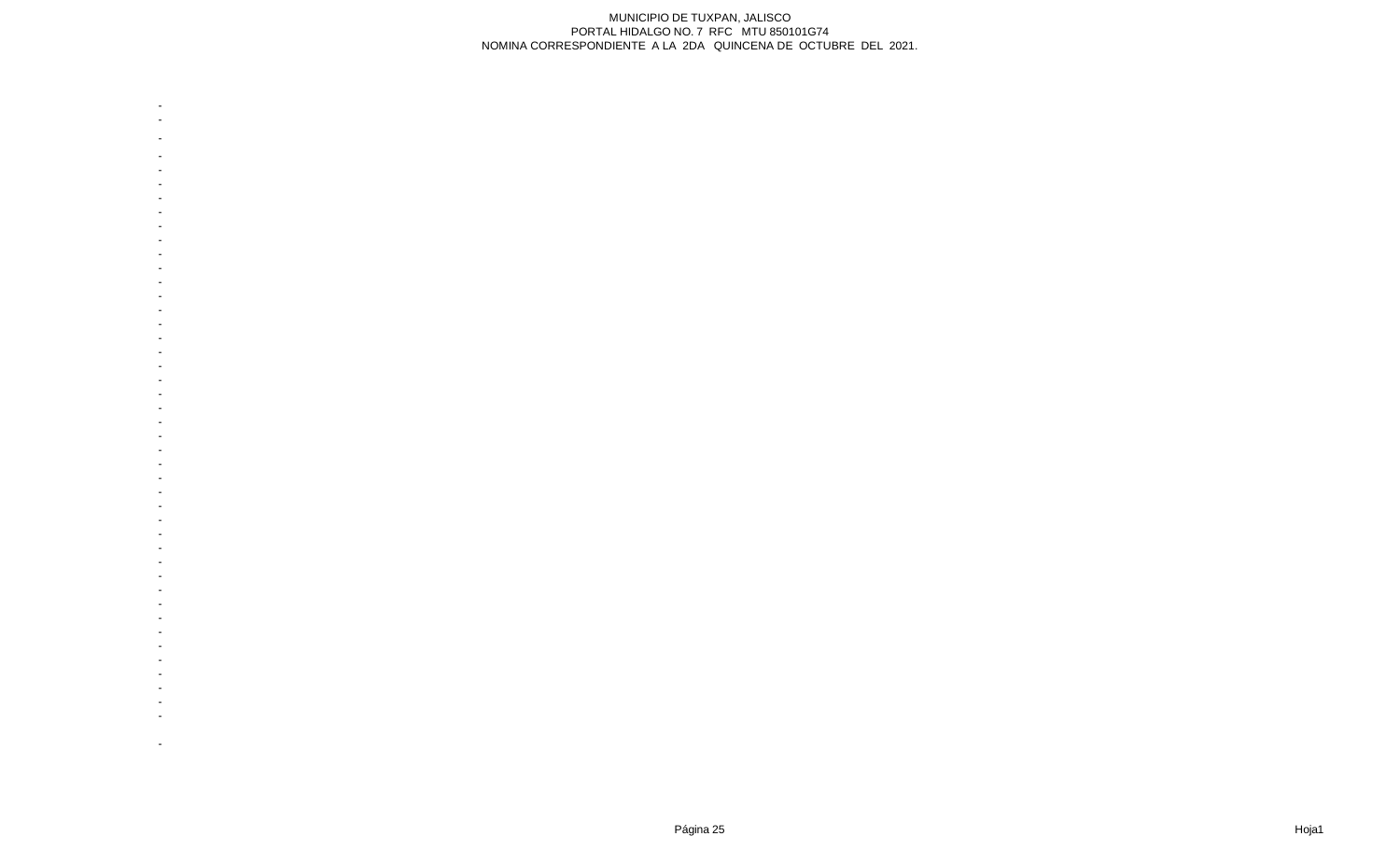- 1990 - 1991<br>1991 - 1992 - 1992 - 1990 - 1991<br>1991 - 1992 - 1992 - 100 pm - 1990 - 1991<br>1991 - 1992 - 1992 - 1990 - 1991<br>1991 - 1992 - 1992 - 1990 - 1991<br>1991 - 1992 - 1992 - 1990 - 1991<br>1991 - 1992 - 1992 - 100 pm - 100 pm - 100 pm - 1990 - 1990 -- 1990 - 1991<br>1991 - 1992 - 1992 - 1990 - 1991<br>1991 - 1992 - 1992 - 1990 - 1991<br>1991 - 1992 - 1992 - 1990 - 1991<br>1991 - 1992 - 1992 - 1990 - 1991<br>1991 - 1992 - 1992 - 1990 - 1991<br>1991 - 1992 - 1992 - 100 pm - 100 pm - 1990 - 1990 -- 1990 - 1991<br>1991 - 1992 - 1992 - 1990 - 1991<br>1991 - 1992 - 1992 - 1990 - 1991<br>1991 - 1992 - 1992 - 1990 - 1991<br>1991 - 1992 - 1992 - 1990 - 1991<br>1991 - 1992 - 1992 - 100 pm - 100 pm - 100 pm - 1990 - 1990 -- 1990 - 1991<br>1991 - 1992 - 1992 - 1990 - 1991<br>1991 - 1992 - 1992 - 1990 - 1990<br>1990 - 1990 - 1990 - 1990 - 1990 - 1990 - 1990 - 1990 - 1990 - 1990 - 1990 - 1990 - 1990 - 1990 - 1990 - 1990 - 1990 - 1990<br>1990 - 1990 - 1990 - 1990 - 1990 - 1990 - 1990 - 1990 - 1990 - 1990 - 1990 - 1990 - 1990 - 1990 - 1990 - 1990 - 1990 - 1990<br>1990 - 1990 - 1990 - 1990 - 1990 - 1990 - 1990 - 1990 - 1990 - 1990 - 1990 - 1990 - 1990 - 1990 - 1990 - 1990 - 1990 - 1990<br>1990 - 1990 - 1990 - 1990 - 1990 - 1990 - 1990 - 1990 - 1990 - 1990 - 1990 - 1990 - 1990 - 1990 - 1990 - 1990 - 1990 - 1990 - 1991<br>1991 - 1992 - 1992 - 1992 - 1992 - 1992 - 1992 - 1992 - 1992 - 1992 - 1992 - 1992 - 1992 - 1992 - 1992 - 1992<br>1992 - 1992 - 1992 - 1992 - 1992 - 1992 - 1992 - 1992 - 1992 - 1992 - 1992 - 1992 - 1992 - - 1990 - 1990 - 1991<br>1991 - 1992 - 1992 - 1992 - 1992 - 1992 - 1992 - 1992 - 1992 - 1992 - 1992 - 1992 - 1992 - 1992 - 1992 - 1992<br>1992 - 1992 - 1992 - 1992 - 1992 - 1992 - 1992 - 1992 - 1992 - 1992 - 1992 - 1992 - 1992 - - 1990 - 1990 -- 1990 - 1990<br>1990 - 1990 - 1990 - 1990 - 1990 - 1990 - 1990 - 1990 - 1990 - 1990 - 1990 - 1990 - 1990 - 1990 - 1990 - 1990 - 1990 - 1990<br>1990 - 1990 - 1990 - 1990 - 1990 - 1990 - 1990 - 1990 - 1990 - 1990 - 1990 - 1990 - 1990 - 1990 - 1990 - 1990 - 1990 - 1990<br>1990 - 1990 - 1990 - 1990 - 1990 - 1990 - 1990 - 1990 - 1990 - 1990 - 1990 - 1990 - 1990 - 1990 - 1990 - 1990 - 1990 - 1990<br>1990 - 1990 - 1990 - 1990 - 1990 - 1990 - 1990 - 1990 - 1990 - 1990 - 1990 - 1990 - 1990 - 1990 - 1990 - 1990 - 1990 - 1990<br>1990 - 1990 - 1990 - 1990 - 1990 - 1990 - 1990 - 1990 - 1990 - 1990 - 1990 - 1990 - 1990 - 1990 - 1990 - 1990 - 1990 - 1990<br>1990 - 1990 - 1990 - 1990 - 1990 - 1990 - 1990 - 1990 - 1990 - 1990 - 1990 - 1990 - 1990 - 1990 - 1990 - 1990

-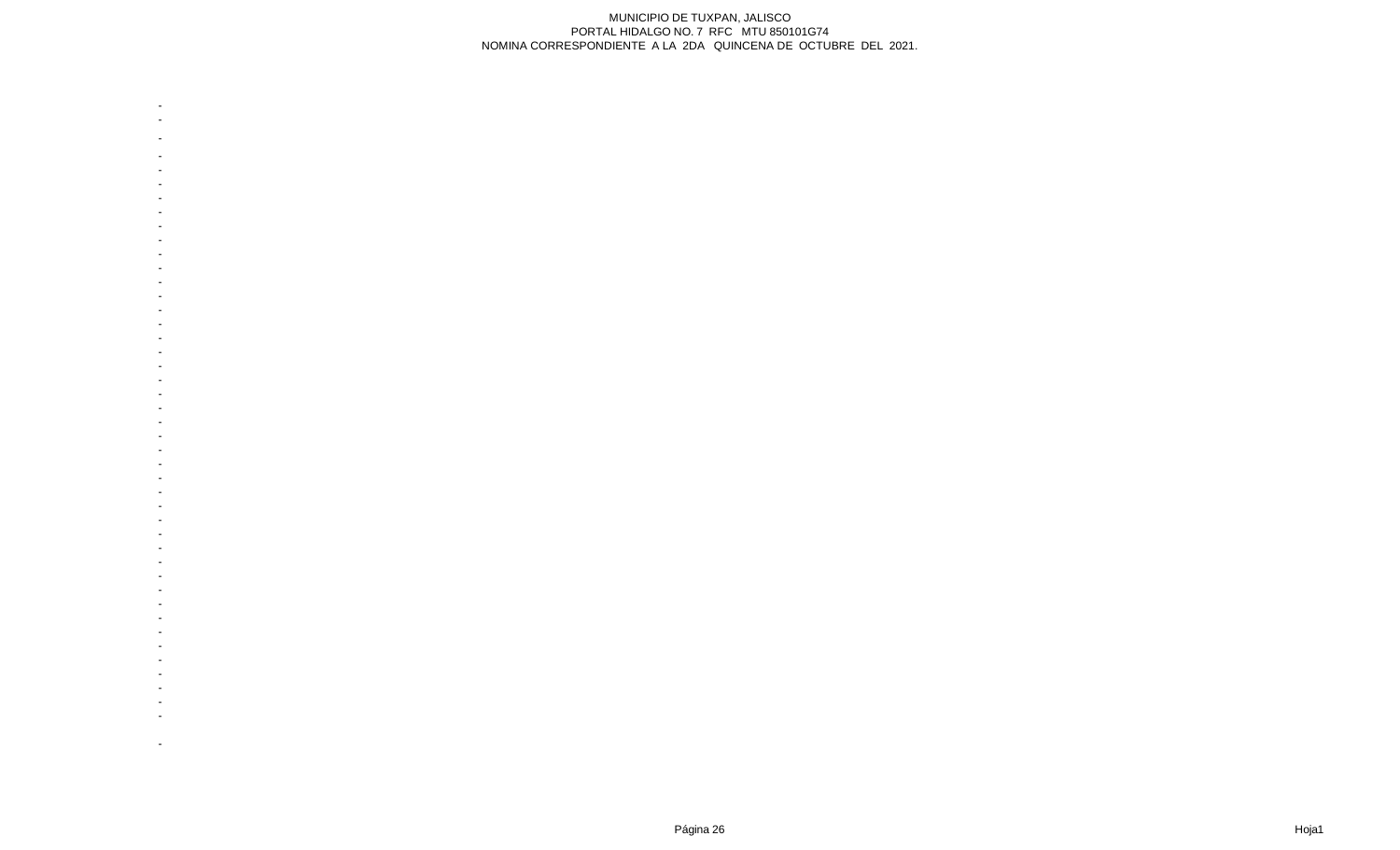- 1990 - 1991<br>1991 - 1992 - 1992 - 1990 - 1991<br>1991 - 1992 - 1992 - 100 pm - 1990 - 1991<br>1991 - 1992 - 1992 - 1990 - 1991<br>1991 - 1992 - 1992 - 1990 - 1991<br>1991 - 1992 - 1992 - 1990 - 1991<br>1991 - 1992 - 1992 - 100 pm - 100 pm - 100 pm - 1990 - 1990 -- 1990 - 1991<br>1991 - 1992 - 1992 - 1990 - 1991<br>1991 - 1992 - 1992 - 1990 - 1991<br>1991 - 1992 - 1992 - 1990 - 1991<br>1991 - 1992 - 1992 - 1990 - 1991<br>1991 - 1992 - 1992 - 1990 - 1990<br>1990 - 1990 - 1990 - 1990 - 1990 - 1990 - 1990 - 1990 - 1990 - 1990 - 1990 - 1990 - 1990 - 1990 - 1990 - 1990 - 1990 - 1990 - 1991<br>1991 - 1992 - 1992 - 1992 - 1992 - 1992 - 1992 - 1992 - 1992 - 1992 - 1992 - 1992 - 1992 - 1992 - 1992 - 1992<br>1992 - 1992 - 1992 - 1992 - 1992 - 1992 - 1992 - 1992 - 1992 - 1992 - 1992 - 1992 - 1992 - - 1990 - 1990 - 1991<br>1991 - 1992 - 1992 - 1992 - 1992 - 1992 - 1992 - 1992 - 1992 - 1992 - 1992 - 1992 - 1992 - 1992 - 1992 - 1992<br>1992 - 1992 - 1992 - 1992 - 1992 - 1992 - 1992 - 1992 - 1992 - 1992 - 1992 - 1992 - 1992 - - 1990 - 1990<br>1990 - 1990 - 1990 - 1990 - 1990 - 1990 - 1990 - 1990 - 1990 - 1990 - 1990 - 1990 - 1990 - 1990 - 1990 - 1990 - 1990 - 1990 - 1991<br>1991 - 1992 - 1992 - 1992 - 1992 - 1992 - 1992 - 1992 - 1992 - 1992 - 1992 - 1992 - 1992 - 1992 - 1992 - 1992<br>1992 - 1992 - 1992 - 1992 - 1992 - 1992 - 1992 - 1992 - 1992 - 1992 - 1992 - 1992 - 1992 - - 1990 - 1990 - 1991<br>1991 - 1992 - 1992 - 1992 - 1992 - 1992 - 1992 - 1992 - 1992 - 1992 - 1992 - 1992 - 1992 - 1992 - 1992 - 1992<br>1992 - 1992 - 1992 - 1992 - 1992 - 1992 - 1992 - 1992 - 1992 - 1992 - 1992 - 1992 - 1992 - - 1990 - 1990 -- 1990 - 1990 -- 1990 - 1990<br>1990 - 1990 - 1990 - 1990 - 1990 - 1990 - 1990 - 1990 - 1990 - 1990 - 1990 - 1990 - 1990 - 1990 - 1990 - 1990 - 1990 - 1990<br>1990 - 1990 - 1990 - 1990 - 1990 - 1990 - 1990 - 1990 - 1990 - 1990 - 1990 - 1990 - 1990 - 1990 - 1990 - 1990 - 1990 - 1990<br>1990 - 1990 - 1990 - 1990 - 1990 - 1990 - 1990 - 1990 - 1990 - 1990 - 1990 - 1990 - 1990 - 1990 - 1990 - 1990 - 1990 - 1990<br>1990 - 1990 - 1990 - 1990 - 1990 - 1990 - 1990 - 1990 - 1990 - 1990 - 1990 - 1990 - 1990 - 1990 - 1990 - 1990 - 1990 - 1990<br>1990 - 1990 - 1990 - 1990 - 1990 - 1990 - 1990 - 1990 - 1990 - 1990 - 1990 - 1990 - 1990 - 1990 - 1990 - 1990 - 100 pm - 100 pm - 100 pm - 1990 - 1990 -- 1990 - 1990 -- 1990 - 1991<br>1991 - 1992 - 1992 - 1990 - 1991<br>1991 - 1992 - 1992 - 1990 - 1991<br>1991 - 1992 - 1992 - 1990 - 1991<br>1991 - 1992 - 1992 - 1990 - 1991<br>1991 - 1992 - 1992 - 100 pm - 100 pm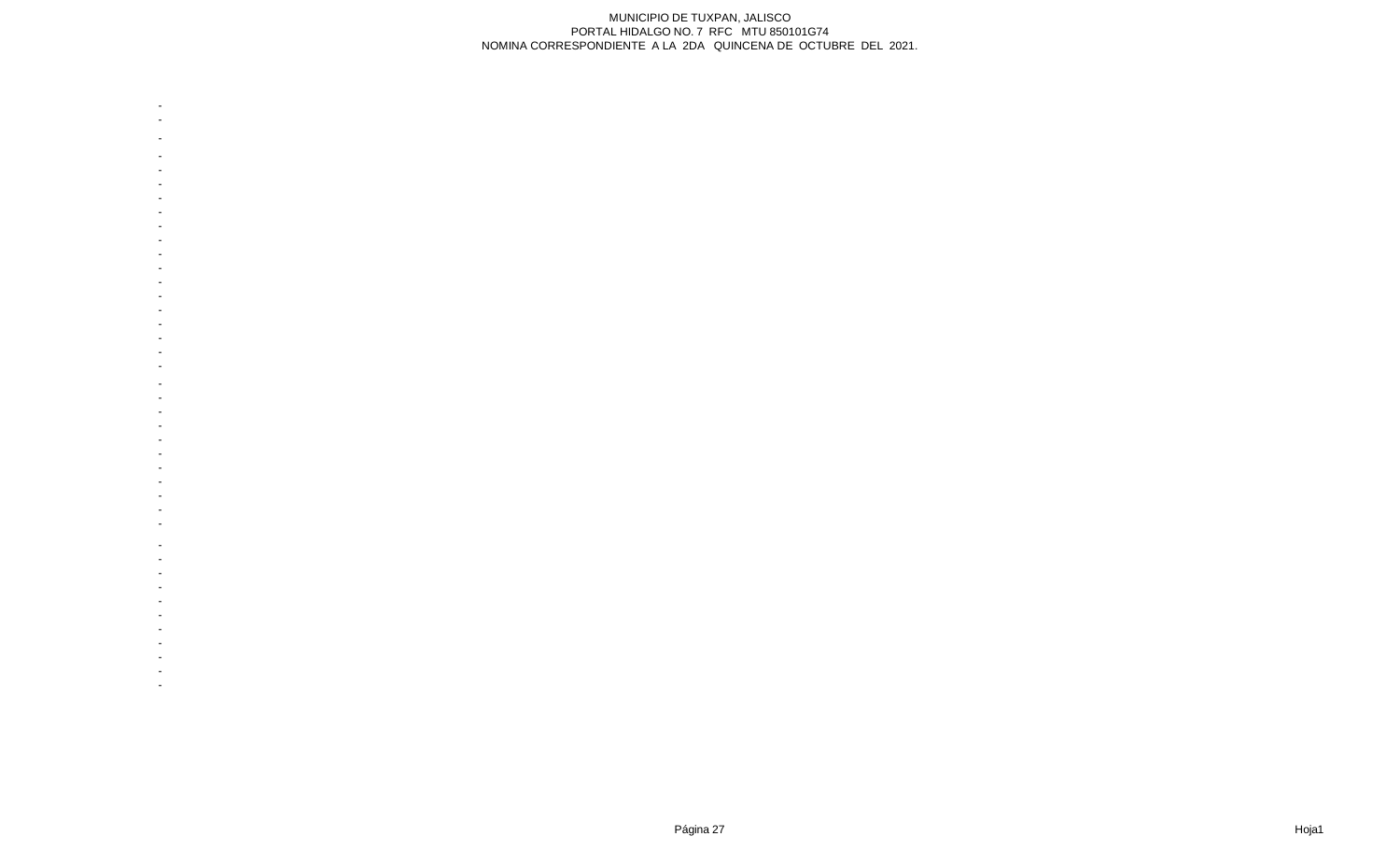- 100 pm - 1990 - 1991<br>1991 - 1992 - 1992 - 1990 - 1991<br>1991 - 1992 - 1992 - 1990 - 1991<br>1991 - 1992 - 1992 - 1990 - 1991<br>1991 - 1992 - 1992 - 1990 - 1991<br>1991 - 1992 - 1992 - 1990 - 1990 - 1991<br>1991 - 1992 - 1992 - 1992 - 1992 - 1992 - 1992 - 1992 - 1992 - 1992 - 1992 - 1992 - 1992 - 1992 - 1992 - 1992<br>1992 - 1992 - 1992 - 1992 - 1992 - 1992 - 1992 - 1992 - 1992 - 1992 - 1992 - 1992 - 1992 - - 1990 - 1990 - 1991<br>1991 - 1992 - 1992 - 1992 - 1992 - 1992 - 1992 - 1992 - 1992 - 1992 - 1992 - 1992 - 1992 - 1992 - 1992 - 1992<br>1992 - 1992 - 1992 - 1992 - 1992 - 1992 - 1992 - 1992 - 1992 - 1992 - 1992 - 1992 - 1992 - - 1990 - 1990 - 1991<br>1991 - 1992 - 1992 - 1992 - 1992 - 1992 - 1992 - 1992 - 1992 - 1992 - 1992 - 1992 - 1992 - 1992 - 1992 - 1992<br>1992 - 1992 - 1992 - 1992 - 1992 - 1992 - 1992 - 1992 - 1992 - 1992 - 1992 - 1992 - 1992 - - 1990 - 1990 -- 1990 - 1990<br>1990 - 1990 - 1990 - 1990 - 1990 - 1990 - 1990 - 1990 - 1990 - 1990 - 1990 - 1990 - 1990 - 1990 - 1990 - 1990 - 1990 - 1990<br>1990 - 1990 - 1990 - 1990 - 1990 - 1990 - 1990 - 1990 - 1990 - 1990 - 1990 - 1990 - 1990 - 1990 - 1990 - 1990 - 1990 - 1990<br>1990 - 1990 - 1990 - 1990 - 1990 - 1990 - 1990 - 1990 - 1990 - 1990 - 1990 - 1990 - 1990 - 1990 - 1990 - 1990 - 1990 - 1990<br>1990 - 1990 - 1990 - 1990 - 1990 - 1990 - 1990 - 1990 - 1990 - 1990 - 1990 - 1990 - 1990 - 1990 - 1990 - 1990 - 1990 - 1990<br>1990 - 1990 - 1990 - 1990 - 1990 - 1990 - 1990 - 1990 - 1990 - 1990 - 1990 - 1990 - 1990 - 1990 - 1990 - 1990 - 1990 - 1990<br>1990 - 1990 - 1990 - 1990 - 1990 - 1990 - 1990 - 1990 - 1990 - 1990 - 1990 - 1990 - 1990 - 1990 - 1990 - 1990 - 1990 - 1990 - 1991<br>1991 - 1992 - 1992 - 1992 - 1992 - 1992 - 1992 - 1992 - 1992 - 1992 - 1992 - 1992 - 1992 - 1992 - 1992 - 1992<br>1992 - 1992 - 1992 - 1992 - 1992 - 1992 - 1992 - 1992 - 1992 - 1992 - 1992 - 1992 - 1992 - - 1990 - 1990 - 1991<br>1991 - 1992 - 1992 - 1992 - 1992 - 1992 - 1992 - 1992 - 1992 - 1992 - 1992 - 1992 - 1992 - 1992 - 1992 - 1992<br>1992 - 1992 - 1992 - 1992 - 1992 - 1992 - 1992 - 1992 - 1992 - 1992 - 1992 - 1992 - 1992 - - 1990 - 1990 -- 1990 - 1990<br>1990 - 1990 - 1990 - 1990 - 1990 - 1990 - 1990 - 1990 - 1990 - 1990 - 1990 - 1990 - 1990 - 1990 - 1990 - 1990 - 1990 - 1990<br>1990 - 1990 - 1990 - 1990 - 1990 - 1990 - 1990 - 1990 - 1990 - 1990 - 1990 - 1990 - 1990 - 1990 - 1990 - 1990 - 1990 - 1990<br>1990 - 1990 - 1990 - 1990 - 1990 - 1990 - 1990 - 1990 - 1990 - 1990 - 1990 - 1990 - 1990 - 1990 - 1990 - 1990 - 1990 - 1990 - 1991<br>1991 - 1992 - 1992 - 1992 - 1992 - 1992 - 1992 - 1992 - 1992 - 1992 - 1992 - 1992 - 1992 - 1992 - 1992 - 1992<br>1992 - 1992 - 1992 - 1992 - 1992 - 1992 - 1992 - 1992 - 1992 - 1992 - 1992 - 1992 - 1992 - - 1990 - 1990 - 1991<br>1991 - 1992 - 1992 - 1992 - 1992 - 1992 - 1992 - 1992 - 1992 - 1992 - 1992 - 1992 - 1992 - 1992 - 1992 - 1992<br>1992 - 1992 - 1992 - 1992 - 1992 - 1992 - 1992 - 1992 - 1992 - 1992 - 1992 - 1992 - 1992 - - 1990 - 1990 -- 1990 - 1990<br>1990 - 1990 - 1990 - 1990 - 1990 - 1990 - 1990 - 1990 - 1990 - 1990 - 1990 - 1990 - 1990 - 1990 - 1990 - 1990 - 1990 - 1990<br>1990 - 1990 - 1990 - 1990 - 1990 - 1990 - 1990 - 1990 - 1990 - 1990 - 1990 - 1990 - 1990 - 1990 - 1990 - 1990 - 1990 - 1990<br>1990 - 1990 - 1990 - 1990 - 1990 - 1990 - 1990 - 1990 - 1990 - 1990 - 1990 - 1990 - 1990 - 1990 - 1990 - 1990 - 1990 - 1990<br>1990 - 1990 - 1990 - 1990 - 1990 - 1990 - 1990 - 1990 - 1990 - 1990 - 1990 - 1990 - 1990 - 1990 - 1990 - 1990 - 1990 - 1990<br>1990 - 1990 - 1990 - 1990 - 1990 - 1990 - 1990 - 1990 - 1990 - 1990 - 1990 - 1990 - 1990 - 1990 - 1990 - 1990 - 1990 - 1990<br>1990 - 1990 - 1990 - 1990 - 1990 - 1990 - 1990 - 1990 - 1990 - 1990 - 1990 - 1990 - 1990 - 1990 - 1990 - 1990 - 1990 - 1990 - 1991<br>1991 - 1992 - 1992 - 1992 - 1992 - 1992 - 1992 - 1992 - 1992 - 1992 - 1992 - 1992 - 1992 - 1992 - 1992 - 1992<br>1992 - 1992 - 1992 - 1992 - 1992 - 1992 - 1992 - 1992 - 1992 - 1992 - 1992 - 1992 - 1992 - - 1990 - 1990 - 1991<br>1991 - 1992 - 1992 - 1992 - 1992 - 1992 - 1992 - 1992 - 1992 - 1992 - 1992 - 1992 - 1992 - 1992 - 1992 - 1992<br>1992 - 1992 - 1992 - 1992 - 1992 - 1992 - 1992 - 1992 - 1992 - 1992 - 1992 - 1992 - 1992 - - 1990 - 1990 -- 1990 - 1990 -- 1990 - 1990<br>1990 - 1990 - 1990 - 1990 - 1990 - 1990 - 1990 - 1990 - 1990 - 1990 - 1990 - 1990 - 1990 - 1990 - 1990 - 1990 - 1990 - 1990<br>1990 - 1990 - 1990 - 1990 - 1990 - 1990 - 1990 - 1990 - 1990 - 1990 - 1990 - 1990 - 1990 - 1990 - 1990 - 1990 - 1990 - 1990<br>1990 - 1990 - 1990 - 1990 - 1990 - 1990 - 1990 - 1990 - 1990 - 1990 - 1990 - 1990 - 1990 - 1990 - 1990 - 1990 - 1990 - 1990<br>1990 - 1990 - 1990 - 1990 - 1990 - 1990 - 1990 - 1990 - 1990 - 1990 - 1990 - 1990 - 1990 - 1990 - 1990 - 1990 - 1990 - 1990<br>1990 - 1990 - 1990 - 1990 - 1990 - 1990 - 1990 - 1990 - 1990 - 1990 - 1990 - 1990 - 1990 - 1990 - 1990 - 1990 - 1990 - 1990 - 1991<br>1991 - 1992 - 1992 - 1992 - 1992 - 1992 - 1992 - 1992 - 1992 - 1992 - 1992 - 1992 - 1992 - 1992 - 1992 - 1992<br>1992 - 1992 - 1992 - 1992 - 1992 - 1992 - 1992 - 1992 - 1992 - 1992 - 1992 - 1992 - 1992 - - 1990 - 1990 - 1991<br>1991 - 1992 - 1992 - 1992 - 1992 - 1992 - 1992 - 1992 - 1992 - 1992 - 1992 - 1992 - 1992 - 1992 - 1992 - 1992<br>1992 - 1992 - 1992 - 1992 - 1992 - 1992 - 1992 - 1992 - 1992 - 1992 - 1992 - 1992 - 1992 -

- 1990 - 1990 -- 1990 - 1990 -

- 1990 - 1990<br>1990 - 1990 - 1990 - 1990 - 1990 - 1990 - 1990 - 1990 - 1990 - 1990 - 1990 - 1990 - 1990 - 1990 - 1990 - 1990